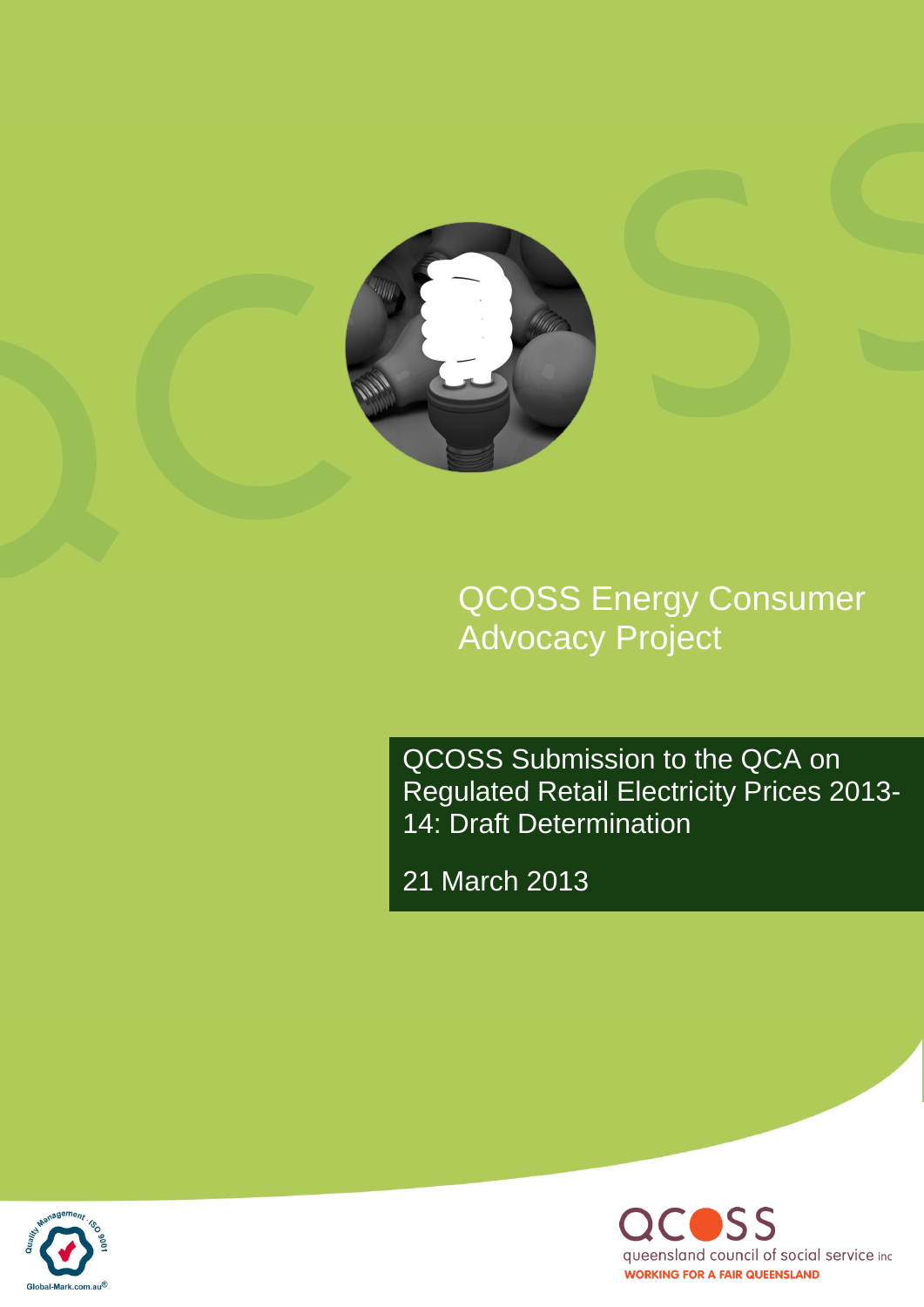The Queensland Council of Social Service (QCOSS) is Queensland's peak representative body for the community services industry. QCOSS represents approximately 600 member organisations working across Queensland in a broad range of portfolios. We support organisations and work to address the causes of poverty and disadvantage. A key part of this role is our engagement with the State Government to secure the best outcomes for QCOSS members and support the needs of vulnerable Queenslanders.

QCOSS is funded by the Department of Energy and Water Supply and Department of Justice and the Attorney-General for an energy consumer advocacy project in Queensland. The purpose of this project is to advocate on behalf of Queensland consumers and particularly vulnerable and low income households in relation to energy and pricing. This work is supported by an advisory group involving other key consumer groups in Queensland.

QCOSS welcomes the opportunity to provide a submission to the Queensland Competition Authority's (QCA) Draft Determination on Regulated Retail Electricity Prices for 2013-14 and has engaged Etrog Consulting Pty Ltd to provide advice on behalf of QCOSS with a focus on the matters that impact on residential consumers in Queensland. The report from Etrog Consulting that follows was prepared in consultation with QCOSS and is submitted as the QCOSS response to the QCA Draft Determination.

This consultancy was funded by the Consumer Advocacy Panel (www.advocacypanel.com.au) as part of its grants process for consumer advocacy projects and research projects for the benefit of consumers of electricity and natural gas. The views expressed in this document do not necessarily reflect the views of the Consumer Advocacy Panel or the Australian Energy market Commission.

For further information, or to clarify any aspect of this submission, please contact Carly Allen, Team Leader Low Income Consumer Advocacy on 07 3004 6909 or email [carlya@qcoss.org.au.](mailto:lindap@qcoss.org.au)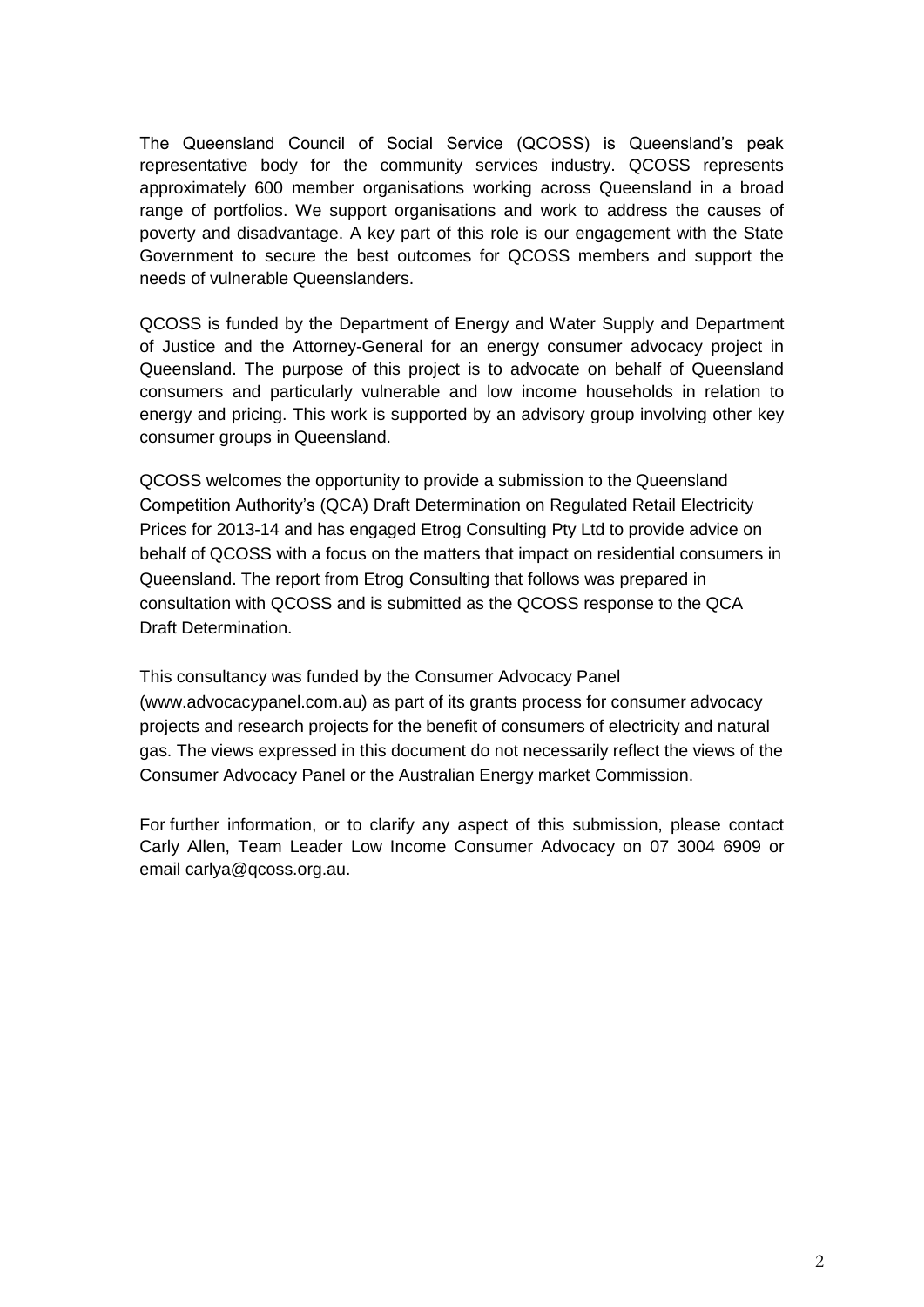

**REPORT** 

#### **Prepared for:**

Queensland Council of Social Service (QCOSS) 20 Pidgeon Close West End, Queensland 4101

# Regulated Retail Electricity Prices 2013-14: Draft **Determination**

#### **Prepared by:**

Etrog Consulting Pty Ltd Melbourne

Australia

+61 403 444141

dprins@etrogconsulting.com.au

www.etrogconsulting.com.au

Date: 22 March 2013 Author(s): David Prins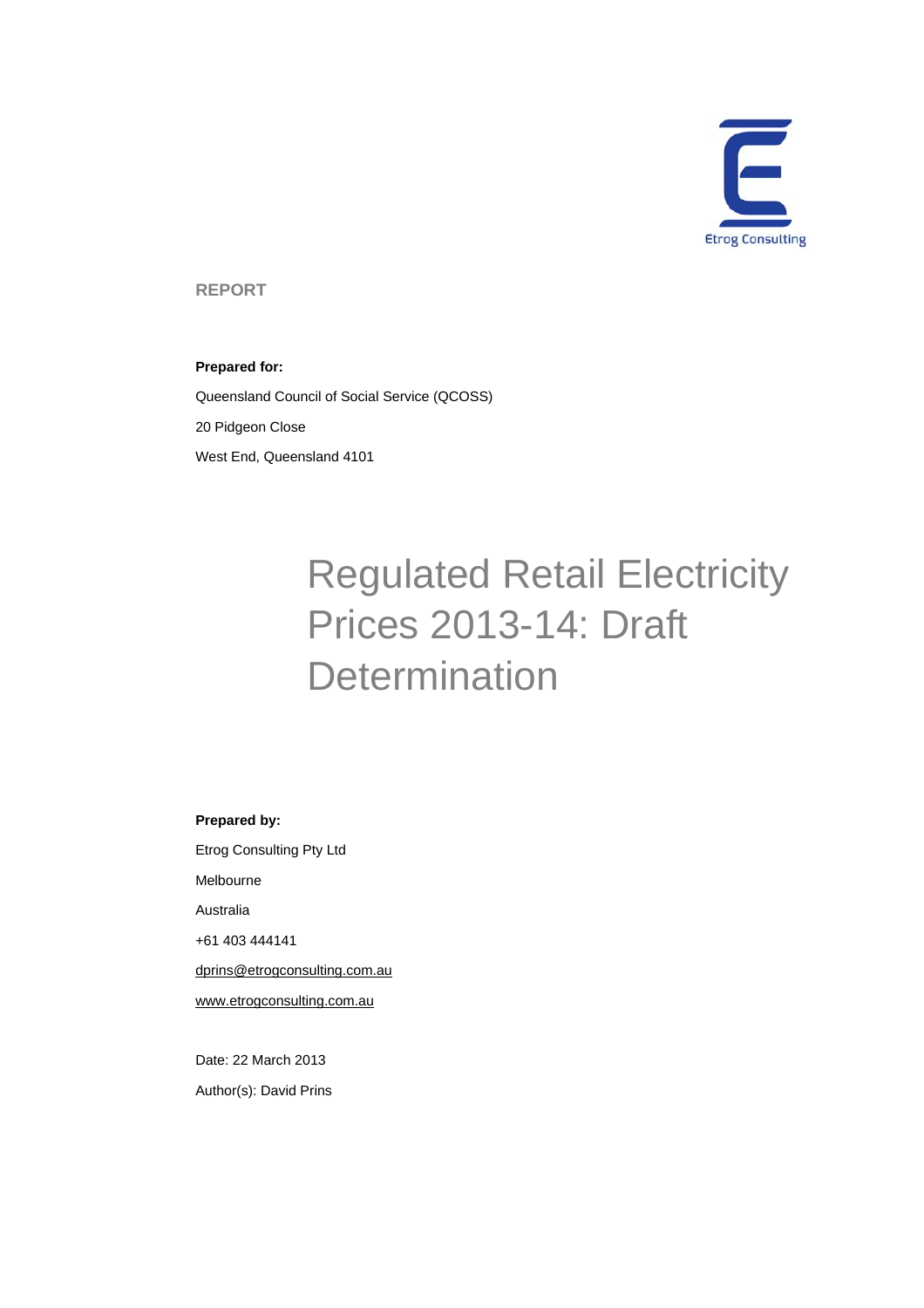

# **DISCLAIMER**

This document has been prepared for Queensland Council of Social Service (QCOSS). Etrog Consulting and its authors make no representation or warranty to any other party in relation to the subject matter of this document as to the accuracy or completeness of the material contained in this document.

The information in this report is of a general nature. It is not intended to be relied upon for the making of specific financial decisions.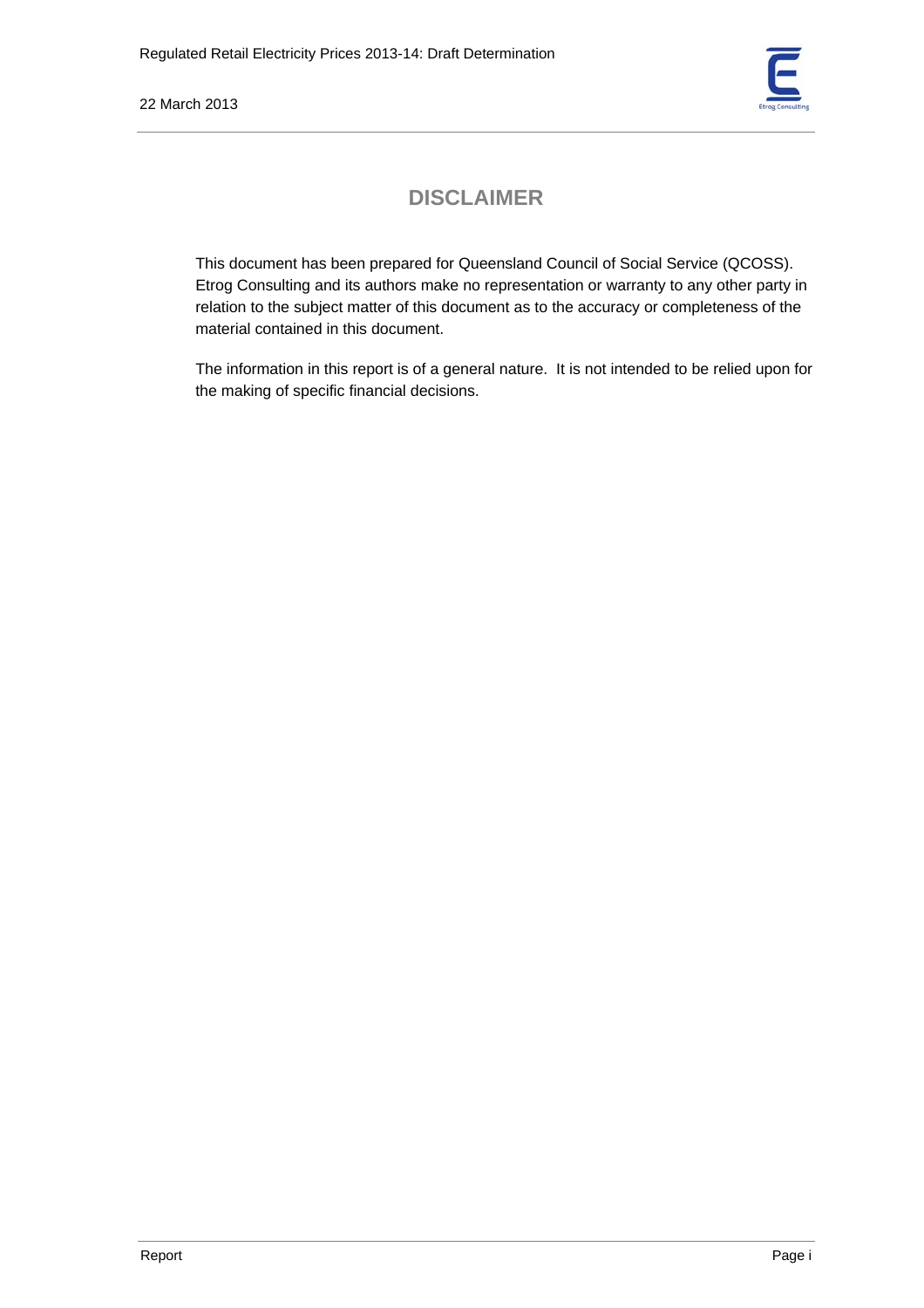

# **TABLE OF CONTENTS**

| 1. |      |                                                                                             |  |  |
|----|------|---------------------------------------------------------------------------------------------|--|--|
|    | 1.1. |                                                                                             |  |  |
|    | 1.2. | THE EFFECTS THAT CHANGES TO REGULATED RETAIL ELECTRICITY TARIFFS AND PRICES                 |  |  |
|    | 1.3. |                                                                                             |  |  |
| 2. |      |                                                                                             |  |  |
|    | 2.1. |                                                                                             |  |  |
|    |      | The allocation of fixed and variable charge components in network tariffs 9<br>2.1.1.       |  |  |
|    |      | The allocation of costs between peak and off-peak components in network tariffs 9<br>2.1.2. |  |  |
|    | 2.2. |                                                                                             |  |  |
|    | 2.3. |                                                                                             |  |  |
| 3. |      |                                                                                             |  |  |
|    | 3.1. |                                                                                             |  |  |
|    | 3.2. |                                                                                             |  |  |
|    |      | 3.2.1.                                                                                      |  |  |
|    |      | 3.2.2.                                                                                      |  |  |
|    |      | 3.2.3.                                                                                      |  |  |
|    | 3.3. |                                                                                             |  |  |
|    |      | 3.3.1.                                                                                      |  |  |
|    |      | 3.3.2.                                                                                      |  |  |
|    |      | 3.3.3.                                                                                      |  |  |
|    |      | 3.3.4.                                                                                      |  |  |
|    | 3.4. |                                                                                             |  |  |
| 4. |      |                                                                                             |  |  |
|    | 4.1. |                                                                                             |  |  |
|    |      | 4.1.1.                                                                                      |  |  |
|    |      | 4.1.2.                                                                                      |  |  |
|    |      | 4.1.3.                                                                                      |  |  |
|    |      | 4.1.4.                                                                                      |  |  |
|    | 4.2. |                                                                                             |  |  |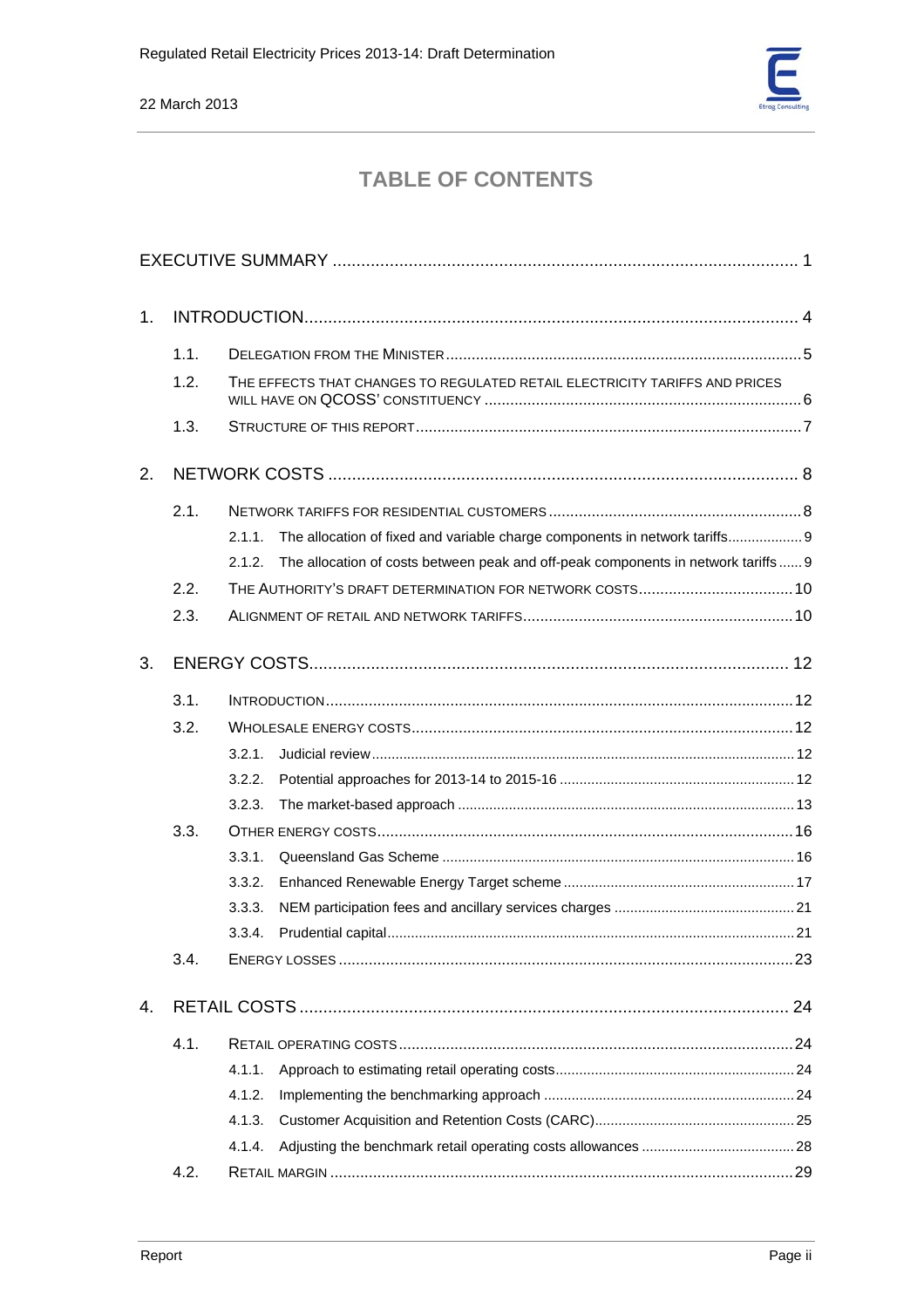|                |      | 4.2.1. |                                                                                      |  |  |  |  |
|----------------|------|--------|--------------------------------------------------------------------------------------|--|--|--|--|
|                |      | 4.2.2. |                                                                                      |  |  |  |  |
| 5.             |      |        |                                                                                      |  |  |  |  |
|                | 5.1. |        |                                                                                      |  |  |  |  |
|                |      | 5.1.1. | The role of competitive activity to derive longer term benefits for consumers 32     |  |  |  |  |
|                |      | 5.1.2. | The effects of allowing for headroom in regulated electricity prices 33              |  |  |  |  |
|                |      | 5.1.3. | No explicit allowance for headroom has been included in any other jurisdiction  34   |  |  |  |  |
|                |      | 5.1.4. | The role of the Authority in regard to competition in determining notified prices 35 |  |  |  |  |
|                |      | 5.1.5. |                                                                                      |  |  |  |  |
|                | 5.2. |        |                                                                                      |  |  |  |  |
| 6.             |      |        |                                                                                      |  |  |  |  |
| 7 <sub>1</sub> |      |        |                                                                                      |  |  |  |  |

# **FIGURES**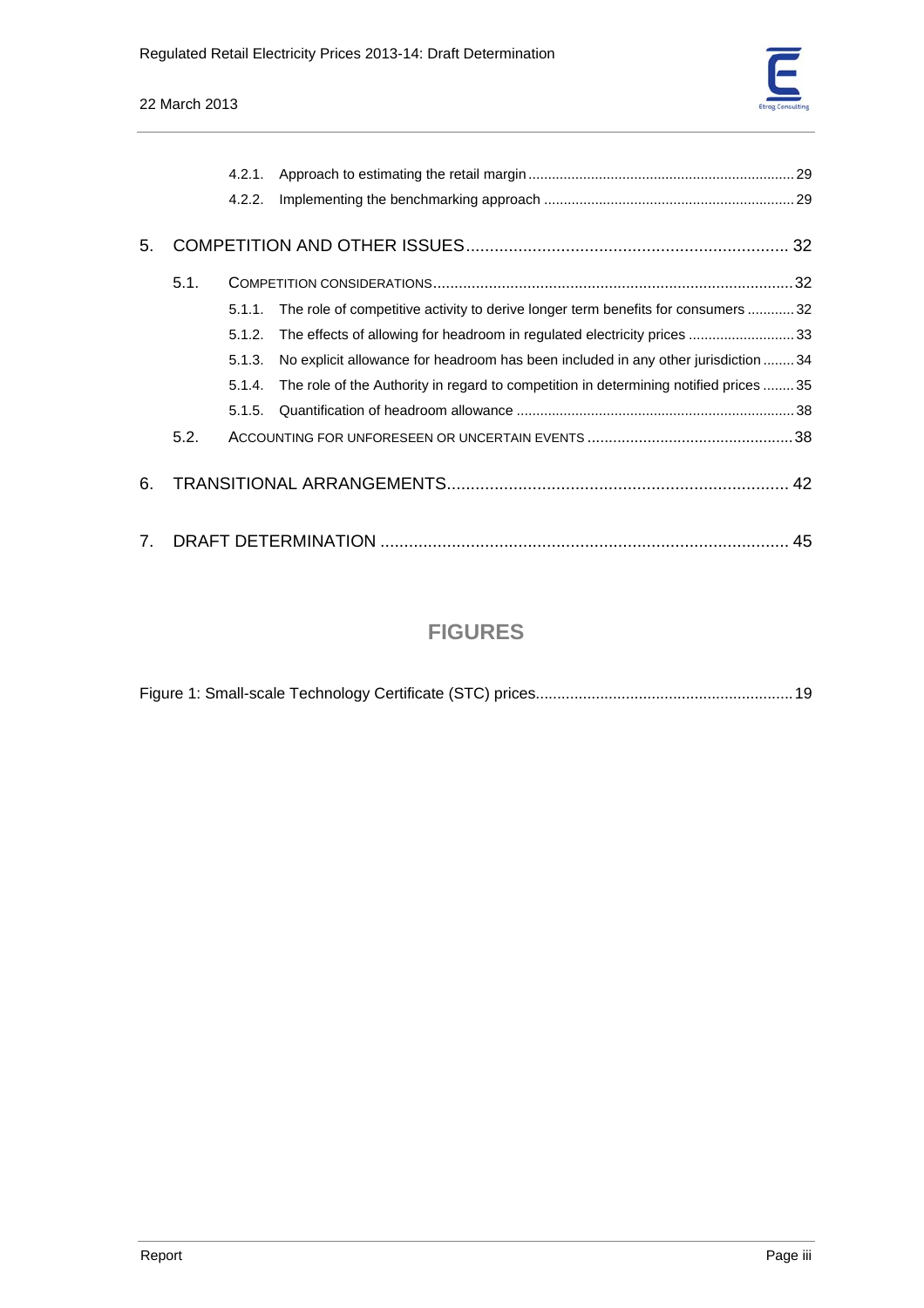

# **EXECUTIVE SUMMARY**

This report has been prepared by Etrog Consulting Pty Ltd for Queensland Council of Social Service (QCOSS). It comments on the Draft Determination on regulated retail electricity prices to apply in Queensland from 1 July 2013 to 30 June 2014 which was published by the Queensland Competition Authority on 22 February 2013, inviting submissions from interested parties.

Our main concerns are in the following areas (section references in this report are given in brackets). On other matters, we would be concerned if the Authority were to depart in its Final Determination from its current positions in its Draft Determination.

#### **Introduction**

- The Authority must particularly take into account the impacts of price increases on struggling Queensland households and businesses when determining regulated retail electricity prices for 2013-14. (section 1.1)
- We urge the Queensland Government to ensure that its Delegations to the Authority fully reflect its instructions to the Authority, and that important matters should not be included only in the Minister's covering letters. (section 1.1)
- We urge the Authority and the Queensland Government to make available at the earliest opportunity sufficient data to enable modelling of the effects that changes to regulated retail electricity tariffs and prices will have on consumers, particularly disadvantaged and low income consumers, and also to release any modelling that they have already undertaken to support any policy decisions that have been made to date. (section 1.2)

#### **Network costs**

• The Authority should request and influence the network tariff proposals that Energex makes to the Australian Energy Regulator (AER) to provide the best outcomes for retail tariffs for small customers, to meet the objectives of stakeholders, including the Authority itself, Government, retailers, distributors and consumers. (section 2.1)

# **Energy costs**

- The Authority should use a market-based approach rather than a cost-based approach to estimate the cost of purchasing wholesale energy. (section 3.2.2)
- The Authority should continue to base its market-based approach to estimating the cost of purchasing wholesale energy on data and information that is in the public domain, to maintain transparency in the setting of regulated retail prices. (section 3.2.3)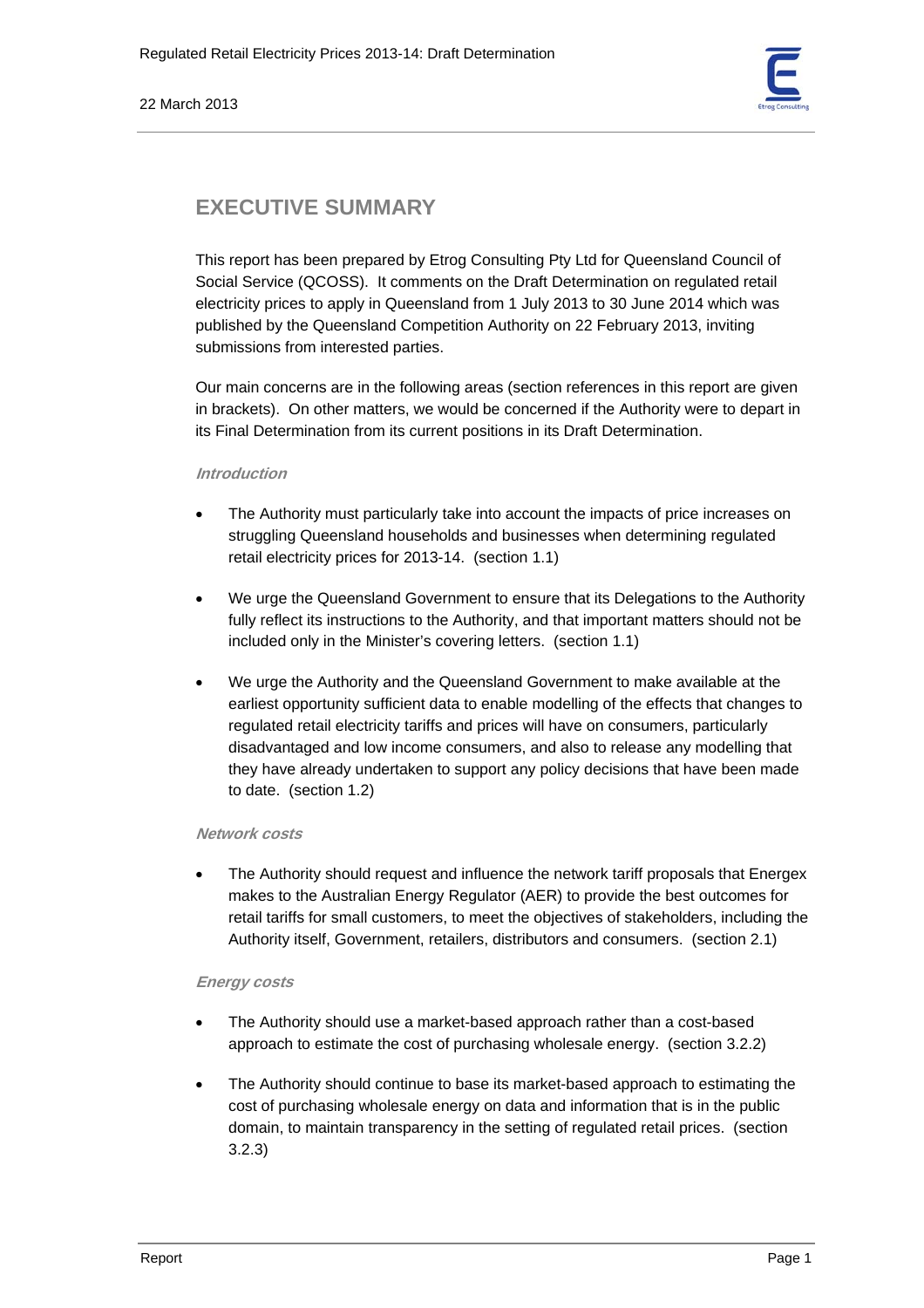

- We support the view that amending the Metrology Procedures is a matter for the Queensland Government to decide and initiate with the Australian Energy Market Operator (AEMO). This is something that the Government should explore further with AEMO in the coming year. The exploration should include cost-benefit analysis of various options for implementation. (section 3.2.3)
- In its Final Determination, the Authority should reduce the retail margin commensurate with its view that its revised modelling approach to wholesale energy costs takes into account the majority of risk faced by retailers. (section 3.2.3)
- The cost of the Queensland Gas Scheme should be based on 15% cover and an averaging of Gas Electricity Certificate (GEC) prices from AFMA. The length of time over which they are averaged should be the same as the length of time over which the purchasing of contracts occurs for hedging of wholesale energy costs, provided there have been a significant number of trades in that time period. (section 3.3.1)
- In estimating the cost of Small-scale Technology Certificates (STCs), the Authority should take into account the fact that an active market for STCs has developed outside the clearing house. The market price for STCs has been and continues to be well below the official \$40 price. An efficient representative retailer should be expected to be taking advantage of that market and not paying \$40 to purchase its STCs. (section 3.3.2)
- No explicit allowance for the costs of prudential capital should be included in the Final Determination of regulated retail prices in 2013-14. Instead this cost item should be given full consideration in the process of determining regulated retail prices for 2014-15. (section 3.3.4)

# **Retail costs**

- New material in regard to the setting of retail operating costs from other regulators that was not available at the time of the Draft Determination should only be taken into consideration in the Final Determination of regulated retail prices in Queensland for 2013-14 if it is unambiguously applicable to the setting of retail regulated prices in Queensland. If there are any issues that arise, the material should be left for fuller consideration and consultation in the process for setting regulated retail prices for 2014-15. (section 4.1.2)
- No allowance should be made for customer acquisition and retention costs (CARC) in regulated retail electricity prices in Queensland. (section 4.1.3)
- If the Authority is to make an allowance for CARC, it should be at a much lower level than that allowed in the Final Determination for 2012-13. Any allowance should be reasonable rather than generous, and should take into account less costly channels being used to recruit new customers, as against the previous cost estimates which were based on the costs of acquiring new customers through door-knocking. (section 4.1.3)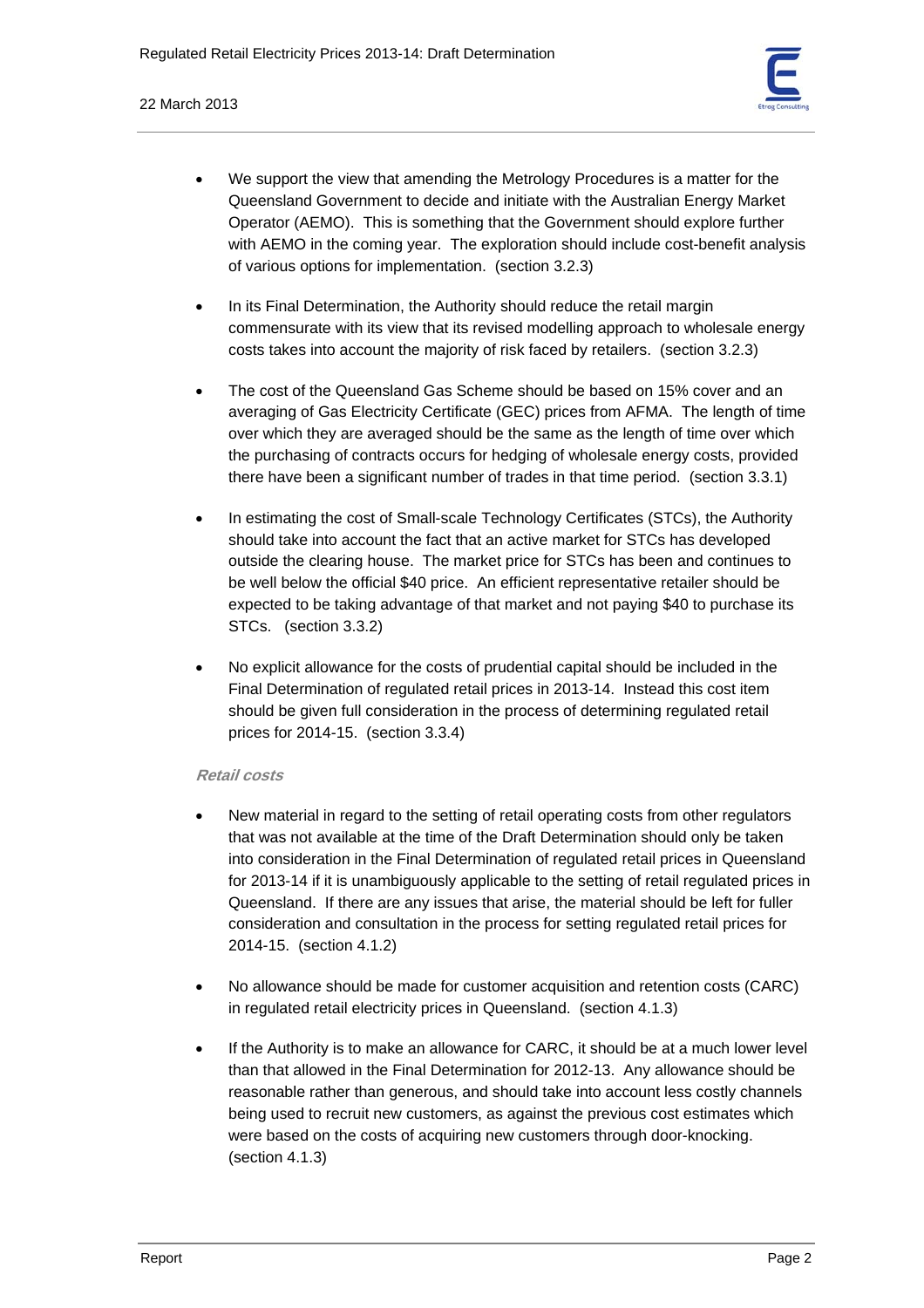

- The gross retail margin of 5% of total costs that was allowed in the Benchmark Retail Cost Index (BRCI) calculations is realistic, and should not be any higher. Instead, it should be lower, because the retailers will be compensated based on efficient costs, rather than the BRCI mechanism that might have borne no relationship to their actual efficient costs and was not cost-reflective. Under the BRCI, retailers therefore faced higher risks than should be the case under the current framework for setting regulated retail prices. (section 4.2.2)
- In its Final Determination, the Authority should reduce the retail margin commensurate with its view that its revised modelling approach to wholesale energy costs takes into account the majority of risk faced by retailers. (section 4.2.2)
- New material in regard to the setting of retail margins from other regulators that was not available at the time of the Draft Determination should only be taken into consideration in the Final Determination of regulated retail prices in Queensland for 2013-14 if it is unambiguously applicable to the setting of retail regulated prices in Queensland. If there are any issues that arise, the material should be left for fuller consideration and consultation in the process for setting regulated retail prices for 2014-15. (section 4.2.2)

# **Competition and other issues**

- The Authority should make no additional allowance for headroom in notified prices for 2013-14. (section 5.1.5)
- The gazetted prices should not be adjusted via a cost pass-through during the tariff year, or via a catch-up mechanism in a subsequent tariff year. One exception to the above may be if a change of Government policy requires the Authority to make changes to regulated pricing during the tariff year. In that case, we would expect the Government to provide the necessary Delegation to the Authority so that the Authority would have the capacity to implement the required changes. (section 5.2)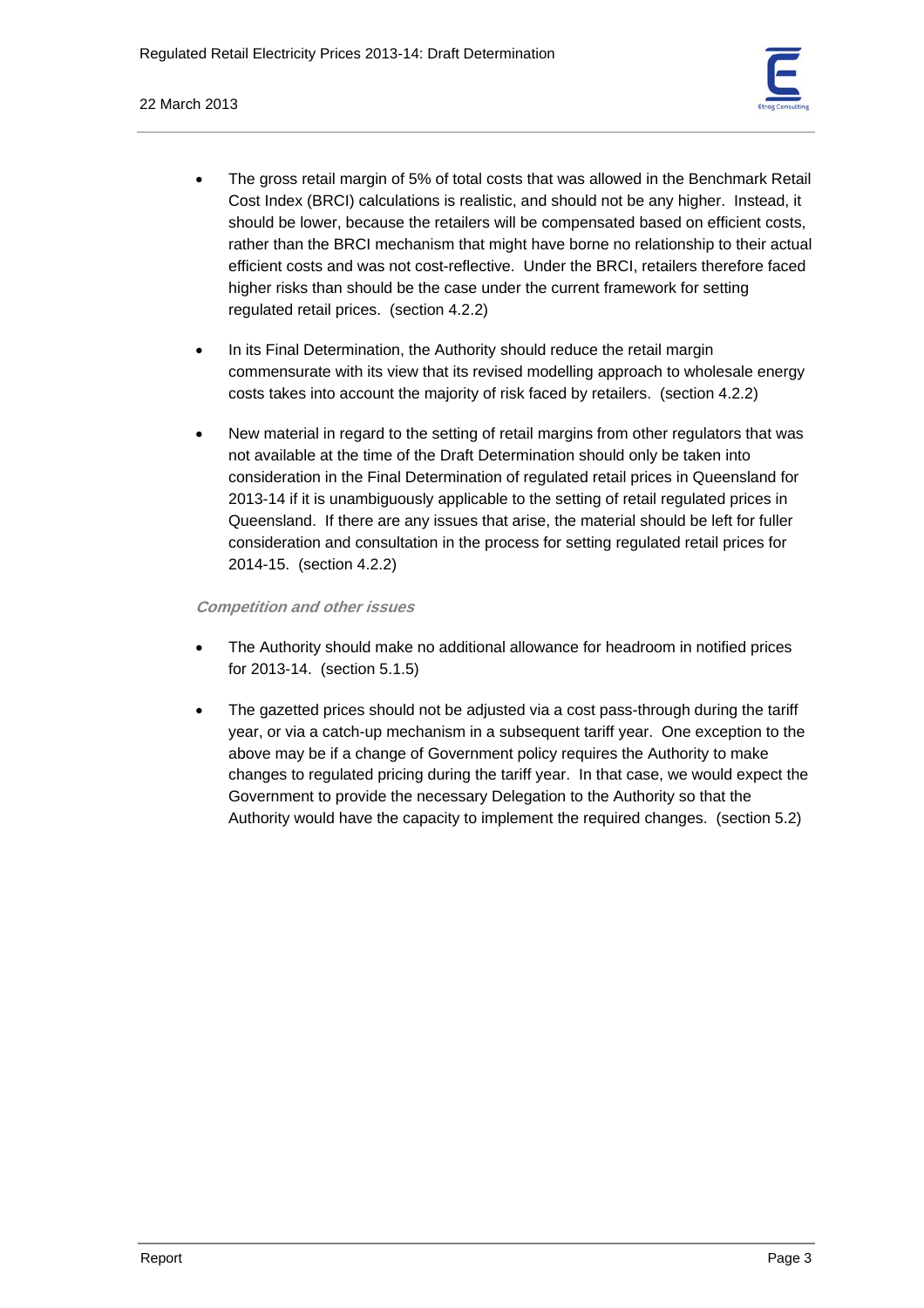

# **1. INTRODUCTION**

This report has been prepared by Etrog Consulting Pty Ltd for Queensland Council of Social Service (QCOSS). It comments on the Draft Determination on regulated retail electricity prices to apply in Queensland from 1 July 2013 to 30 June 2014 which was published by the Queensland Competition Authority on 22 February 2013, inviting submissions from interested parties.

At the same time, the Authority also released a report written by ACIL Tasman on estimated wholesale energy costs for use by the Authority in setting regulated electricity retail prices for 2013-14, with supporting data from ACIL Tasman, and three customer factsheets<sup>1</sup>

The Authority held Post-Draft Determination Workshops for stakeholders in various locations. We were pleased to attend the workshop held in Brisbane on Thursday 7 March 2013. We would like to thank the Authority for holding the workshop, which we found very informative and useful.2

The Authority has requested that submissions to the Draft Determination should be received by 22 March 2013. This report has been developed in consultation with QCOSS with the understanding that QCOSS is intending to submit this report to the Authority as its response to the Draft Determination.

We have developed this report taking into account all the materials referenced above, as well as discussion at the workshop that was held on 7 March 2013.

<sup>1</sup> The Authority's Draft Determination and the ACIL Tasman paper and other materials have been published on the Authority's website at www.qca.org.au/electricity-retail/NEP/DraftDetermination.php.

<sup>2</sup> The slides from presentations made by the Authority and ACIL Tasman at the workshop that was held on 7 March 2013 have been published on the Authority's website www.qca.org.au/electricityretail/NEP/PostDraftDeterminationWorkshops.php.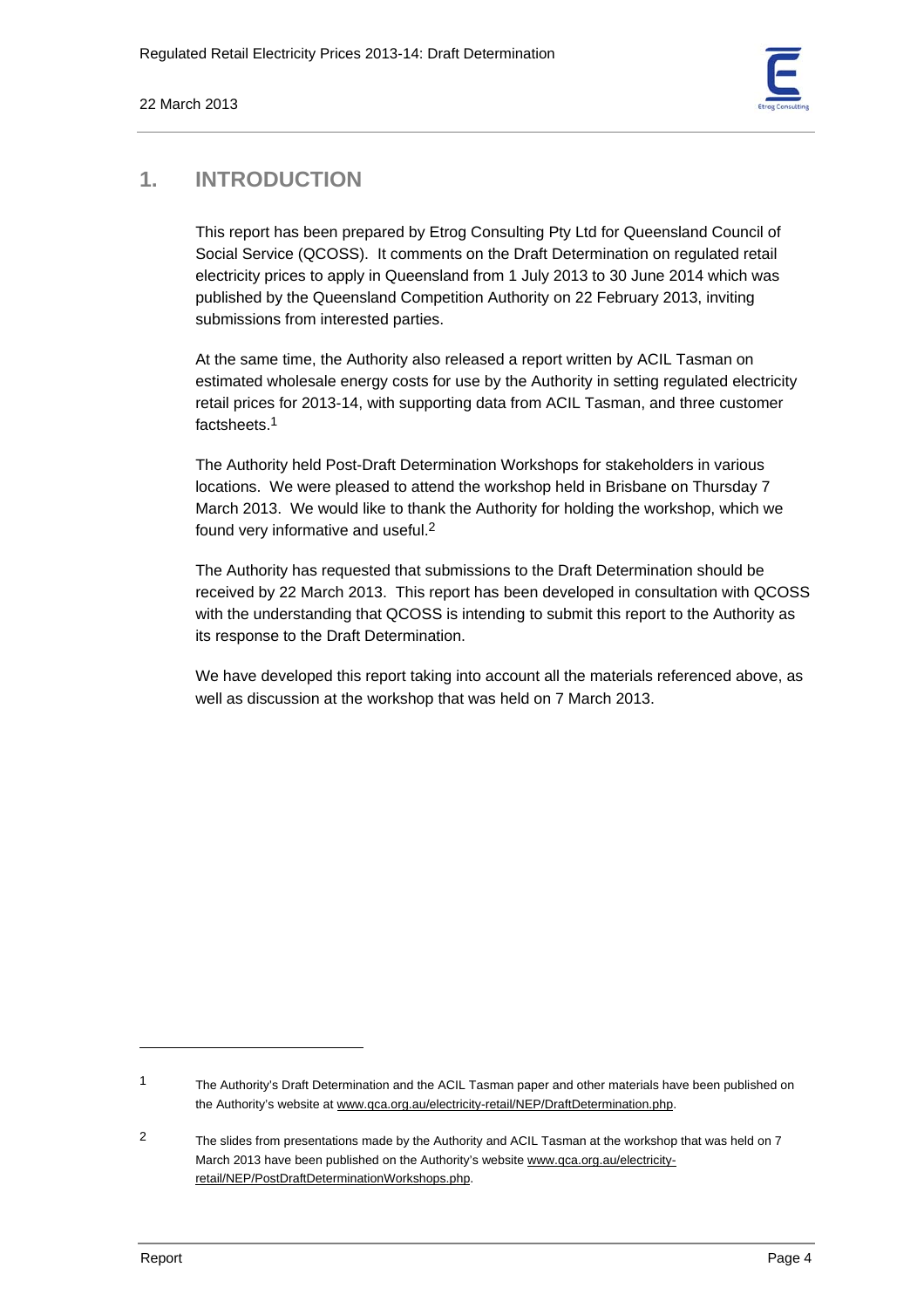

# **1.1. DELEGATION FROM THE MINISTER**

As stated in Chapter 1 of the Authority's Draft Determination, on 5 September 2012, the Minister for Energy and Water Supply (the Minister) provided the Authority with a Delegation under section 90AA(1) of the *Electricity Act 1994* requiring it to determine notified electricity prices<sup>3</sup> for a three-year period from 1 July 2013 to 30 June 2016. However, while the Delegation is for a three-year period, the Authority is still required to set notified prices on an annual basis, with the first determination to apply from 1 July 2013 to 30 June 2014 (the 2013-14 Determination). On 12 February 2013, the Authority received a revised Delegation which changed the date for release of its Draft Determination from 15 February 2013 to 22 February 2013, while all other content remained the same as the 5 September 2012 Delegation. The Minister's covering letters and Delegations were provided in Appendix A to the Draft Determination.

Section 1.1 of the Draft Determination outlines various relevant requirements that the *Electricity Act 1994* and the Delegation place on the Authority. However, it does not include the following relevant comment in the Minister's covering letter of 5 September 2012:

*it is important that the QCA take into account the impacts of price increases on struggling Queensland households and businesses.* 

The Authority must particularly take into account the impacts of price increases on struggling Queensland households and businesses when determining regulated retail electricity prices for 2013-14.

We discuss these impacts further in section 6 of this report in relation to transition arrangements involving re-balancing the fixed and variable charges in Tariff 11. Our comments there include the following:

- We support the implementation of transitional arrangements for any changes to tariff structures that will have a significant impact on some consumers' costs.
- The proposal to rebalance the fixed and variable components of Tariff 11 to costreflective pricing will have an adverse impact on the lowest consuming households. Many low-consuming households are vulnerable consumers who are least likely to be able to adapt to significant price increases. We support a staged approach to minimise the immediate bill shock for consumers.

<sup>3</sup> Notified electricity prices are the regulated retail electricity prices that a retailer may charge its non-market customers, as defined under section 90 of the *Electricity Act 1994*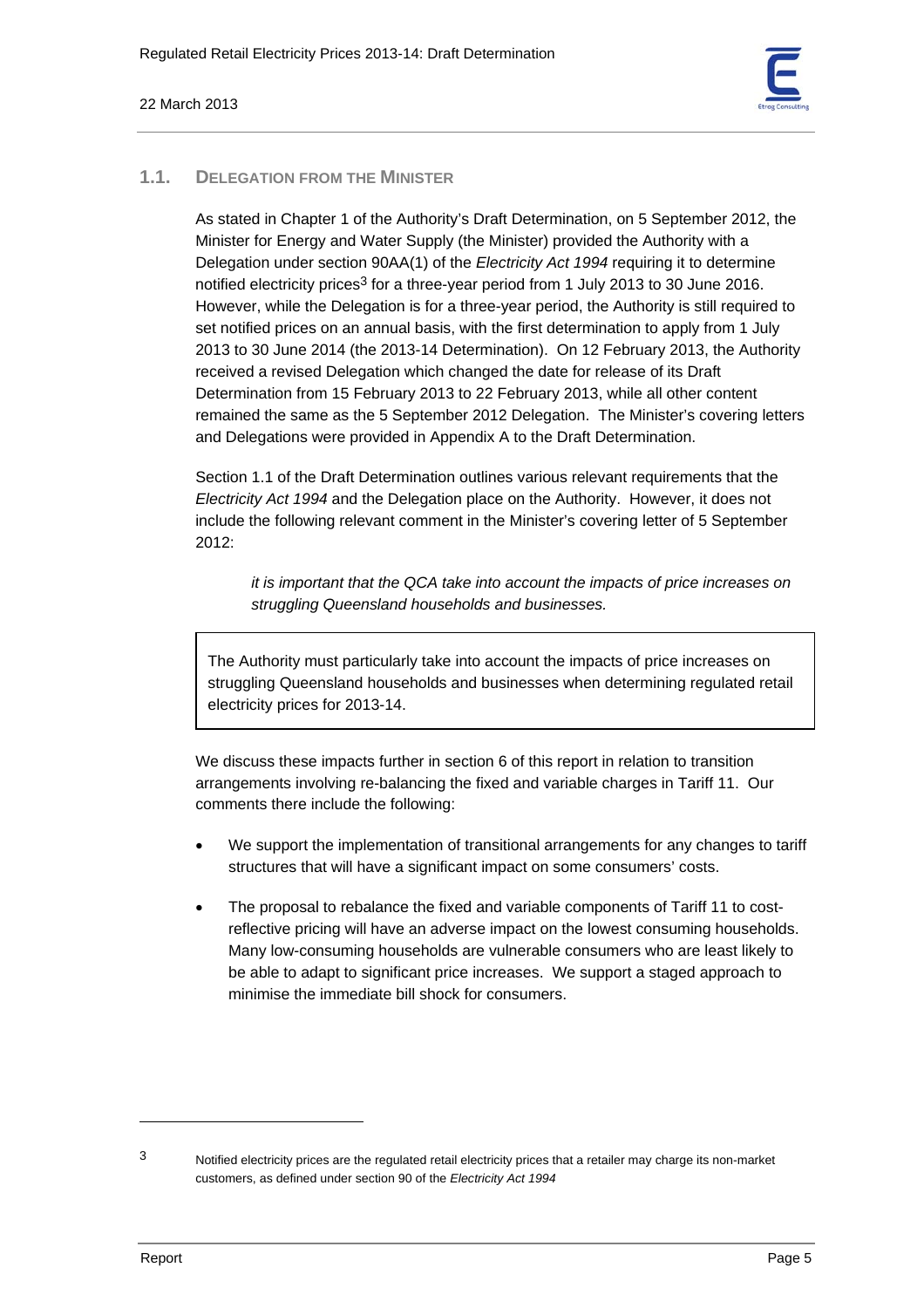

- A transition period is essential in order to assess the impact of the changes on different customer groups and for this information to influence improvements to government policy. In particular, the shift to greater cost reflectively will necessitate changes to government concessions to ensure they are adequate and well-targeted alongside the new tariff structure. Further, the transitional timeframe provides an opportunity for consumer education to be rolled out over time to assist consumers understand and adjust to the new pricing structures.
- We prefer a smooth transition to cost reflective pricing in order to minimise bill shock for consumers who may be adversely affected. The effect on consumers should be a key consideration when determining the form of transitioning.
- The Authority should undertake substantial analysis to provide an assessment to identify the expected impacts of tariff arrangements on a range of consumer groups with varying consumption patterns, including pensioners, large working families, lowincome tenants and other vulnerable households. This analysis should take into the account the existing electricity concessions available in Queensland.
- Significant changes to tariff arrangements will necessitate changes to the existing energy concessions and support arrangements, to ensure they are well-targeted and equitable for Queensland consumers.

The Authority has accepted previously that it is reasonable for submissions such as this to include comments to the Queensland Government on matters that may be outside the Authority's scope. On that basis, we note that the Authority consistently appears to place weight on the Delegations that it receives from the Minister that it does not also apply to the Minister's covering letters. We understand that this has some basis in the fact that the legislation refers specifically to the Delegation rather than to its covering letter. We believe this is somewhat anomalous, and that important matters in the covering letter should be given weight by the Authority.

We urge the Queensland Government to ensure that its Delegations to the Authority fully reflect its instructions to the Authority, and that important matters should not be included only in the Minister's covering letters.

# **1.2. THE EFFECTS THAT CHANGES TO REGULATED RETAIL ELECTRICITY TARIFFS AND PRICES WILL HAVE ON QCOSS' CONSTITUENCY**

QCOSS represents the interests of residential consumers, with a particular focus on low income and other vulnerable consumers.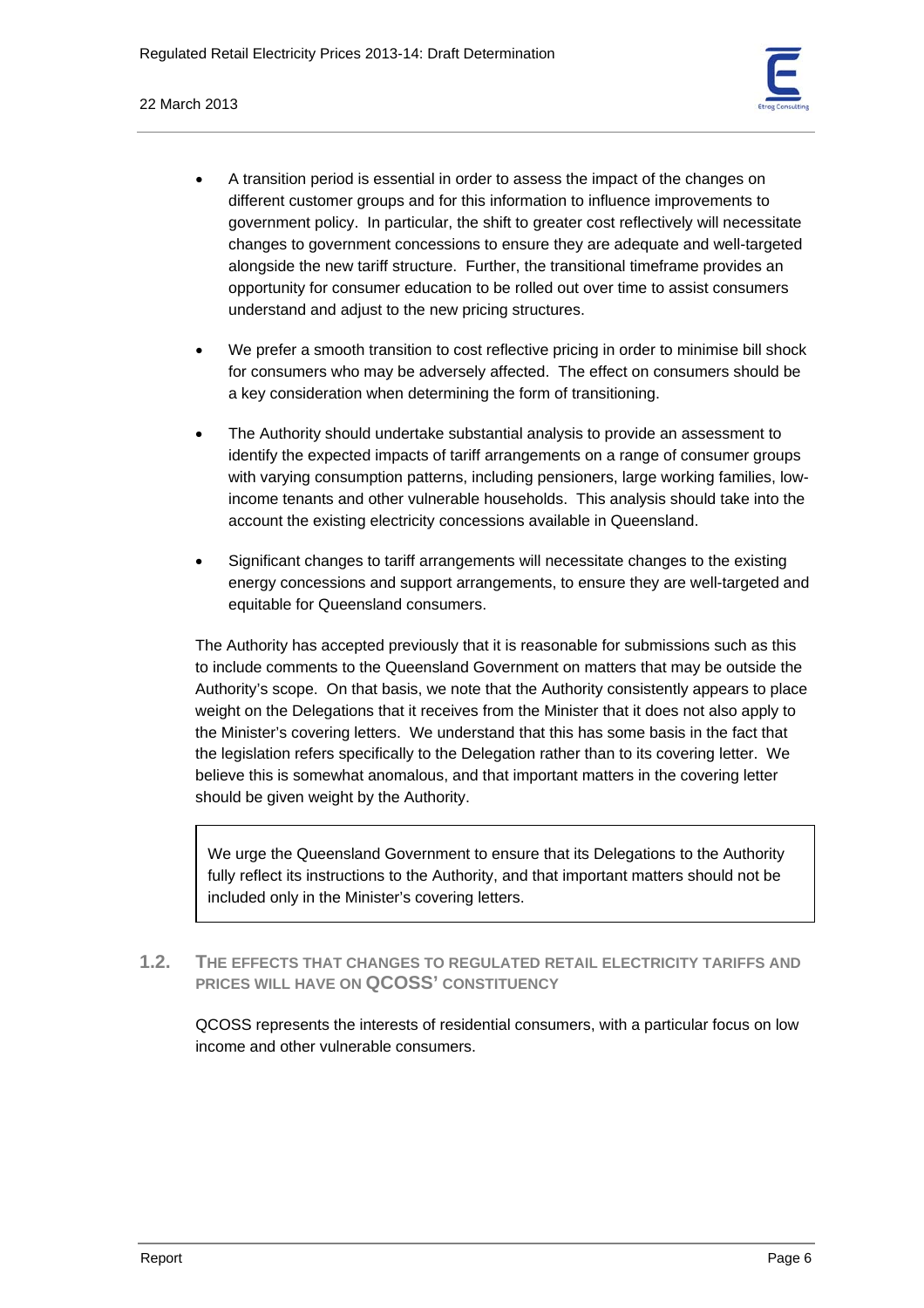

Some low income customers are supported by a range of concessions and other measures in line with the Queensland Government's social policy objectives. In the process of tariff reform, the existing measures may be adequate or may prove highly inadequate to be effective at assisting low income consumers in future. Major restructuring of the concessions framework may be required, and it is better that this is known sooner rather than later, so that appropriate changes can be made to the concessions framework before new regulated tariffs and prices are implemented. Financial counsellors and others who advise these consumers also need prior information on how any new tariffs will affect their clients, so that they can give them appropriate advice on their use of electricity, their budgeting, and any assistance that may be available to them.

We urge the Authority and the Queensland Government to make available at the earliest opportunity sufficient data to enable modelling of the effects that changes to regulated retail electricity tariffs and prices will have on consumers, particularly disadvantaged and low income consumers, and also to release any modelling that they have already undertaken to support any policy decisions that have been made to date.

# **1.3. STRUCTURE OF THIS REPORT**

The remainder of this report comments on various matters in the Authority's Draft Determination, and largely follows the same structure as the Draft Determination.

- Section 2 covers network costs.
- Section 3 covers energy costs.
- Section 4 covers retail costs.
- Section 5 covers competition and other issues.
- Section 6 covers transitional arrangements.
- Section 7 covers the overall draft determination.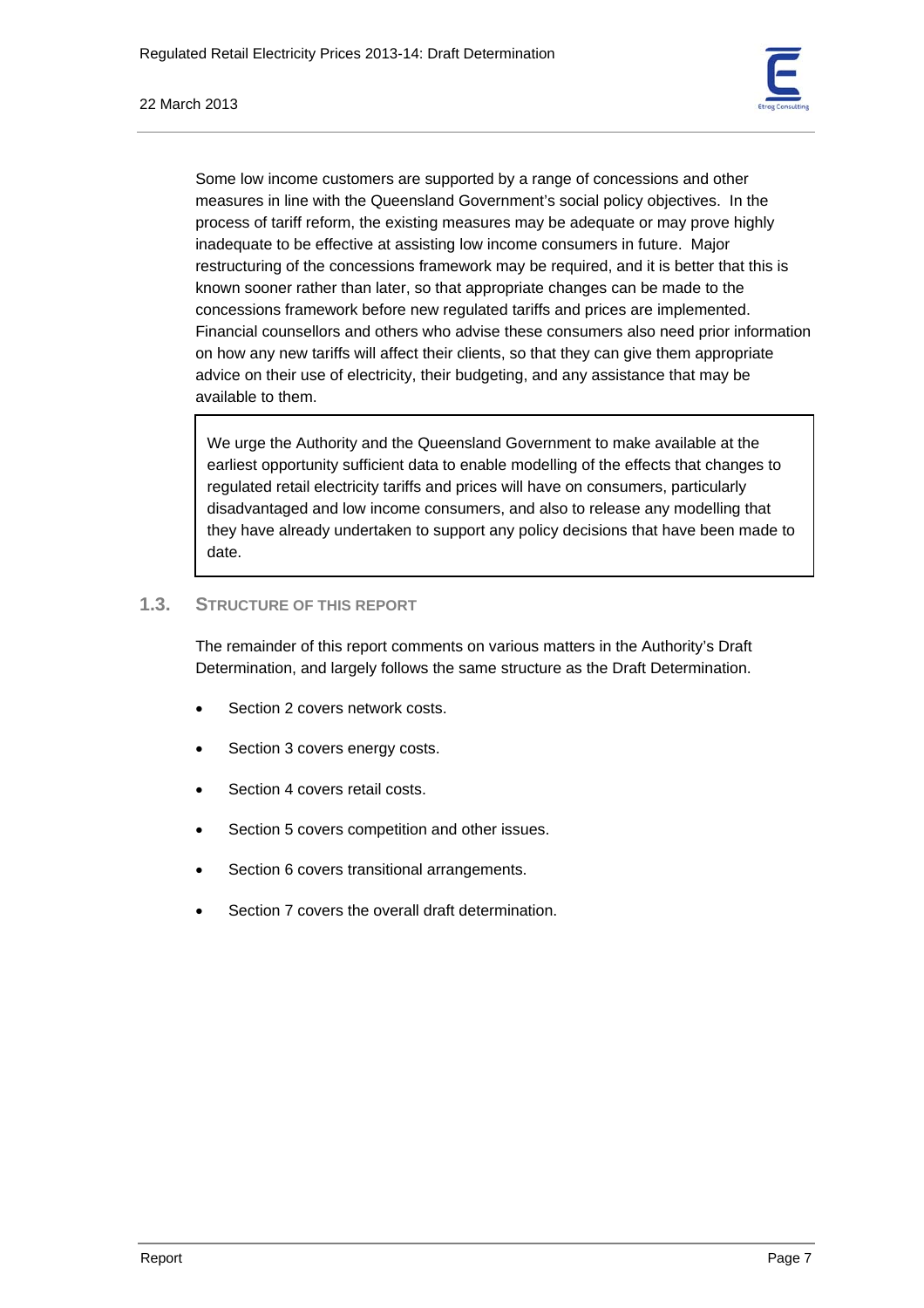

# **2. NETWORK COSTS**

Chapter 2 of the Draft Determination sets out the Authority's proposal on how to incorporate network costs in regulated retail electricity prices for 2013-14 in Queensland. It is divided into the following sections:

- Section 2.1 covers network tariffs for residential customers;
- Section 2.2 covers network tariffs for small business and unmetered supplies;
- Section 2.3 covers network tariffs for large customers and street lighting;
- Section 2.4 sets out the Authority's draft determination for network costs; and
- Section 2.5 covers alignment of retail and network tariffs.

Our comments here cover only network tariffs for small customers, the Authority's draft determination for network costs, and alignment of retail and network tariffs.

# **2.1. NETWORK TARIFFS FOR RESIDENTIAL CUSTOMERS**

The Authority has noted: "Typically, network costs account for around 50% of the final cost of electricity for small customers."4

The Delegation sets out: "QCA must use the Network (N) plus Retail (R) cost build-up methodology when working out the notified prices and making the price determination, where N (network cost) is treated as a pass-through and R (energy and retail cost) is determined by QCA."

We recognise that the setting of network tariffs is a matter for the Australian Energy Regulator (AER), and not for the Authority. Nonetheless, as shown above, the network tariff component is a significant part of the retail tariffs, and network costs are passed through directly into regulated retail tariffs.

The Authority should request and influence the network tariff proposals that Energex makes to the Australian Energy Regulator (AER) to provide the best outcomes for retail tariffs for small customers, to meet the objectives of stakeholders, including the Authority itself, Government, retailers, distributors and consumers.

Two areas that may be of particular concern in network tariffs are as follows:

• The allocation of fixed and variable charge components in network tariffs; and

<sup>4</sup> Draft Decision, page 6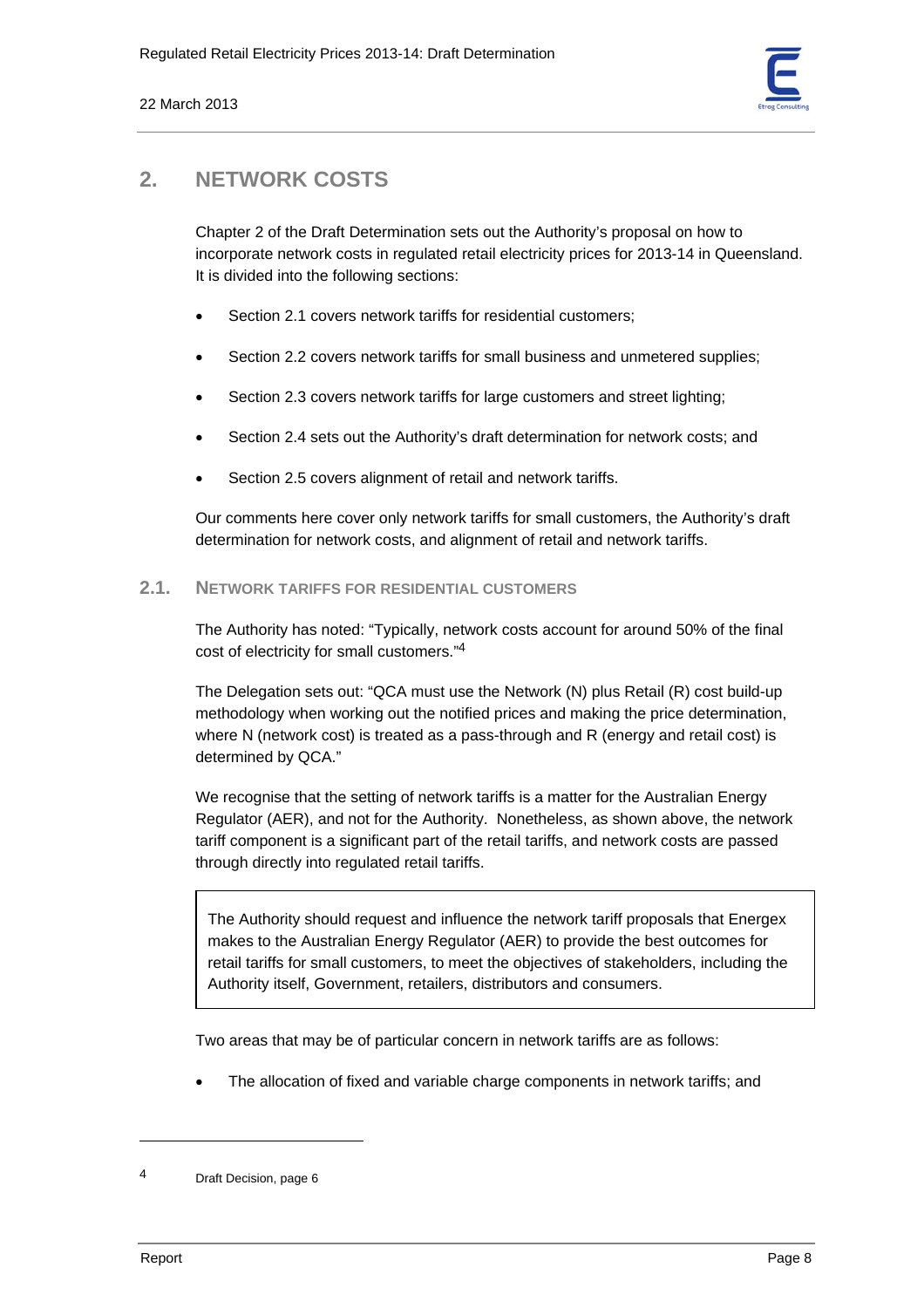

The allocation of costs between peak and off-peak components in network tariffs.

#### **2.1.1. The allocation of fixed and variable charge components in network tariffs**

As mentioned in section 1.2 above, QCOSS represents the interests of residential consumers, with a particular focus on low income and other vulnerable consumers. Many low income and vulnerable consumers are relatively small users of electricity, because they do not have the high-usage electrical equipment that more affluent households may have, such as swimming pool pumps and large air conditioning systems.

That is not to say that all low income households are low users of electricity. Indeed there are also low income householders who support large families, and there are those who are high users of electricity because of medical requirements or poor quality housing and inefficient appliances. People who are home during the day may also be using more electricity because they require cooling throughout the day, while others may be able to switch off cooling when they are out during the day and rely instead on the cooling systems provided by others, such as their employers. Customers with low income who have high consumption of electricity for reasons outside their control may be particularly in need of concessions in the form of a package of support outside any tariff mechanism.

Given different tariffs that in total are revenue neutral, i.e. they bring in the same revenue when applied across the customer base, tariffs which have higher fixed charges and lower variable charges have an adverse impact on lower usage consumers as compared with tariffs which have lower fixed charges and higher variable charges. Conversely, higher usage customers would benefit from tariffs with lower variable charges and higher fixed charges.

Higher fixed charges and lower variable charges also do not provide as much of a price signal to customers to avoid inefficient usage of electricity as compared to lower fixed charges and higher variable charges. In the latter case, the higher variable charges provide more incentives to reduce unnecessary usage of electricity and to use electricity more efficiently. This is unlike the first case where the higher fixed charges are not reduced no matter how efficiently the consumer uses their electricity.

# **2.1.2. The allocation of costs between peak and off-peak components in network tariffs**

The differential between peak and off-peak needs to be significant if it is to give customers incentives to use electricity at off-peak times rather than at peak times, and thereby contribute to more efficient use of the electricity network and generation capacity and infrastructure. In particular, the Delegation states that "QCA must consider whether its approach to calculating time-of-use tariffs can strengthen or enhance the underlying network price signals and encourage customers to switch to time-of-use tariffs and reduce their energy consumption during peak times".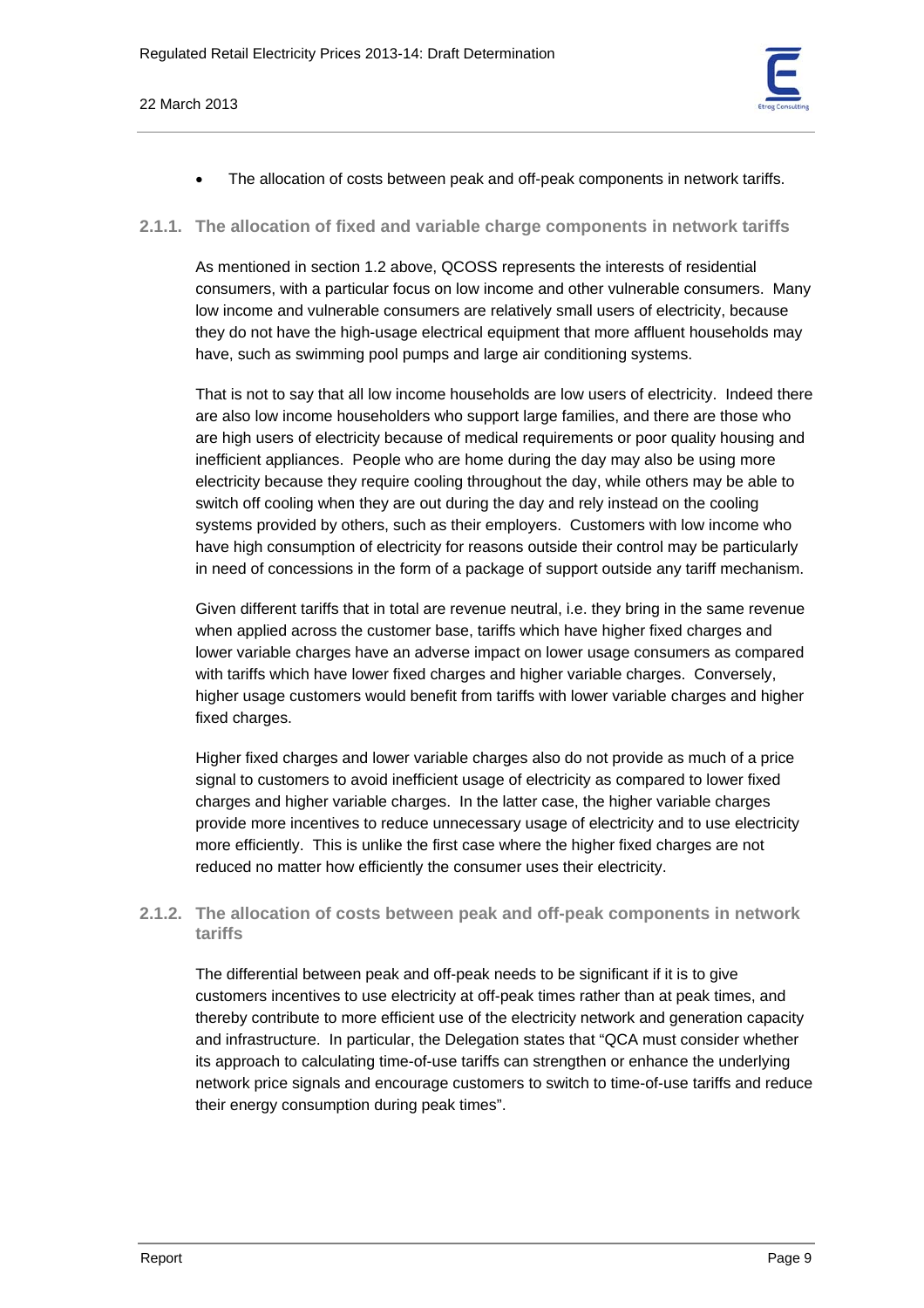

We therefore support the statement that "the Authority encouraged Energex to review its network tariffs to ensure they are sending appropriate pricing signals to customers regarding the differential network costs associated with their time of use and are providing appropriate demand management signals to customers".5 We note that the Authority made this comment specifically in relation to small business tariffs. We believe that this comment should also apply to residential tariffs.

The Authority further stated in regard to a small business tariff: "A key concern expressed in submissions regarding this issue was the shrinking differential between peak and offpeak rates in Tariff 22 in 2012-13 or, more particularly, the increase in the available offpeak rate. However, even if it were inclined to do so, the Authority notes that differentials seen in Tariff 22 in 2011-12 (and prior years) could not be re-captured solely through time-of-use signals incorporated in the energy costs because they do not make up a large-enough component of the (total) tariff, as outlined in Table 3.1. For this reason, the bulk of any time-of-use signals in retail tariffs must come through the underlying network tariffs as they make up, by far, the largest component of the tariffs."6

Though these comments were also made specifically in relation to small business tariffs, the importance of appropriate time-of-use signals coming through the underlying network tariffs applies to residential tariffs as well.

It is generally understood that peak usage is a significant cost driver for the electricity supply industry as a whole, as peak usage has to be met through investment in generation and network capacity. Less peaky load shapes are less costly to serve, and make more efficient use of the generation and network infrastructure. We are therefore concerned that when the allocation of costs between peak and off-peak components in network tariffs are passed through in retail tariffs, they should continue to provide appropriate incentives to customers to use electricity at off-peak times rather than at peak times. For residential customers, our concern relates to Tariffs 12 (time of use), 13 (PeakSmart), 31 (super economy controlled load) and 33 (economy controlled load).

# **2.2. THE AUTHORITY'S DRAFT DETERMINATION FOR NETWORK COSTS**

We support the Authority's draft determination to base regulated retail tariffs for residential customers across Queensland in 2013-14 on Energex network tariffs and charges for residential customers.

# **2.3. ALIGNMENT OF RETAIL AND NETWORK TARIFFS**

Once Energex and Ergon Energy have proposed network tariffs to the AER, after they have taken into account stakeholder views, the approval of the tariffs is then a matter between the AER and the distributors.

<sup>5</sup> Draft Determination, page 9

<sup>6</sup> Draft Determination, page 26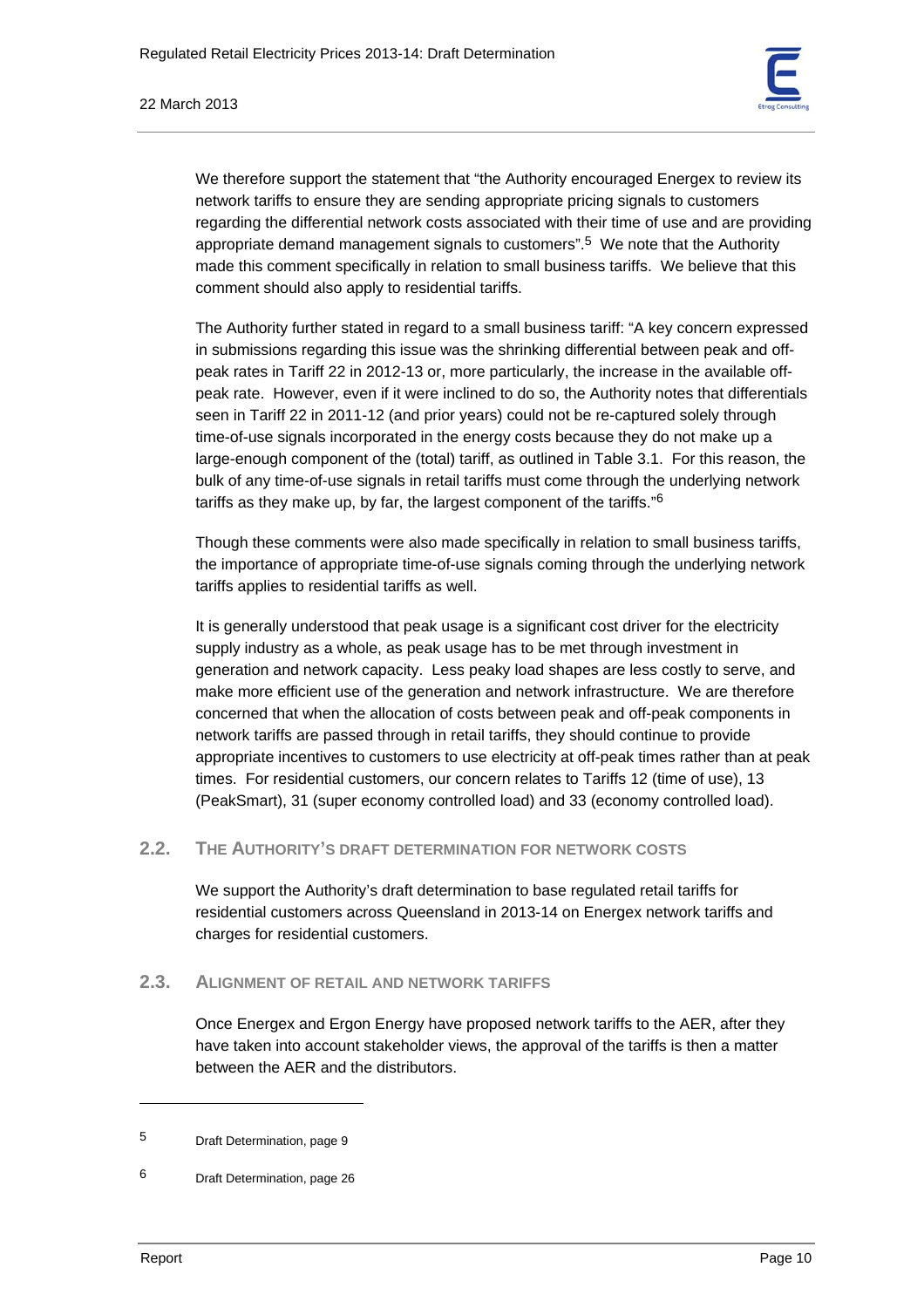

The best option would be for the notified prices to reflect the actual network tariffs and prices after they have been approved by the AER. However, we understand that there is a timing issue whereby the AER may not have finalised its decision on tariff approval by the time the Authority needs to publish its Final Determination. If that is the case, then we concur with the view of the Authority that "the best option for setting 2013-14 prices would be to proceed as for last year and request Energex and Ergon Energy to supply the Authority with proposed network tariffs and prices when they are submitted to the AER in April and using these as the basis for notified prices to apply from 1 July".<sup>7</sup>

<sup>7</sup> Draft Determination, page 17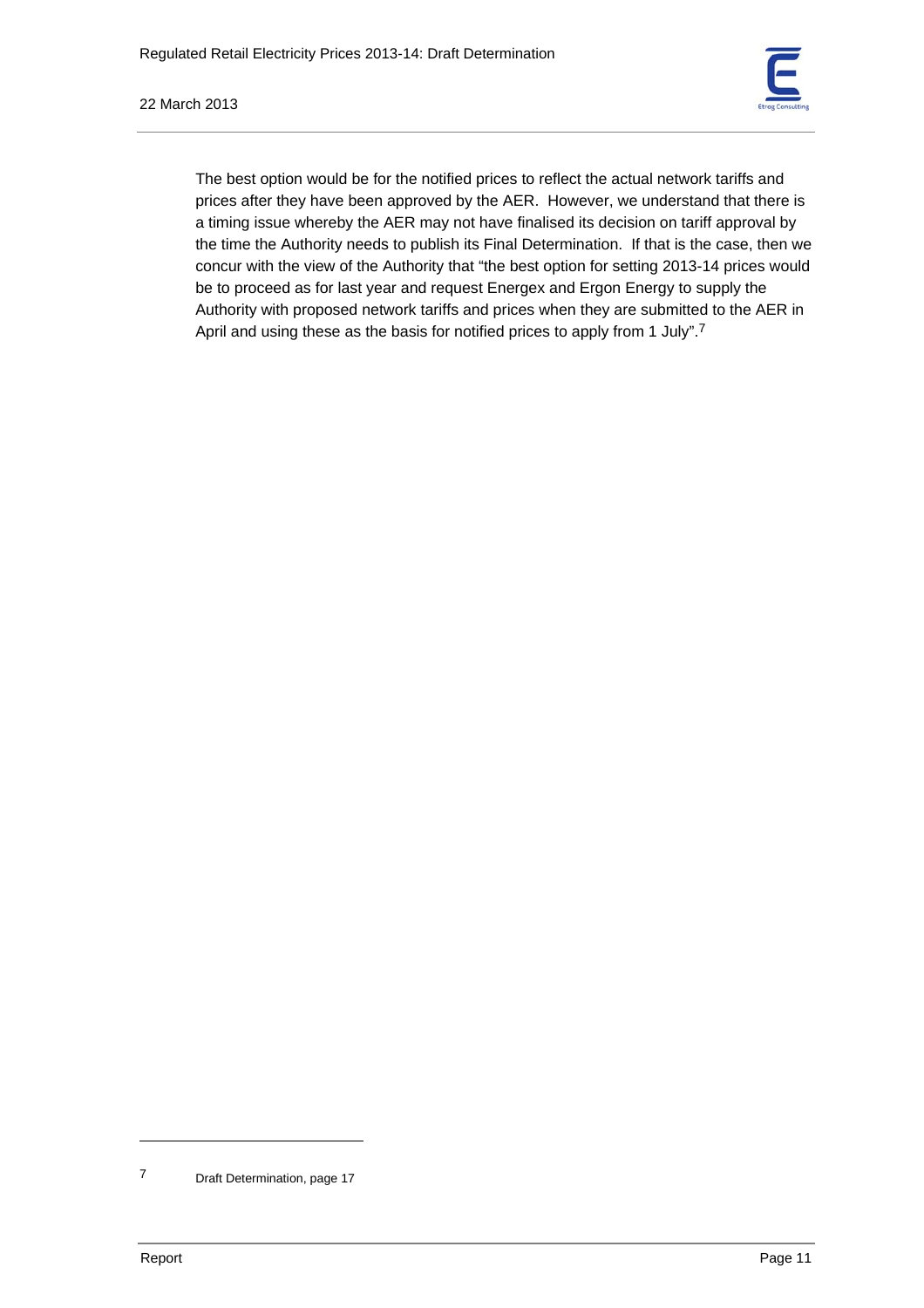

# **3. ENERGY COSTS**

# **3.1. INTRODUCTION**

Under the Delegation, the R component of each retail tariff is to include appropriate allowances for energy and retail costs.

# **3.2. WHOLESALE ENERGY COSTS**

Wholesale energy costs relate to the costs incurred by a retailer in supplying electricity to cover the load of its customers. While this electricity is purchased from the National Electricity Market (NEM) (the spot market), there are a range of measures that a retailer can take in order to reduce its exposure to volatile prices in the spot market, including purchasing financial derivatives (futures, swaps, options etc.), entering longer-term power purchase agreements (PPAs) with generators, or investing in generation assets. $8$ 

# **3.2.1. Judicial review**

Following release of the Authority's 2012-13 Final Pricing Determination, Origin Energy made an application for Judicial Review of aspects of the Authority's approach to estimating energy costs in that decision. On 19 December 2012, the Supreme Court dismissed Origin Energy's application.9

The reasons for the judgment have been published.<sup>10</sup> Our reading is that the judgment does not require changes to be made to the approach to be used in 2013-14.

# **3.2.2. Potential approaches for 2013-14 to 2015-16**

We concur with the view of the Authority that it is more appropriate to use a market-based approach rather than to use a Long Run Marginal Cost (LRMC) based approach. This view is based on the reasons given by the Authority in its Draft Determination and in its previous papers and determinations on the subject. On that basis, we have chosen not to repeat the many arguments we have previously given in support of this view. Should the Authority consider a change to that view in its Final Determination, it should refer to our previous submissions on the subject, and to the Authority's own publications for reasons as to why its view should not be changed in this respect.

<sup>8</sup> Based on Draft Determination, page 19

<sup>9</sup> Draft Determination, page 20

<sup>10</sup> *Origin Energy Electricity Ltd & Anor v Queensland Competition Authority & Anor* [2012] QSC 414 (12/5527) Brisb Jackson J 19/12/2012, available at www.sclqld.org.au/qjudgment/2012/QSC/414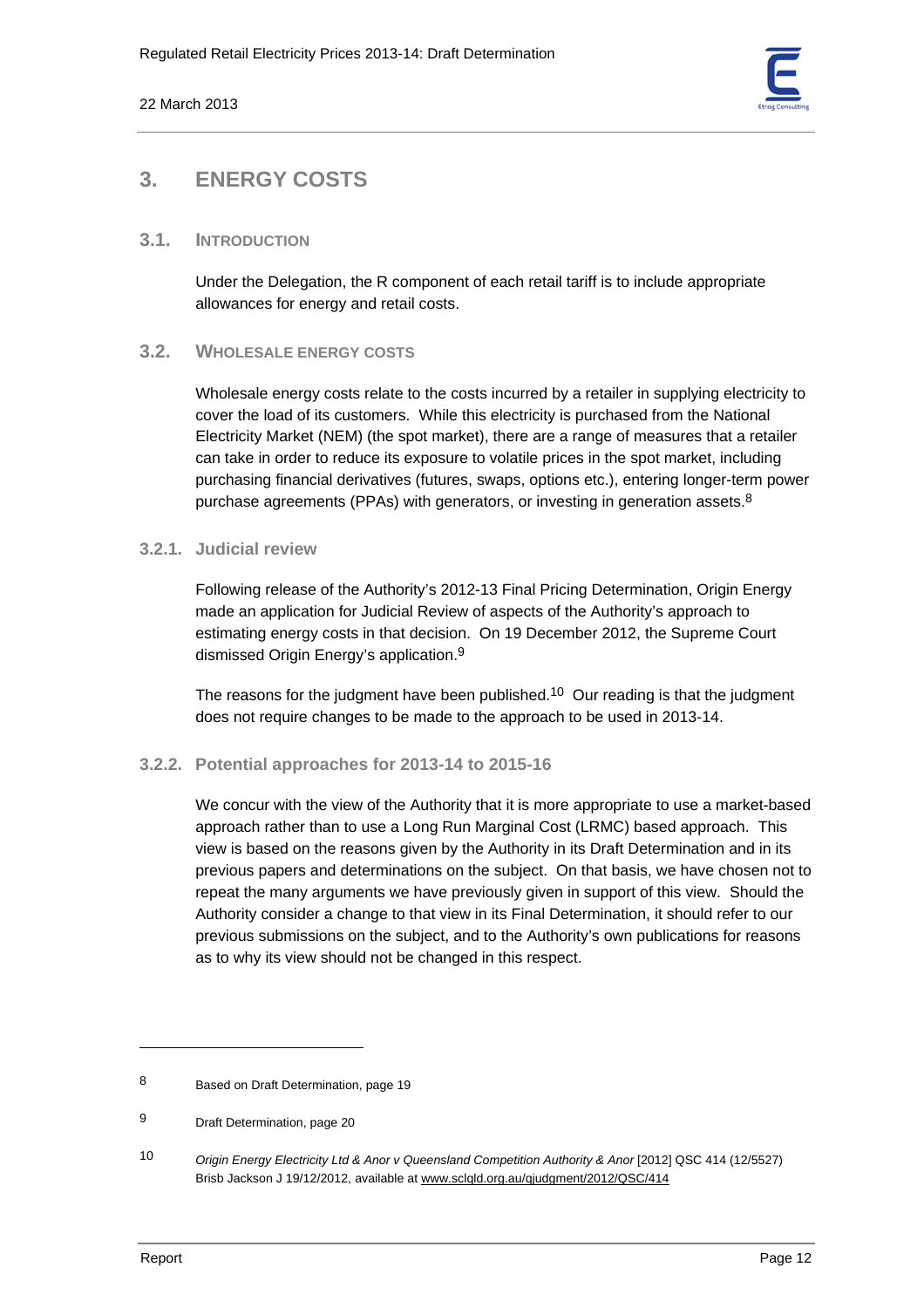

Our reading of the recent judgment to which we refer in section 3.2.1 above also supports the use of a market-based approach rather than to use a LRMC based approach.

The Authority should use a market-based approach rather than a cost-based approach to estimate the cost of purchasing wholesale energy.

#### **3.2.3. The market-based approach**

**Including PPAs in the market-based approach** 

The Authority has stated: "An important attraction of the market-based approach the Authority has applied to date is the availability of necessary information in the public domain. This at least provides a reasonable degree of transparency … over the inputs to what is, of necessity, a complex and less transparent modelling process. Interweaving into that process, confidential information on PPAs or the costs of generation (not that the Authority could require generators (as opposed to retailers) to provide information) would only reduce the ability of all stakeholders to assess, understand and accept the modelling outcome."11

The Authority should continue to base its market-based approach to estimating the cost of purchasing wholesale energy on data and information that is in the public domain, to maintain transparency in the setting of regulated retail prices.

#### **Liquidity in the futures market**

We welcome the view of the Authority and its consultant that the volume of futures trading is sufficient to provide robust and accurate forecasts for 2013-14.

#### **Enhancing time of use signals**

The Delegation states that "QCA must consider whether its approach to calculating timeof-use tariffs can strengthen or enhance the underlying network price signals and encourage customers to switch to time-of-use tariffs and reduce their energy consumption during peak times". We have already discussed this in section 2.1.2 in regard to the allocation of costs between peak and off-peak components in network tariffs. Here we discuss the potential allocation of costs between peak and off-peak components in the energy cost component of retail tariffs.

<sup>11</sup> Draft Determination, pages 23-24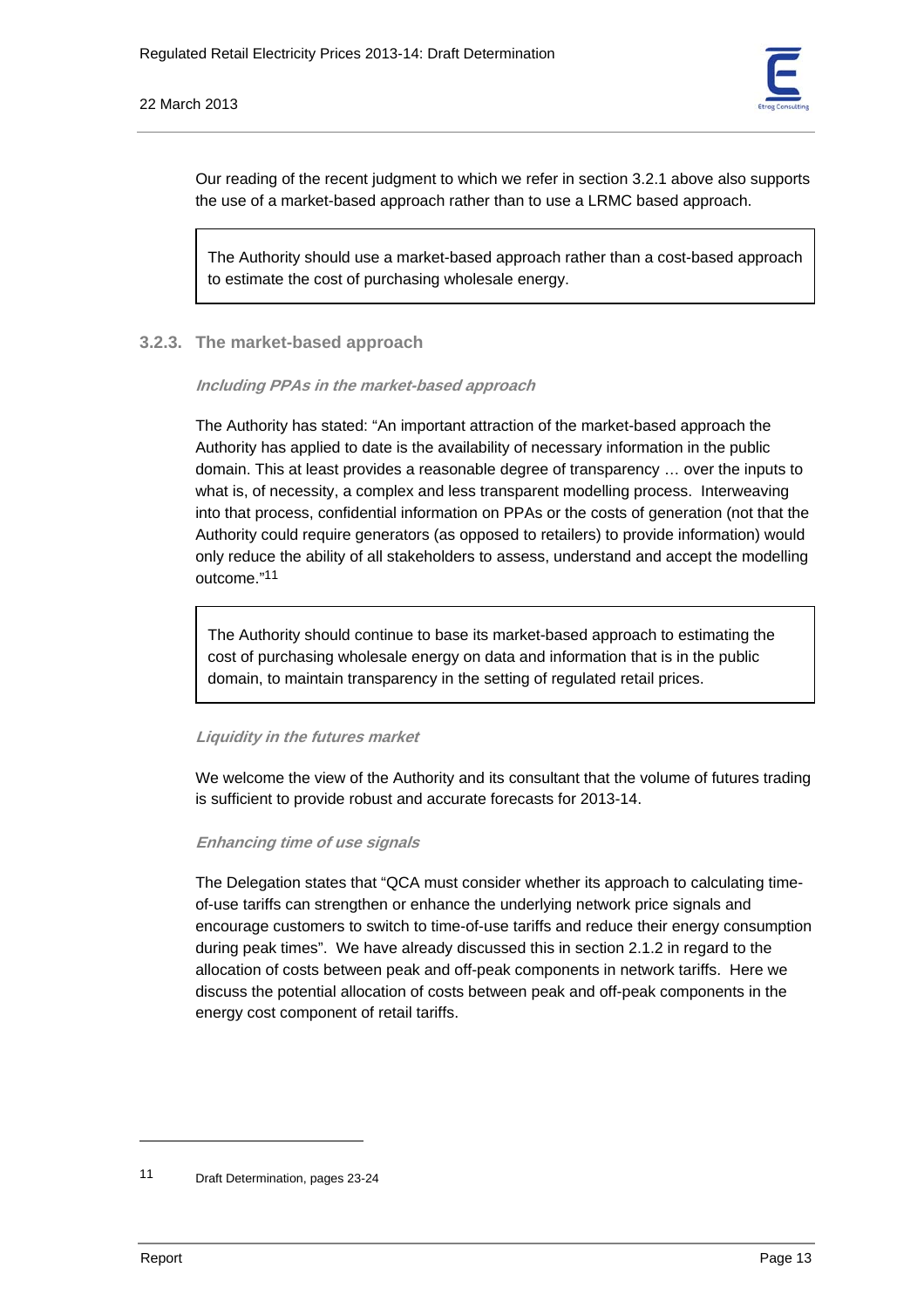

The Draft Determination states: "At the outset of the 2012-13 Review, the Authority considered developing energy cost estimates that would include time-of-use signals to consumers. However, retailers pointed out that this did not reflect the way in which they are charged for electricity by AEMO, which is based on the relevant distributor's NSLP."12

In our response to the previous Consultation Paper on cost components and other issues, we supported the view that the correct way to model energy costs in the determination of regulated retail electricity prices is to match the way in which the electricity retailer settles for that energy. The Authority had suggested that allowing for time of use signals in wholesale energy costs requires smart meters.<sup>13</sup> We stated that we agreed that smart meters would allow for those signals. However, as an alternative to smart metering we proposed that the Authority should investigate what changes to the Metrology Procedure would be required to allow for time of use periods to be accounted for separately in wholesale settlement, and hence for differentiated wholesale energy costs in the determination of regulated retail electricity prices.

The Authority noted our proposal in its Draft Determination, stating: "In its submission, QCOSS suggested that an amendment to AEMO's Metrology Procedures could allow customers who already have electronic meters (not accumulation meters) to be settled against their individual consumption and hence priced according to their time of use. QCOSS suggested that this change could be implemented ahead of any blanket roll-out of smart meters."14

The Authority further stated: "Amending the Metrology Procedures is a matter for the Queensland Government to decide and initiate with AEMO, not something over which the Authority has any control. This may be something the Government could explore further with AEMO in the coming year. Regardless, any changes along these lines would take time and would not be possible to implement for inclusion in wholesale energy costs for 2013-14."15

We support the view that amending the Metrology Procedures is a matter for the Queensland Government to decide and initiate with the Australian Energy Market Operator (AEMO). This is something that the Government should explore further with AEMO in the coming year. The exploration should include cost-benefit analysis of various options for implementation.

13 Consultation Paper, Table 3.1, page 15

15 Draft Determination, page 26

<sup>12</sup> Draft Determination, page 26

<sup>14</sup> Draft Determination, page 26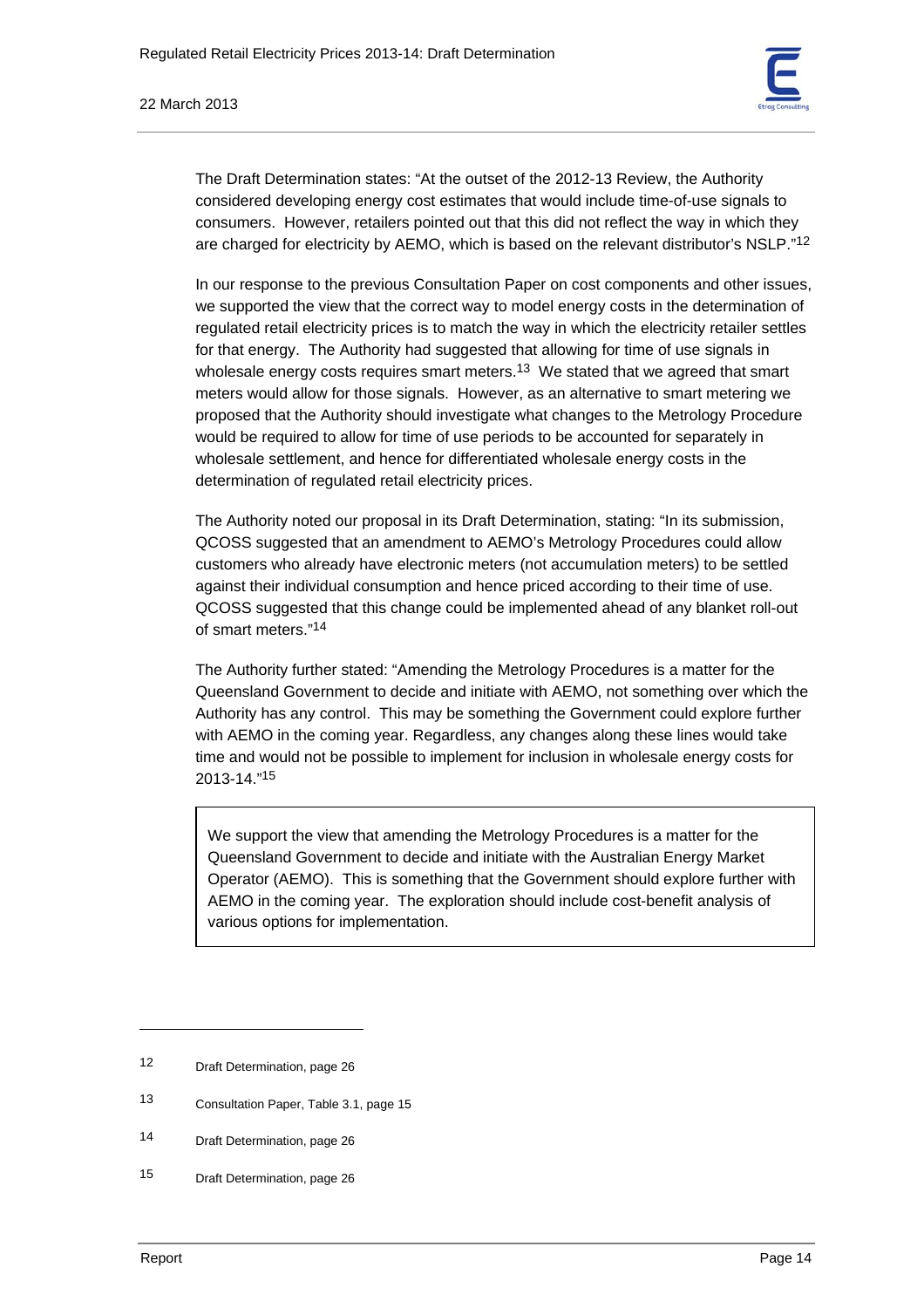

We are pleased to see that the Authority is now acknowledging that allowing for time of use signals in wholesale energy costs does not necessarily require smart meters, and could be achieved through amendment of the Metrology Procedures.16

# **Using the 95th Percentile of Hedged Outcomes**

The Authority stated in its previous Consultation Paper that ACIL Tasman was considering whether it should use the median of its 462 cost estimates (as it used for 2012-13), or whether a higher percentile might better reflect the volume risk faced by retailers in this period of high volume uncertainty.<sup>17</sup> ACIL Tasman also stated that the 95<sup>th</sup> percentile is suggested "in recognition that there are other uncertainties not specifically accounted for in the process and to minimise any residual market volume or price risk".18

In our response to that Consultation Paper, we stated that any change in the methodology would need to be explained and justified fully. We welcomed consideration of such a change if it would mean that the minimisation of risk in the portfolio would allow for reductions elsewhere, such as in the margin, where the return expected should now be lower because of the minimised risk.

The Authority acknowledged our input, and stated: "QCOSS suggested that ACIL should further justify this decision and that any reduction in risk due to using the 95th percentile should be accompanied by a corresponding reduction in the retail margin."19

The Authority has now reported that "ACIL has reaffirmed its view that using the  $95<sup>th</sup>$ percentile of hedged outcomes is most appropriate for 2013-14 on the basis that it takes into account the majority of risk faced by retailers."20

We welcome this further reaffirmation by ACIL Tasman, but we are concerned that in its Draft Determination the Authority has not reflected elsewhere its view that its revised modelling approach using the  $95<sup>th</sup>$  percentile of hedged outcomes takes into account the majority of risk faced by retailers. We propose that the Final Determination should take this into account in the retail margin, where the return expected should now be lower because of the minimised risk.

- 18 ACIL Tasman preliminary report, page 16
- 19 Draft Determination, page 27
- 20 Draft Determination, page 27

<sup>16</sup> Draft Determination, Table 3.1, page 27

<sup>17</sup> Consultation Paper, page 14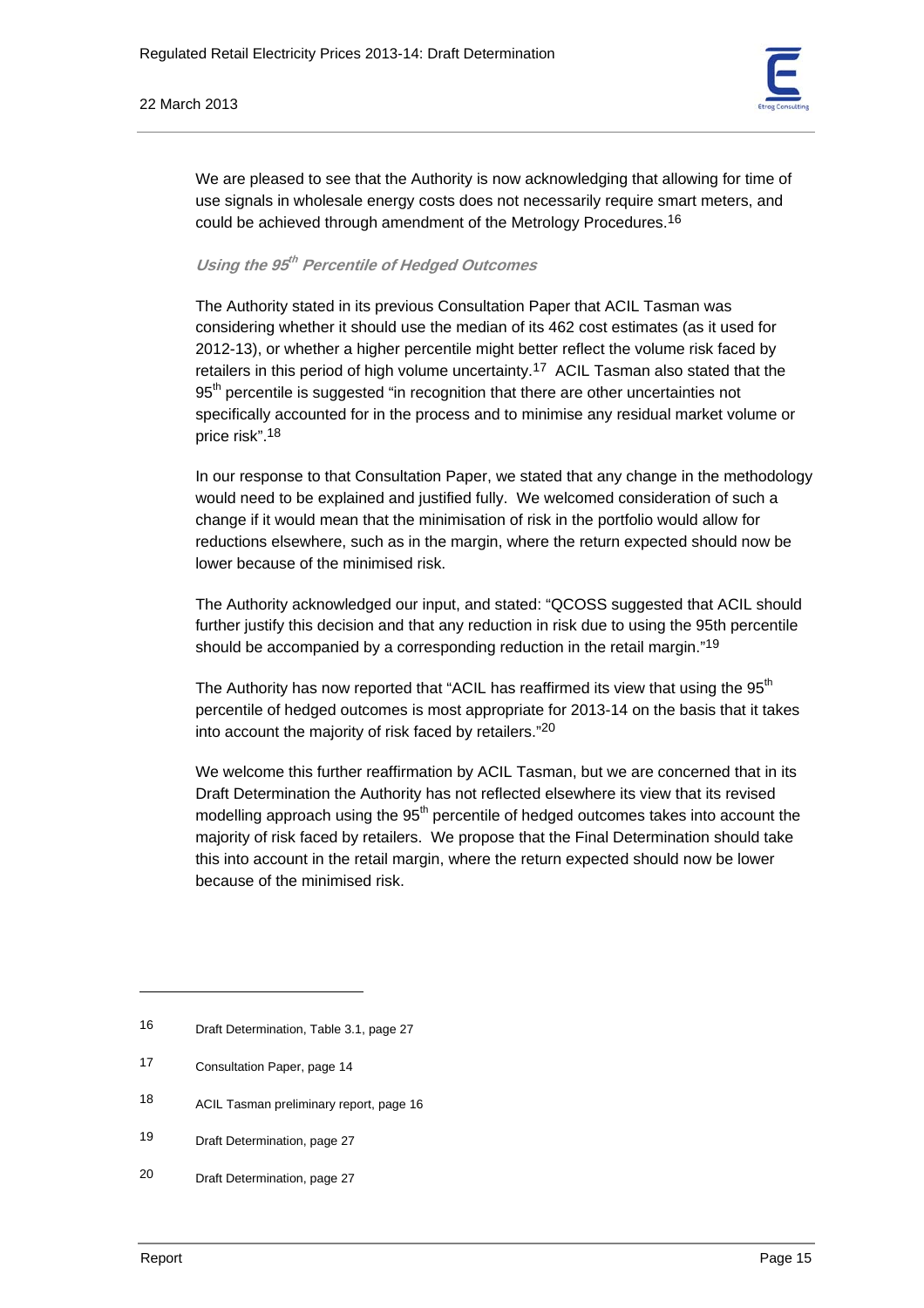

In its Final Determination, the Authority should reduce the retail margin commensurate with its view that its revised modelling approach to wholesale energy costs takes into account the majority of risk faced by retailers.

# **3.3. OTHER ENERGY COSTS**

In addition to wholesale energy costs, the Delegation requires that the Authority also consider other costs that a retailer might incur, including fees and charges imposed by AEMO, the efficient costs of meeting any obligations under environmental and energy efficiency schemes (including future State and Commonwealth schemes) and a mechanism to address any new compulsory scheme that imposes material costs on retailers.

Relevant additional energy costs are considered below, including:

- the Queensland Gas Scheme:
- the Small-scale Renewable Energy Scheme (SRES);
- the Large-scale Renewable Energy Target (LRET) Scheme; and
- NEM participation fees and ancillary services charges.<sup>21</sup>

# **3.3.1. Queensland Gas Scheme**

ACIL Tasman previously stated: "The cost of the Queensland Gas Scheme will be based on 15% cover and an average of the Gas Electricity Certificate (GEC) prices over the past four years from AFMA."22

In our response to the previous Consultation Paper, we stated that we concurred that the cost of the Queensland Gas Scheme should be based on 15% cover and an averaging of Gas Electricity Certificate (GEC) prices from AFMA. We proposed that the length of time over which they are averaged should be the same as the length of time over which the purchasing of contracts occurs for hedging of wholesale energy costs. We saw no basis for an extended period for contracting for GECs as against wholesale energy.

We also stated that should the Authority consider a change in its Draft Determination to move away from using market prices to estimate the cost of GECs, it should refer to our previous submissions on the subject, and to the Authority's own publications for reasons as to why its view should not be changed in this respect.

<sup>21</sup> Draft Determination, pages 28-29

<sup>22</sup> ACIL Tasman provisional report, page 16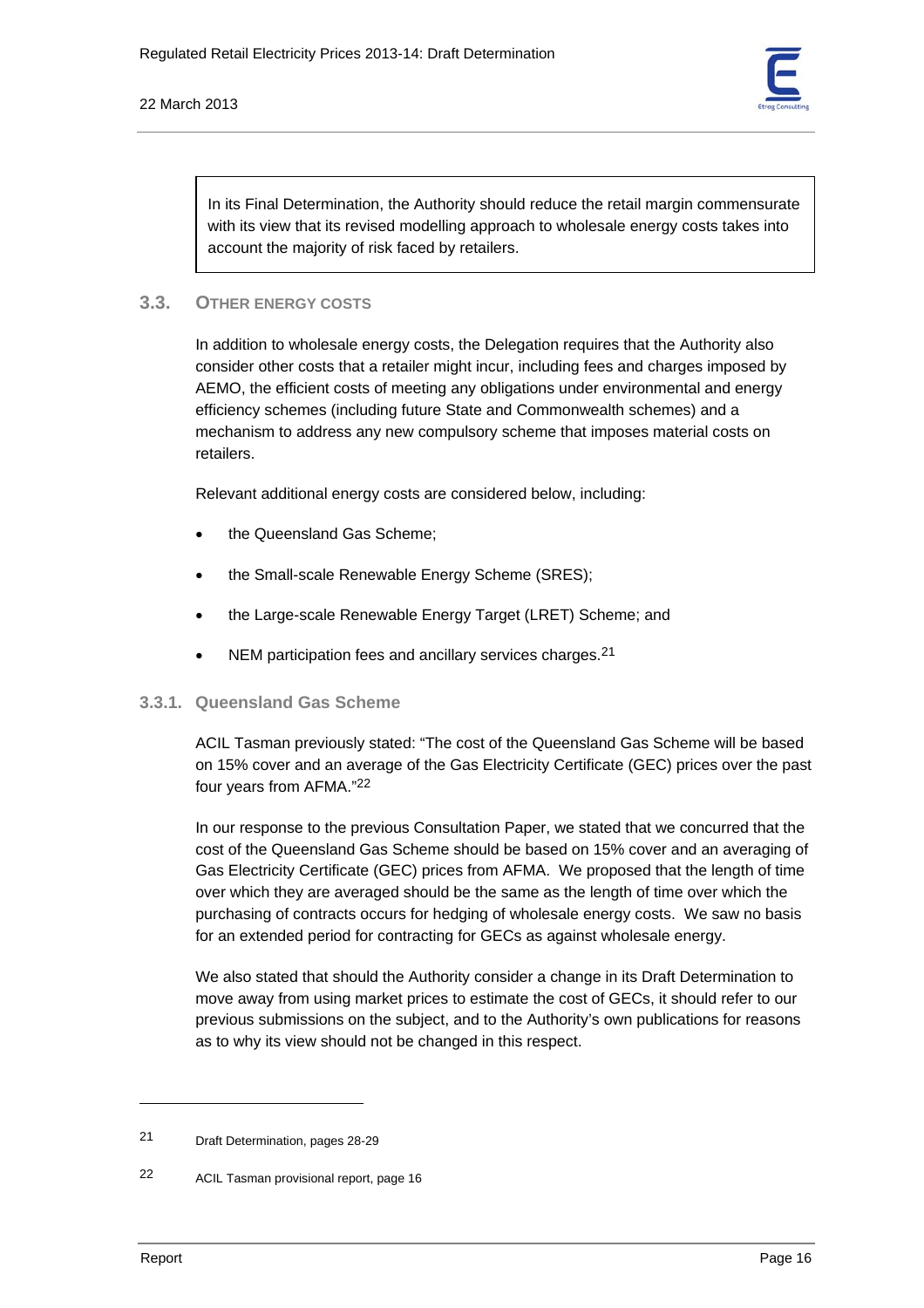

The Authority has reported our comment and that of Stanwell, as follows:

"QCOSS supported estimating GEC costs using AFMA market data, arguing that this best reflected the actual costs faced by retailers. QCOSS also suggested that a shorter data series to be used, to coincide with the wholesale energy cost hedging period. Stanwell preferred the use of a shorter data series, suggesting a two-year data series be used. This was on the basis that:

- the GEC Scheme is under review, so participants are not entering into long term contracts;
- the GEC price has fallen dramatically in recent years; and
- new entrant retailers had purchased sufficient certificates from the market."<sup>23</sup>

ACIL Tasman has responded to our comments by stating: "ACIL Tasman continues to use a period of four years because there is no volume data available for GEC trades. ACIL Tasman understands from anecdotal evidence that trade volumes for GECs have fallen significantly in the past two years or so and therefore extending the period of time to estimate the costs of GECs is in our view appropriate."<sup>24</sup>

It appears that the Authority has accepted ACIL Tasman's position without further comment. We suggest that the Authority or its consultant should investigate volume data available for GEC trades. If there have been a significant number of trades in the past two years, then that time period of two years should be used as the time period over which GEC prices from AFMA are averaged.

The cost of the Queensland Gas Scheme should be based on 15% cover and an averaging of Gas Electricity Certificate (GEC) prices from AFMA. The length of time over which they are averaged should be the same as the length of time over which the purchasing of contracts occurs for hedging of wholesale energy costs, provided there have been a significant number of trades in that time period.

#### **3.3.2. Enhanced Renewable Energy Target scheme**

On 1 January 2011, the Renewable Energy Target scheme was split into two separate schemes – the Small-scale Renewable Energy Scheme (SRES) and the Large-scale Renewable Energy Target (LRET), collectively known as the Enhanced Renewable Energy Target.

<sup>23</sup> Draft Determination, pages 29-30

<sup>24</sup> ACIL Tasman report, page 27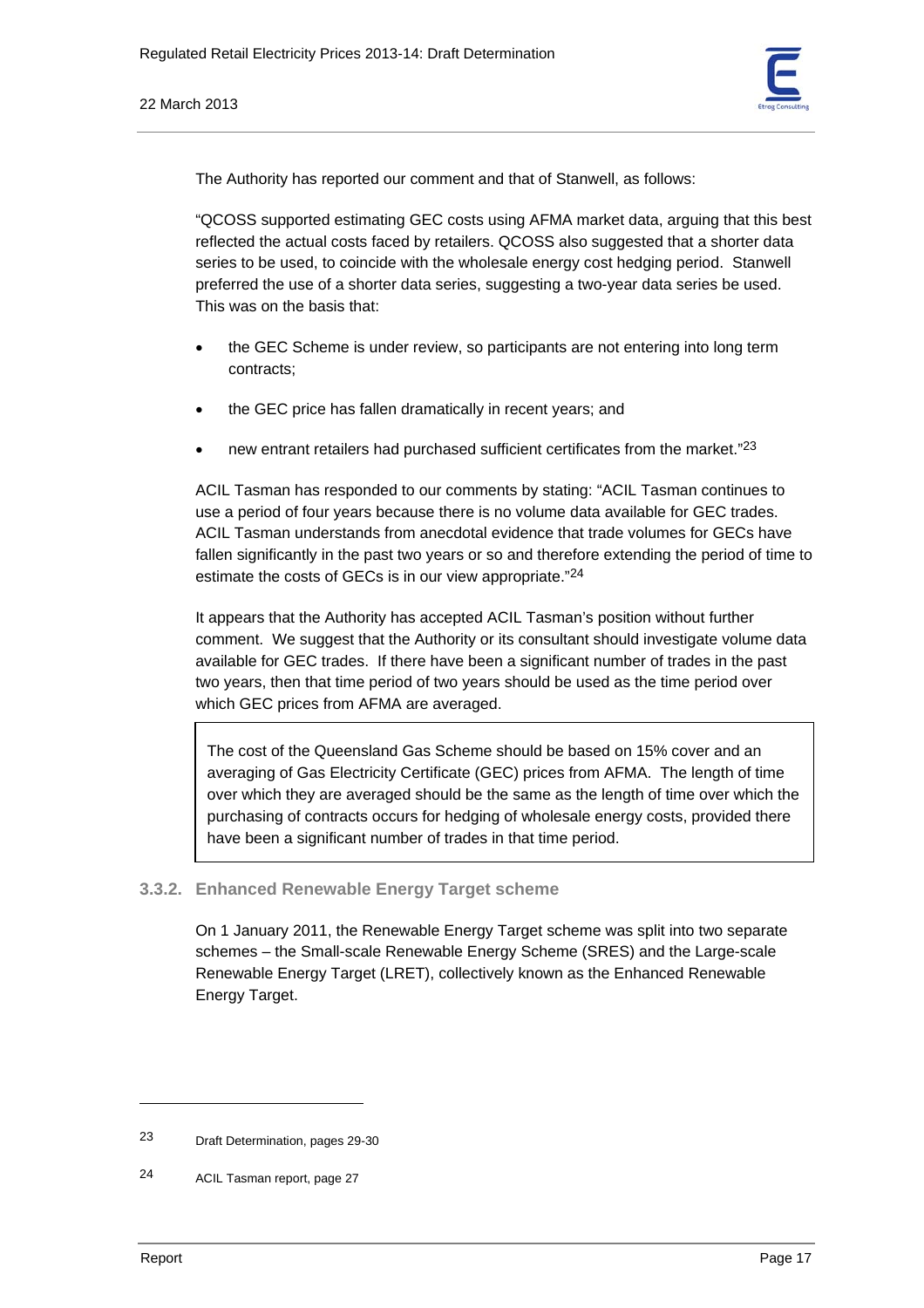#### 22 March 2013



#### **The Large-scale Renewable Energy Target (LRET)**

The LRET sets annual targets for the amount of electricity that must be generated by large-scale renewable energy projects like wind farms. Retailers must purchase a set number of Large-scale Generation Certificates (LGCs), which is determined on the basis of achieving the annual target. The number of LGCs required to be surrendered by retailers to discharge their liability each year is determined by ORER's Renewable Power Percentage (RPP). Retailers are required to surrender STCs and LGCs to fulfil their ERET obligations. If a retailer fails to meet its obligations, it will incur a penalty.

We support the use of market-based data to estimate the costs of Large-scale Generation Certificates (LGCs). We agree with the Authority that a market-based approach is more likely to reflect the costs to retailers of complying with various environmental schemes and that it is superior to a Long Run Marginal Cost (LRMC) based approach for a range of reasons.

#### **The Small-scale Renewable Energy Scheme (SRES)**

The SRES covers small-scale technologies such as solar panels and solar hot water systems installed by households and small businesses. Retailers have an obligation to purchase Small-scale Technology Certificates (STCs) based on the expected rate of STC creation, which is determined by the Office of Renewable Energy Regulator's (ORER) Small-scale Technology Percentage (STP).

We concur with estimating SRES compliance requirements using the binding 2013 STP target for the first half of the pricing period and the non-binding 2014 target for the second half of the pricing period. This is consistent with how compliance costs were estimated for 2012-13.

Should the Authority consider a change in its Final Determination to move away from using the binding 2013 STP target for the first half of the pricing period and the nonbinding 2014 target for the second half of the pricing period, it should refer to our previous submissions on the subject, and to the Authority's own publications for reasons as to why its view should not be changed in this respect.

As previously, we remain concerned that in its Draft Determination the Authority continues to rely on the ORER's Clearing House price of \$40 to estimate the costs to an efficient representative retailer of purchasing its STCs for 2013-14. This is notwithstanding the facts that:

• The Authority and ACIL Tasman have previously both acknowledged that STCs are being purchased based on market prices that are readily available, and continue to acknowledge that there is an active market for STCs outside the Clearing House.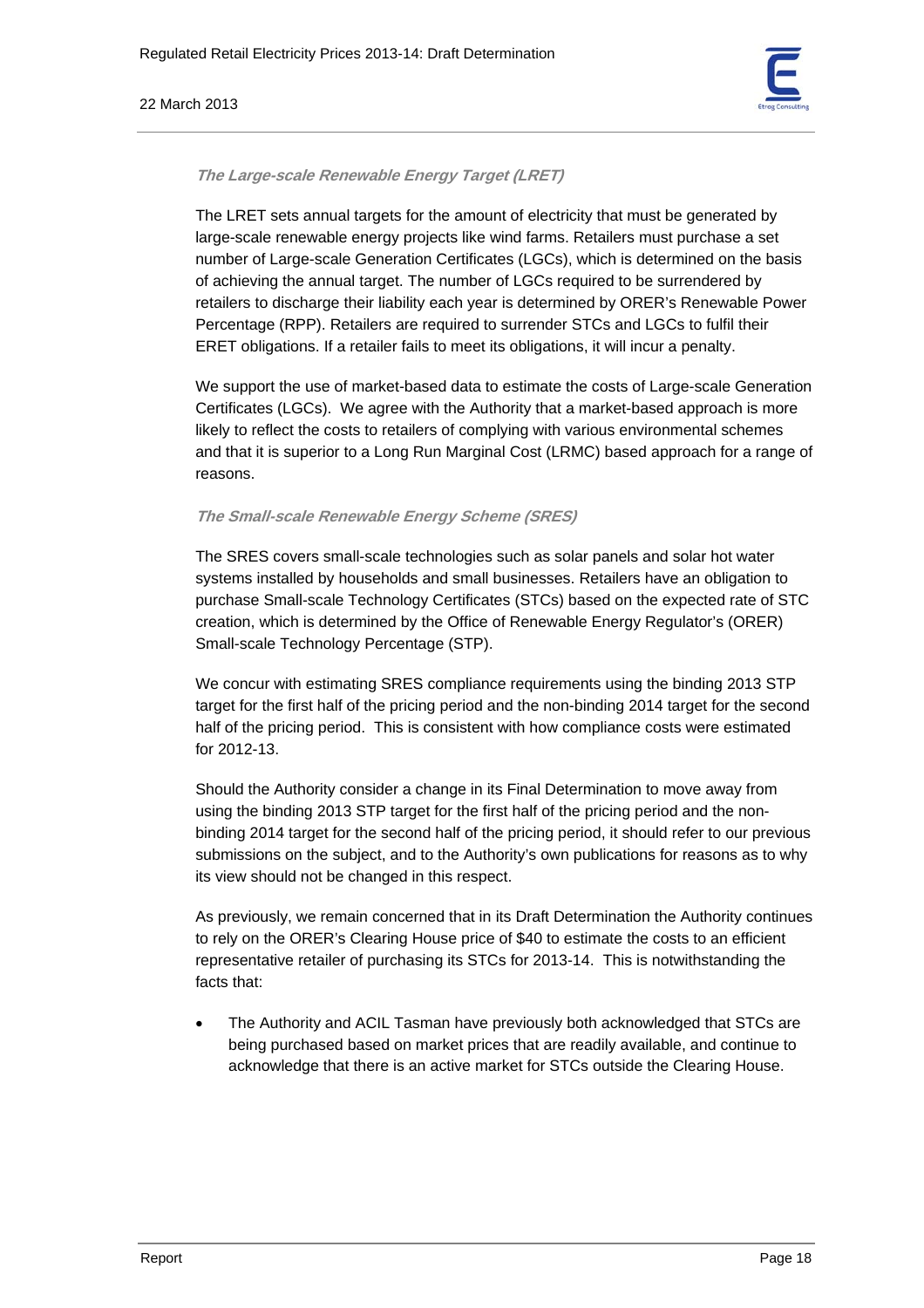

- ACIL Tasman has stated that the secondary market STC price has been between \$25 and \$33 over the last two months.<sup>25</sup>
- STC prices are illustrated in Figure 1 below which we ACIL Tasman sourced from AFMA and which we have copied from the ACIL Tasman report.<sup>26</sup>

**Figure 1: Small-scale Technology Certificate (STC) prices** 



Data source: AFMA

- We acknowledge that future market prices may not be the same as historic prices. As ACIL Tasman suggests, prices could be \$40 in future. Equally they might continue to be a lot lower. We see no reason why the Clearing House price should be the best indicator of future market prices, and we commend market prices as the best indicator, as for other commodities which are market traded.
- The Independent Competition and Regulatory Commission (ICRC) of the ACT has used market prices for STCs in its Final Determination of regulated retail prices for 2012-14.27

<sup>25</sup> ACIL Tasman report, page 47

<sup>26</sup> ACIL Tasman report, page 48

<sup>27</sup> *Retail prices for franchise electricity customers 2012-14*, Final report, Report 4 of 2012, June 2012, ICRC, pages 13-15, available at www.icrc.act.gov.au/energy/electricity. We note particularly that ICRC's Final Determination took this view, and not just the ICRC' Draft Report to which the Authority refers in its Draft Determination, page 32.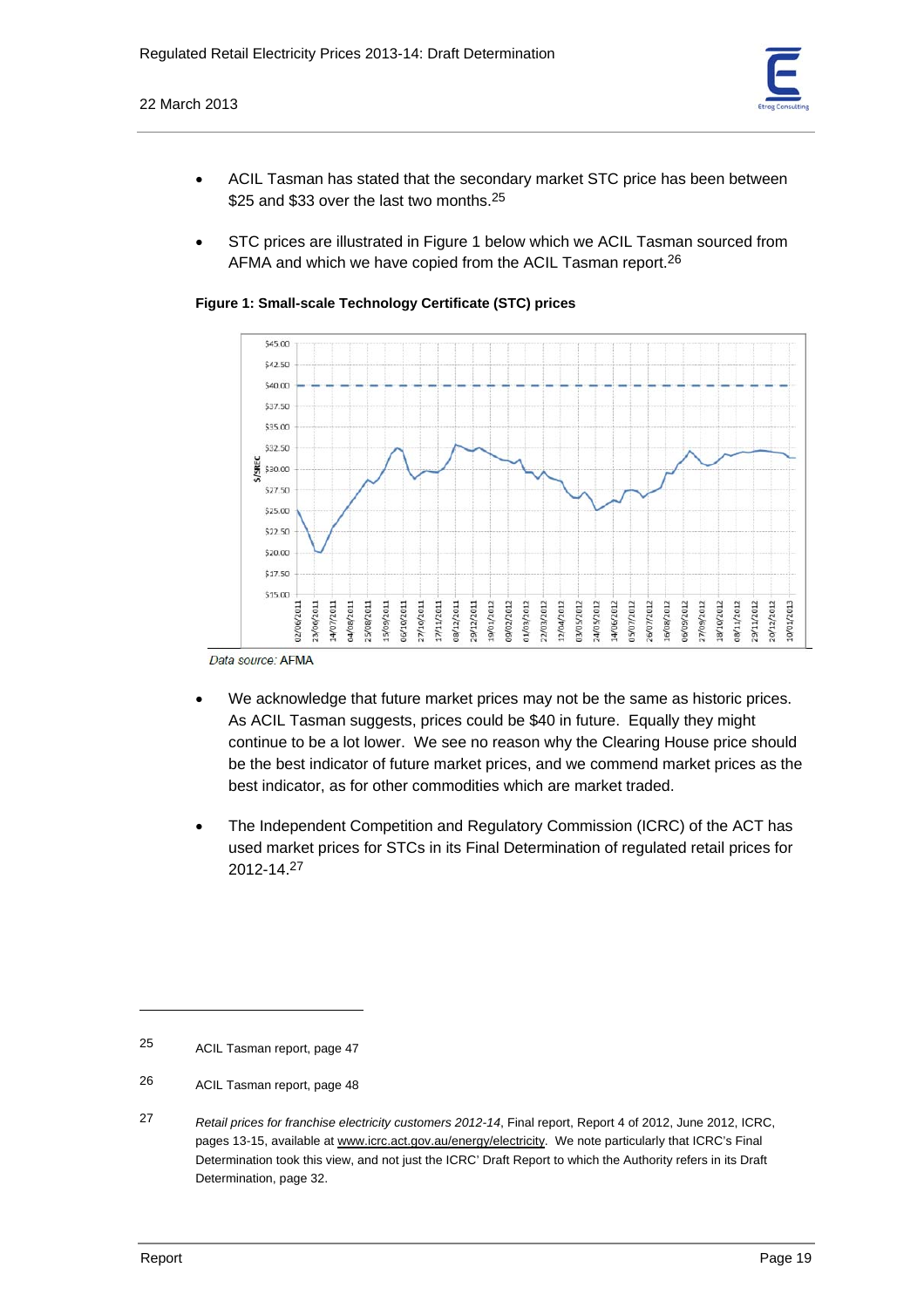#### 22 March 2013

- The Climate Change Authority has stated that: "To provide clarity to scheme participants, the Authority recommends that the clearing house be amended to a 'deficit sales facility', whereby certificates are only allowed to be entered in the clearing house when the clearing house is in deficit (that is, only when regulatorcreated certificates have been issued to liable entities). This would allow the continued operation of the clearing house as a price cap, while making it clear that it is unable to guarantee a set price of \$40 per certificate in a timely fashion. Such a change would also allow the clearing house price to be more easily amended as there would be no need for transitional arrangements for certificates on the transfer list."28
- That same report from the Climate Change Authority also reveals that: "While the clearing house has provided an effective price cap, it has failed to deliver a set subsidy of \$40 per STC to owners of small-scale systems (or their agents). The clearing house is a voluntary mechanism and liable entities have chosen to acquire certificates outside the clearing house where STC spot prices are around \$25 to \$32. This has meant the clearing house transfer list has not cleared for 18 months (the last sale was on 25 February 2011)."
- The Climate Change Authority report refers to the fact that "the existence of the clearing house has created an expectation among some non-expert participants that a \$40 set price per STC is obtainable". It is clear from this that only "non-expert participants" expect STCs to trade at \$40; the Authority and its consultant should not be in this category.
- This all further undermines the relevance of \$40 as the price at which STCs trade.

In this submission, and in our previous submission on the Consultation Paper, we have responded to all of the concerns raised by the Authority and ACIL Tasman in regard to using market prices for STCs. We have shown that there is a liquid market, and that prices are readily available. We propose that market prices are the best indicator of prices, as for other commodities which are market traded, rather than the clearing house, where it has been reported by the Climate Change Authority that the last sale was on 25 February 2011. As stated by ICRC: "there is a robust case for the use of market data to estimate the costs of STCs". We commend this approach to the Authority.

<sup>28</sup> See *Renewable Energy Target Review*, Climate Change Authority, Final Report, December 2012, available at www.climatechangeauthority.gov.au/ret. We note particularly that this was the Climate Change Authority's final recommendation, and not just its draft recommendation as reported by the Authority in its Draft Determination, page 32.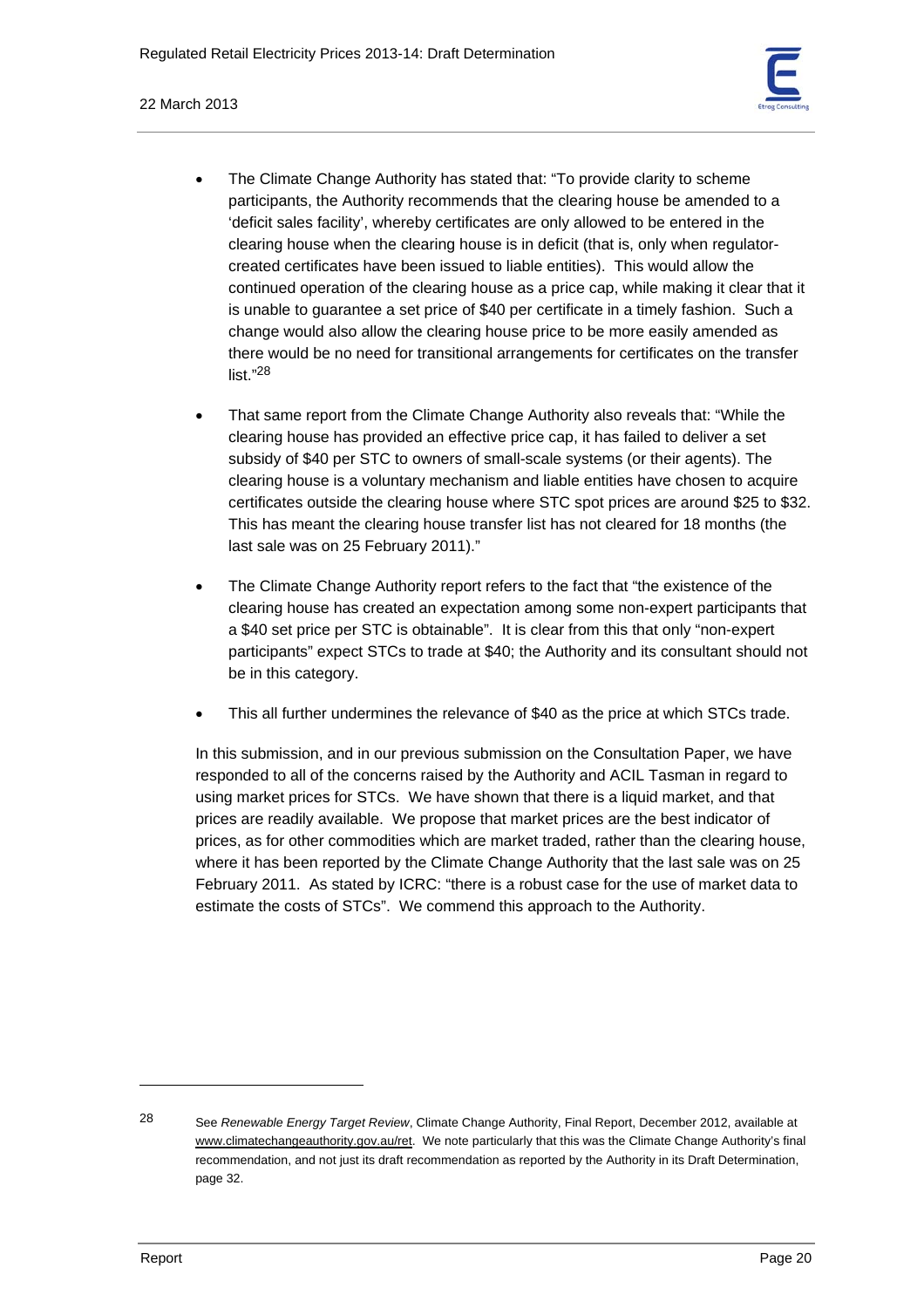

In estimating the cost of Small-scale Technology Certificates (STCs), the Authority should take into account the fact that an active market for STCs has developed outside the clearing house. The market price for STCs has been and continues to be well below the official \$40 price. An efficient representative retailer should be expected to be taking advantage of that market and not paying \$40 to purchase its STCs.

# **3.3.3. NEM participation fees and ancillary services charges**

Given that changes in NEM participation fees and ancillary services charges are relatively stable from year to year, we agree with the Authority that it is reasonable to use historical data in forecasting these costs.29

#### **3.3.4. Prudential capital**

The Authority has included an explicit allowance for prudential capital for the first time.<sup>30</sup> Its proposal seems to lack some detail and rigour, as follows:

- The Authority states that "following further consideration of the issue raised in submissions this year, the Authority is now of the view that these costs may not be included in the benchmarked retail operating costs and that it might be appropriate to account for these prudential costs in the context of estimating the cost of energy". We agree there may be a case for separate itemisation of costs of prudential capital in setting regulated retail prices, but the case is far from proven by the Authority. We believe that before these costs are separately itemised, there should be stronger case that that they "*may* not be included" already and that "it *might* be appropriate to account for these prudential costs" separately.
- There is no reported analysis of how other regulators treat such costs.
- ACIL Tasman's calculations for AEMO prudentials seem very rough. While there may be justifications for these costs, the case is not made, and the following would seem to require at least explanation if not revision:<sup>31</sup>
	- ACIL Tasman seems to use a  $95<sup>th</sup>$  percentile future pool price estimate for "average future price". This does not seem right.
	- ACIL Tasman takes a volatility factor of 1.5 and a bank charge of 2.5% as proposed by QEnergy without any apparent validation.

<sup>29</sup> Draft Determination, page 33

<sup>30</sup> Draft Determination, page 34

<sup>31</sup> ACIL Tasman report, pages 50-51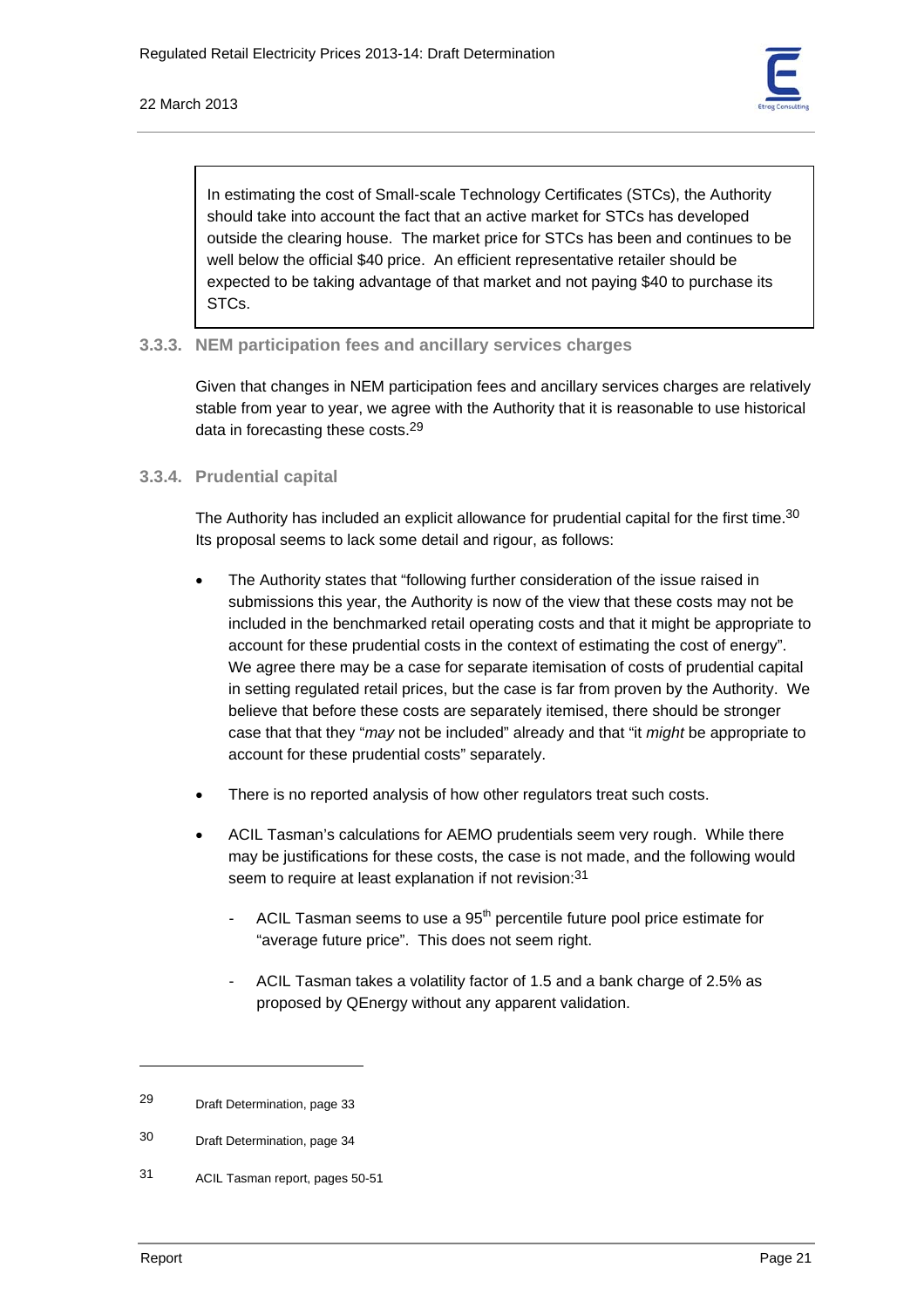

- It is unclear what the "Loss factor of 1.5" represents. Multiplication by a factor of 1.5 seems to indicate losses of 50%, but that is not clear.
- The multiplication, division and multiplication of 42 is unclear.
- There appears to be a mistake in ACIL Tasman's formula of 2.5%/(42/365) which we think is intended to read 2.5%\*(42/365).
- QEnergy's submission to the Consultation Paper stated: "For most retailers, accessing bank guarantees to cover their entire load with AEMO … is both prohibitively expensive and prohibitively leveraging."32 If that is the case (and ACIL Tasman does not appear to address fully whether it is or not), it is unclear why ACIL Tasman appears to be modelling that scenario.
- QEnergy stated further: "For a non-vertically integrated incumbent retailer of the type identified as the model retailer within the Authority's 2012-13 Determination, most of the prudential capital required by AEMO is managed through the acquisition of either reallocation hedges, or straight hedges with separately purchased reallocation credits available through a traded market. Under a reallocation hedge – or through a reallocation certificate – the guarantee requirement is passed to another party, say a generator." QEnergy added that "most retailers either hedge their full load using straight hedge cover with reallocation credits purchased against all of it, or use reallocation hedges of the type dismissed by ACIL". While we are not advocating accepting everything QEnergy says without evaluation of its merit, we believe some further attention should be paid to these arguments by the Authority in devising appropriate modelling of prudential costs.
- In ACIL Tasman's calculations for hedge prudentials, there are various unsourced assumptions, including the price scanning range (PSR), the intra commodity spread charge, and the spot isolation rate, the return on cash lodged with the clearing house, and rounding of \$9500 to \$10,000 "in order to allow for some ongoing future uncertainty". None of this fits with the transparency that was discussed and lauded in section 3.2.3 of the Authority's Draft Determination, and which we commended in our section 3.2.3 above.

<sup>32</sup> QEnergy submission, pages 5-6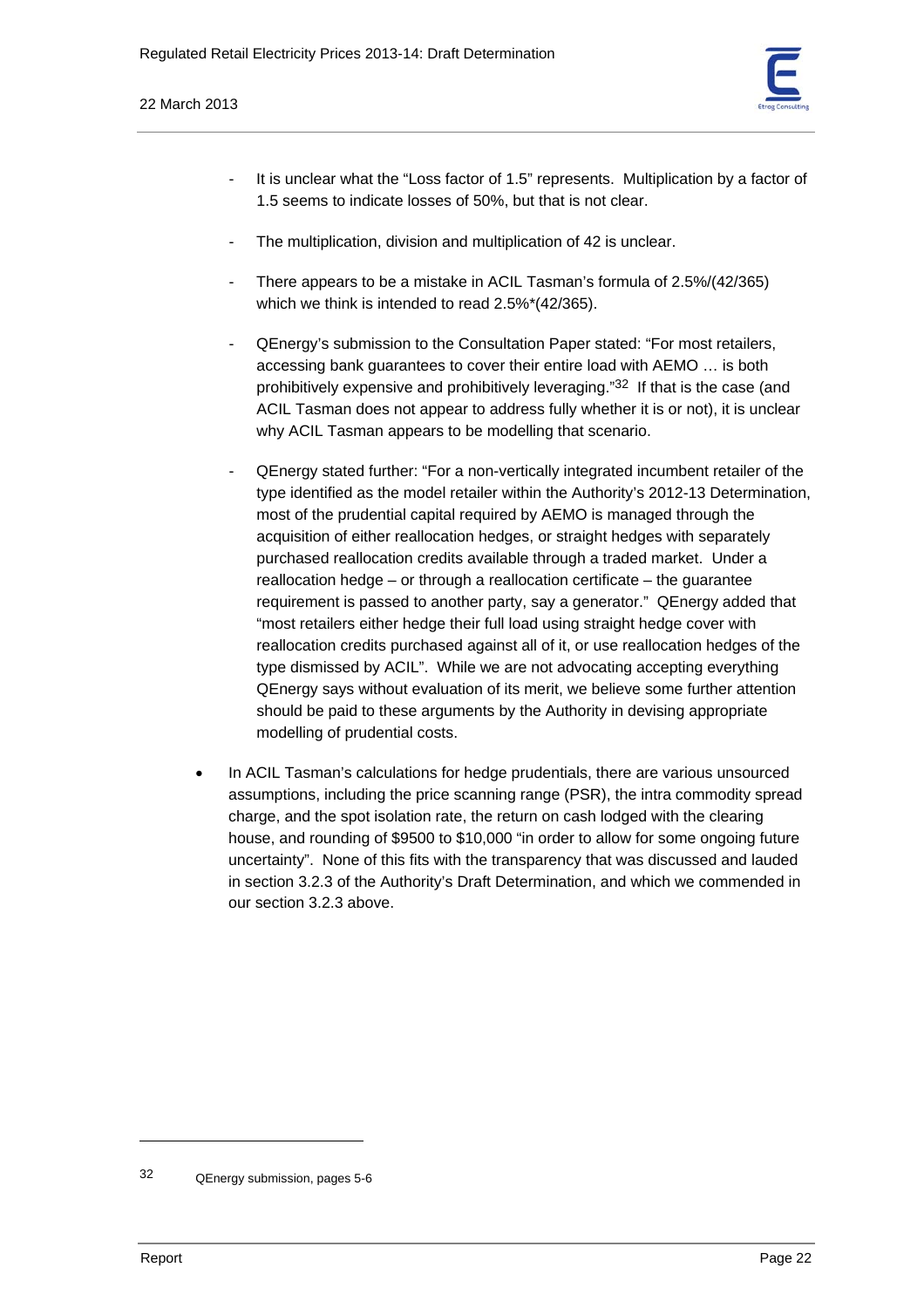

In summary, we believe that there is more justification required at minimum, and potentially correction of arithmetic errors and assumptions. At this late stage, it seems that the Authority will not have an opportunity to provide a robust set of justifications and calculations before the Final Determination is published. That will not meet the Authority's requirement under the Minister's covering letter to the September Delegation "to undertake a rigorous consultation process with all relevant parties" and to undertake "a strong consultation process" on this key issue. Given this, we propose that further consideration of the inclusion of an explicit allowance for prudential capital in regulated retail prices should be left till 2014-15. In the process of setting regulated retail prices for 2014-15, the inclusion of an explicit allowance for prudential capital should be considered, focusing on whether these costs are already included in benchmarked retail costs, the views of other regulators, robust and justified assumptions, and accurate calculations and formulae.

No explicit allowance for the costs of prudential capital should be included in the Final Determination of regulated retail prices in 2013-14. Instead this cost item should be given full consideration in the process of determining regulated retail prices for 2014-15.

# **3.4. ENERGY LOSSES**

A retailer must purchase sufficient energy to supply its customers and allow for the distribution losses that will be incurred, and the transmission losses from the reference node.

We agree that the Authority should apply transmission and distribution losses published by AEMO to all energy cost components. We note that all loss factors will be updated for the Final Determination using the latest available information, which will include the 2013-14 loss factors, which are to be published by 1 April 2013.33

<sup>33</sup> Draft Determination, page 35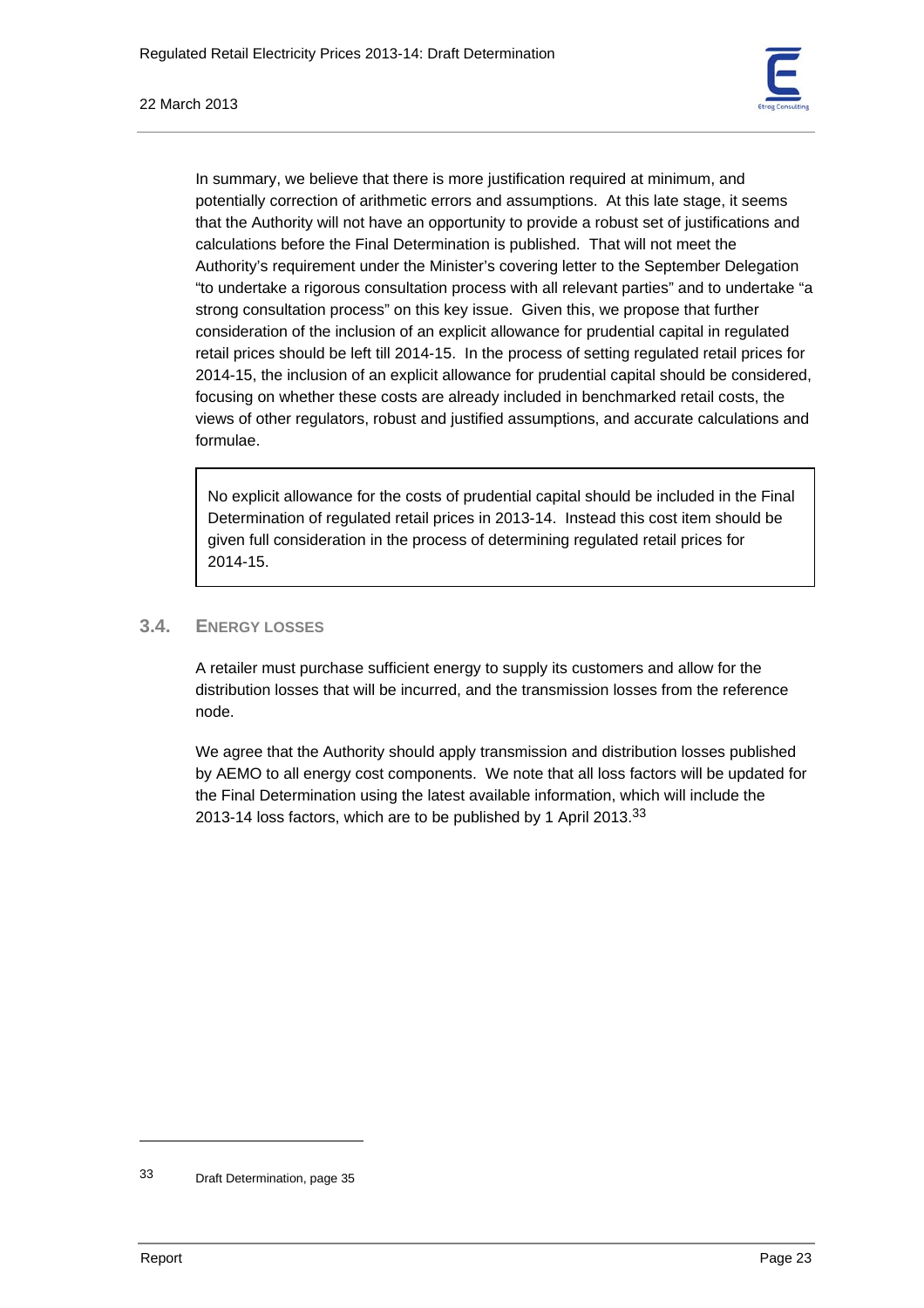

# **4. RETAIL COSTS**

The Delegation requires that the Authority must use the Network  $(N) +$  Retail  $(R)$  cost build-up methodology when working out notified prices. Chapter 4 of the Draft Determination discusses retail costs and sets out the Draft Determination on an appropriate allowance for retail operating costs and an appropriate retail margin.

# **4.1. RETAIL OPERATING COSTS**

Retail operating costs relate to the costs of the services provided by an electricity retailer to its customers and typically include customer administration (including call centres), corporate overheads, billing and revenue collection, IT systems, and regulatory compliance.

In the past, the Authority has also considered retail operating costs to include customer acquisition and retention costs (CARC), which include costs associated with marketing, advertising and sales overheads.

# **4.1.1. Approach to estimating retail operating costs**

There are two generally accepted approaches to estimating retail operating costs:

- A bottom-up approach, which requires detailed information on each cost component; and
- A benchmarking approach, which relies on publicly available information and is therefore less data intensive.

The two approaches can also be used together, with benchmarking used to assess the reasonableness of costs estimated under a bottom-up approach. Regulators in other jurisdictions tend to use a combination of a bottom-up analysis and benchmarking.  $34$ 

We support the use of benchmarking to determining the retail operating cost allowances, subject to the following issues. Besides the arguments set out in the Draft Determination,<sup>35</sup> there is now not sufficient time available for the Authority to consult on a bottom-up approach for the estimation of retail operating costs for 2013-14.

# **4.1.2. Implementing the benchmarking approach**

We support the Authority's Draft Determination that the estimation of retail operating costs should be based on the costs of large retailers that are likely to have achieved economies of scale, consistent with the Authority's representative retailer definition.

<sup>34</sup> Draft Determination, page 37

<sup>35</sup> Draft Determination, pages 37-38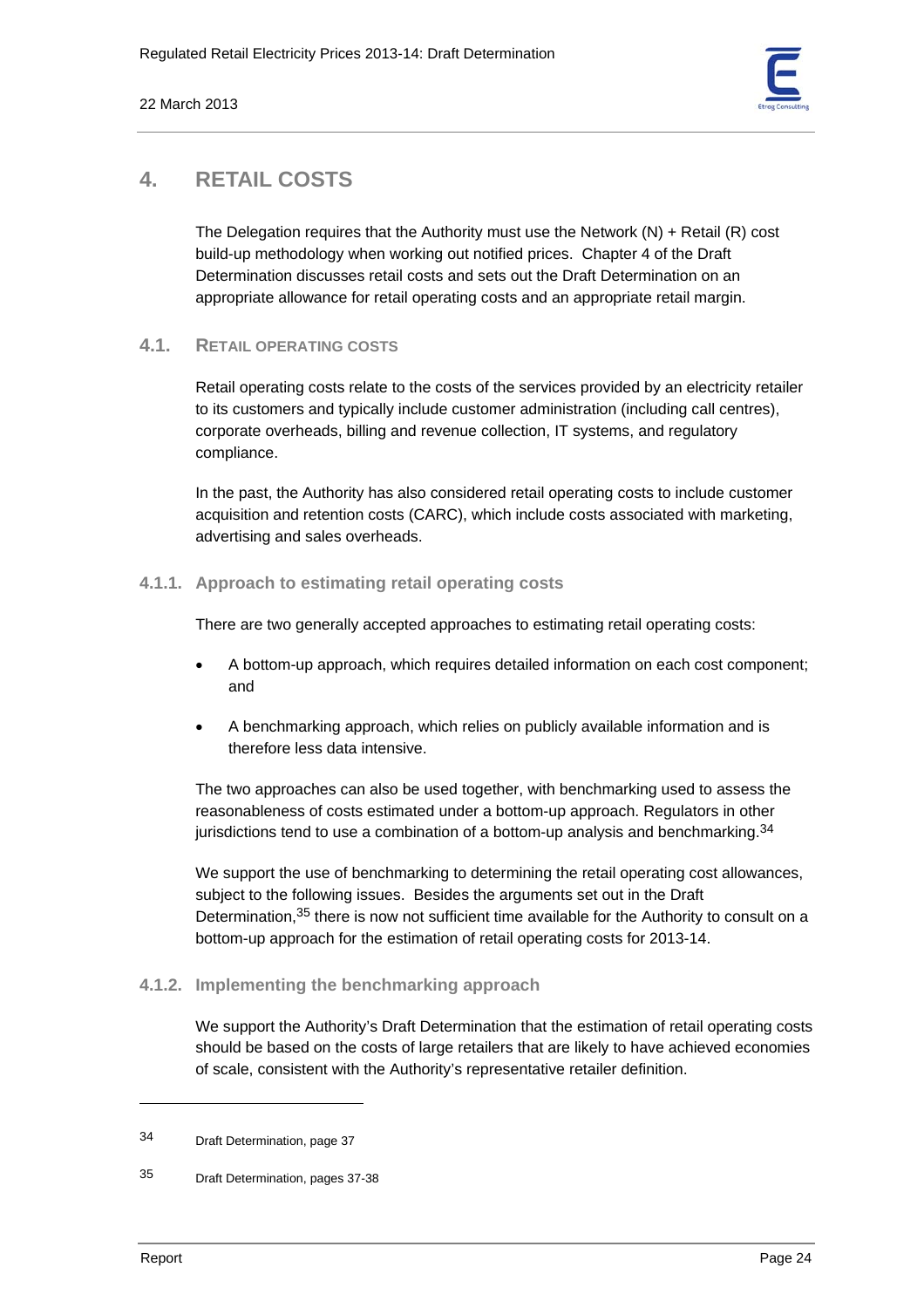

The Authority is intending to take any new material presented by IPART in regard to retail operating costs into consideration in making its Final Determination.36 We are concerned that new material in regard to the setting of retail operating costs from other regulators that was not available at the time of the Draft Determination should only be taken into consideration in the Final Determination of regulated retail prices in Queensland for 2013-14 if it is unambiguously applicable to the setting of retail regulated prices in Queensland. If there are any issues that arise, the material should be left for fuller consideration and consultation in the process for setting regulated retail prices for 2014-15.

New material in regard to the setting of retail operating costs from other regulators that was not available at the time of the Draft Determination should only be taken into consideration in the Final Determination of regulated retail prices in Queensland for 2013-14 if it is unambiguously applicable to the setting of retail regulated prices in Queensland. If there are any issues that arise, the material should be left for fuller consideration and consultation in the process for setting regulated retail prices for 2014-15.

# **4.1.3. Customer Acquisition and Retention Costs (CARC)**

We continue to believe that there is no justification for including an allowance for CARC in retail operating costs.

# **Treatment of CARC in other Australian jurisdictions**

Customer acquisition costs and retention costs were originally included in retail price determinations in NSW in 2007 when IPART was required to consider a mass market new entrant, and this approach was then copied in other Australian jurisdictions.

Not all jurisdictions accepted this approach.

# **Victoria**

There was never any allowance for customer acquisition costs or retention costs in any of the regulated retail tariffs that were set in Victoria, and competition still thrived. Victoria was still then considered to be the most competitive electricity market with the highest rates of customer churn and transfer anywhere in the world. This shows that an allowance for customer acquisition costs or retention costs is not required in order for competition to develop and thrive.

<sup>36</sup> Draft Determination, page 39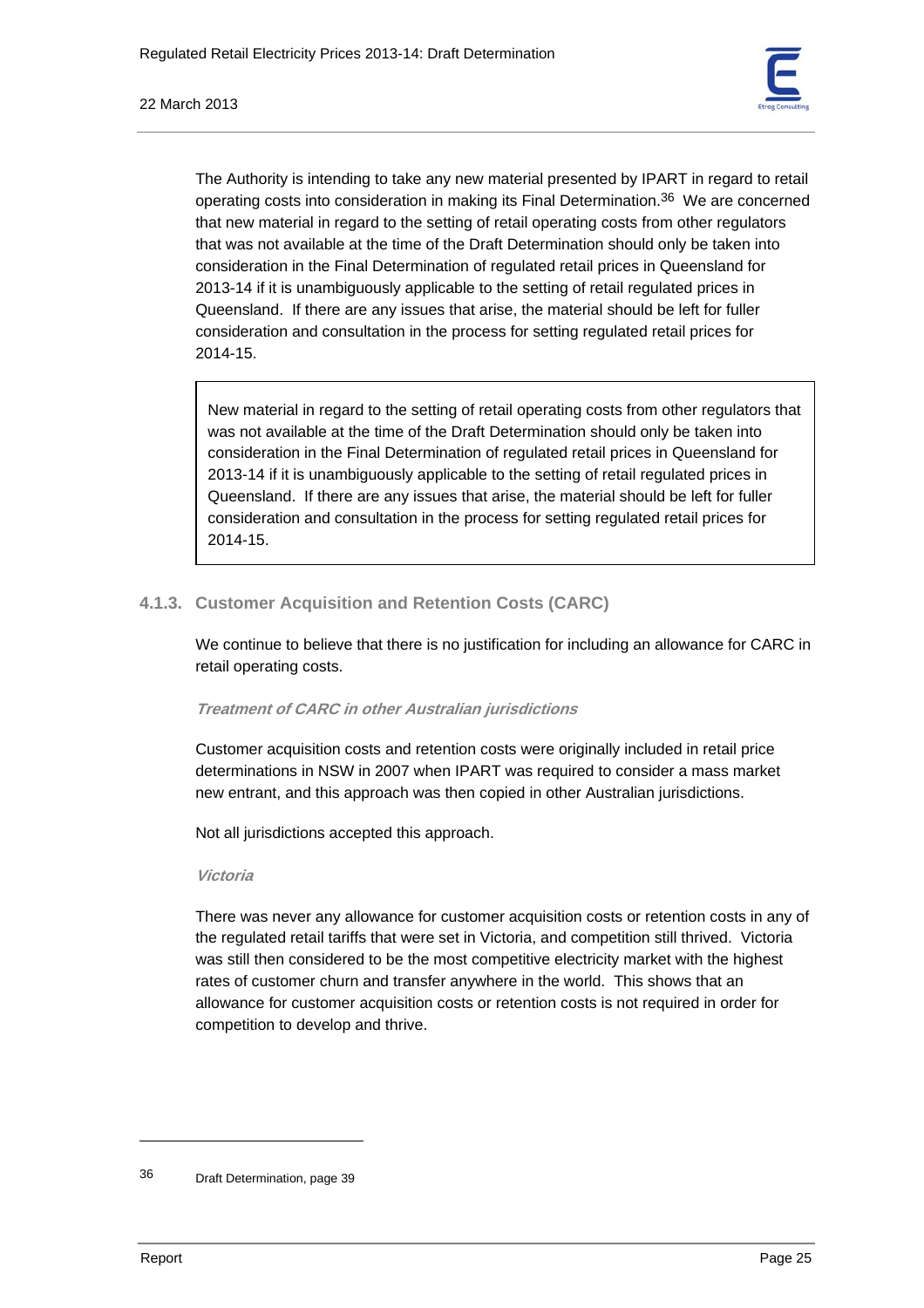#### 22 March 2013



#### **ACT**

In the ACT, ICRC has consistently refused to include an allowance for CARC in its regulated retail prices, and has only allowed instead for "sales and marketing, being primarily the costs of communicating the TFT [Transitional Franchise Tariff] arrangements" as efficient costs.37

For example, in a previous determination, ICRC countered arguments that an allowance for CARC needed to be included in regulated tariffs to encourage competitive behaviour, by stating the following: 38

*… the Commission considers that a 'regulated' franchise tariff, where franchise customers are able to benefit from ActewAGL Retail's economies of scale and where customer acquisition costs are not included in the franchise tariff, is likely to provide greater benefits to customers than a notional 'competitive' tariff that is determined by the Commission.* 

We concur with this view of ICRC. CARC has no place in regulatory tariff determinations that have appropriate terms of reference.

#### **Proposed treatment of CARC in Queensland**

The regulated retail electricity tariffs apply to customers that have not chosen a competitive market offer, and to customers that specifically request to be put on a regulated tariff. There are no customer acquisition costs or retention costs involved in offering regulated retail electricity tariffs, and no allowance should be made for such costs in the regulated tariffs. While some jurisdictions have included these costs in their calculations on setting regulated retail tariffs, this was because their Terms of Reference required them to do so.

No allowance should be made for customer acquisition and retention costs (CARC) in regulated retail electricity prices in Queensland.

37 *Final determination: Investigation into retail prices for non-contestable electricity customers in the ACT*, ICRC, May 2003, section 4.7, available at http://www.icrc.act.gov.au/\_\_data/assets/pdf\_file/0009/16677/finaldeterminationretailpricesmay2003cw.pdf – and quoted in later ICRC determinations ever since

38 *Final Decision: Retail prices for non-contestable electricity customers 2010–12*, Report 7 of 2010, ICRC, June 2010, page 54, available at http://www.icrc.act.gov.au/\_\_data/assets/pdf\_file/0018/194310/Report\_7\_of\_2010\_11\_June\_2010.pdf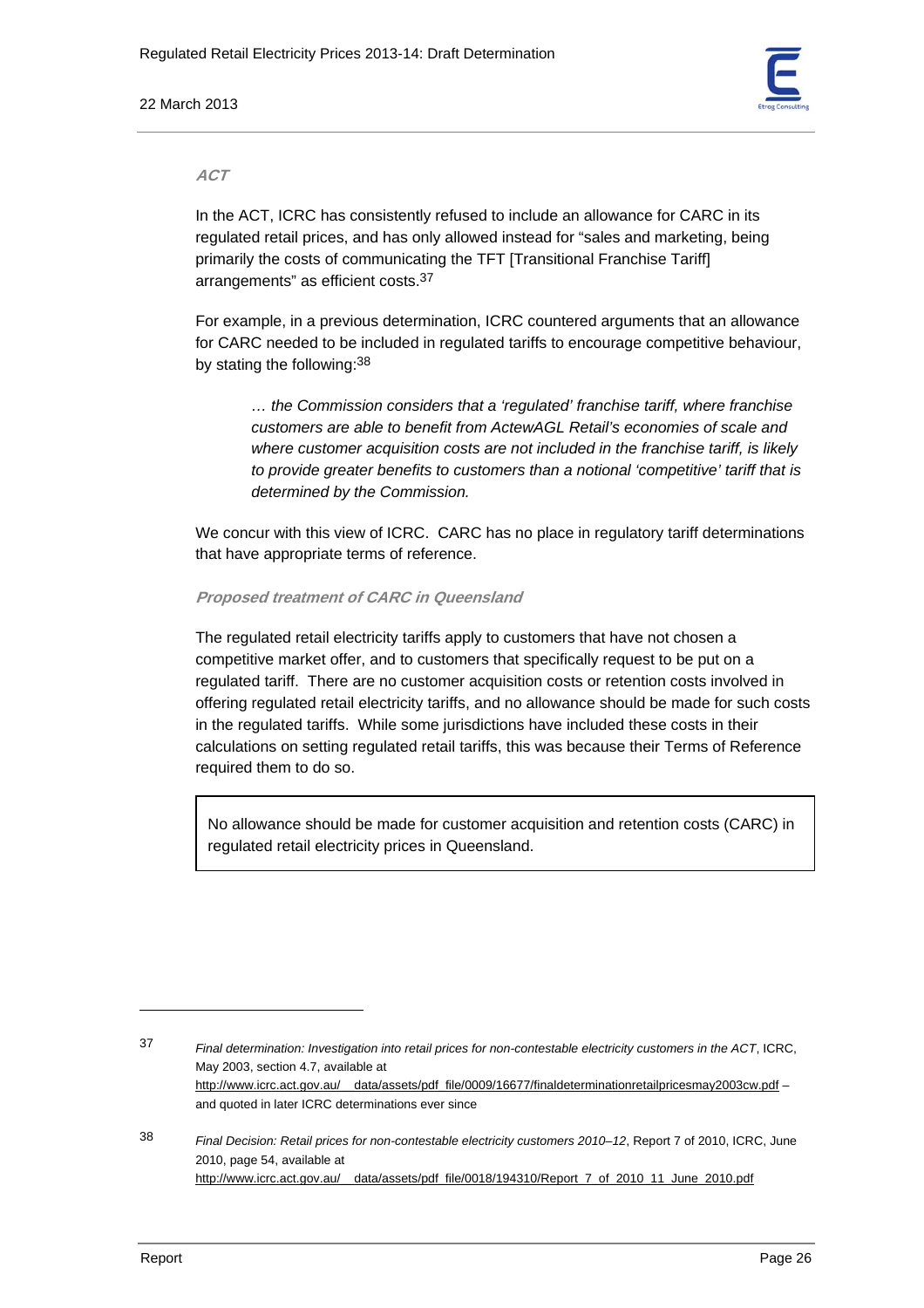

#### 22 March 2013

We note that the previous inclusion of CARC by the Authority in Queensland explicitly allows for marketing to support a competitive market. It implicitly recognises that there is effective competition in the electricity market in the Energex area, because an efficient representative retailer would only be expending any funds on customer acquisition and retention if that was the case. Because of the Queensland Government's Uniform Tariff Policy, it also has the side effect that Ergon Energy customers are paying for the costs of customer acquisition and retention, even where there is no effective competition, and therefore no funds are being expended on those activities.

We were particularly concerned regarding the statement of the Authority in its Final Determination for 2012-13 that it would "maintain the current, perhaps generous, CARC component going forward".39 This was presented without any further analysis.

Any allowance for CARC should be reasonable, not generous. Analysis of Table 4.3 on page 58 of the Final Determination for 2012-13 showed clearly that the Queensland allowance for CARC was above that allowed in NSW and South Australia, and in other jurisdictions no allowance for CARC was given. If there has to be an allowance for CARC in Queensland, it should instead be much lower, given that only a proportion of customers in Queensland are reasonably open to contestability, as against all customers in those other two states. We propose that if there is to be an allowance for CARC in Queensland, it should be set at a rate benchmarked against the previous allowances in NSW and South Australia, with an adjustment for the proportion of customers in those areas of Queensland where there is effective competition.

The Draft Determination states: "The Authority is also of the view that, if anything, the allowance it has made in the past is on the generous side. However, for this Draft Determination, the Authority will base its allowance for CARC on that provided for 2012-13, suitably escalated to reflect inflation between years."40 We do not understand this view. If the allowance has been in the past that is generous, that should be corrected now to an allowance for 2013-14 that is reasonable rather than generous.

We also note that the CARC allowance was set based on an assumption that customers would be gained primarily through door-knocking.

• EnergyAustralia announced in February 2013 that it would no longer use door-todoor sales to sign up potential customers by the end of March, and called on other energy retailers to follow EnergyAustralia's lead and discontinue unannounced doorknocking.41

<sup>39</sup> Final Determination 2012-13, page 58

<sup>40</sup> Draft Determination, page 40

<sup>41</sup> *Knock Knock...Who's there? Not EnergyAustralia*, EnergyAustralia, 25 February 2013, available at www.energyaustralia.com.au/about-us/media-centre/current-news/knock-knock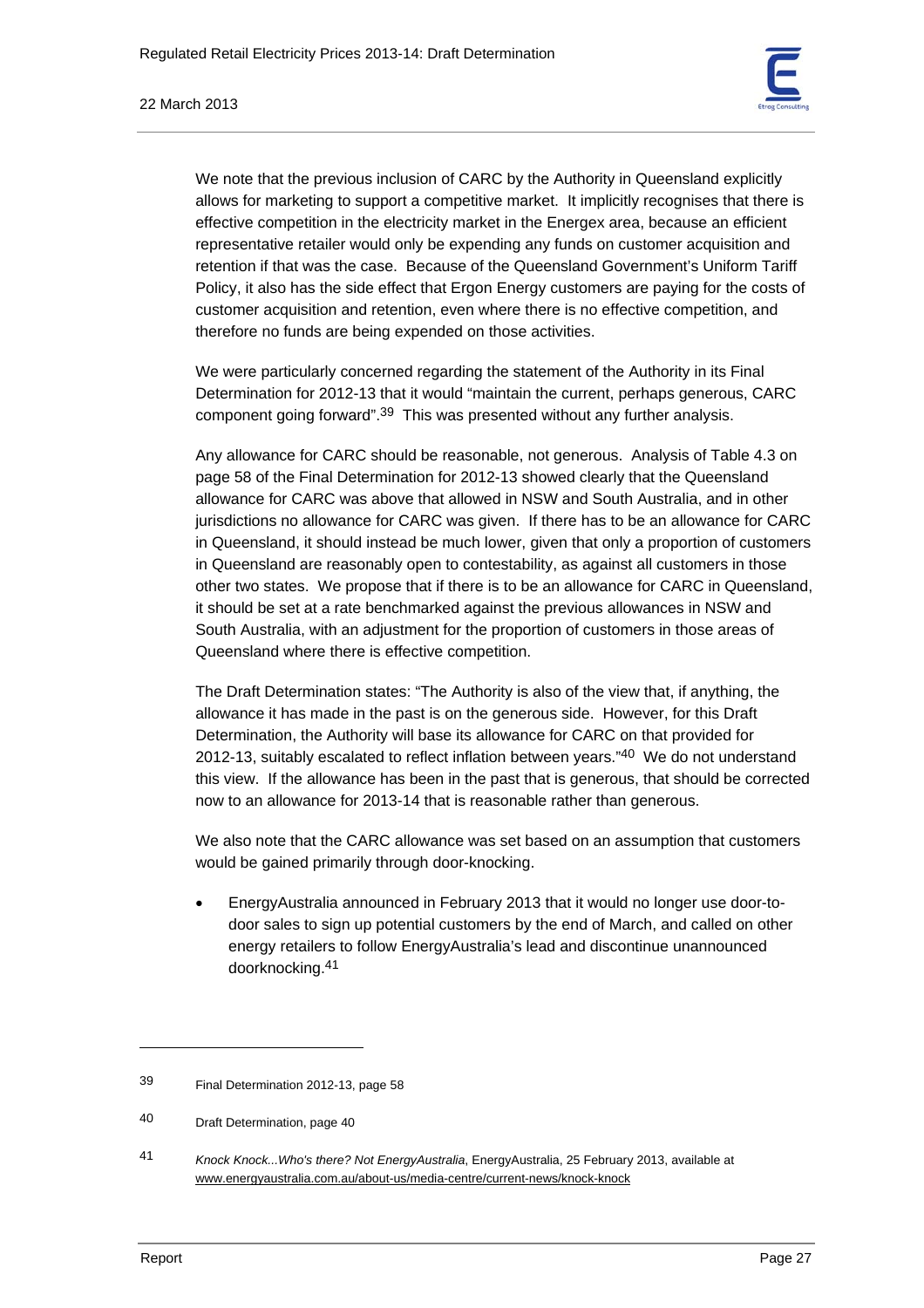

- AGL withdrew from door-knocking in Queensland and South Australia in October 2012, and announced in February 2013 that it would now also cease unsolicited door-to-door sales activity to residential customers across New South Wales and Victoria.42
- Origin Energy has also been reported to have distributed more than three million "Do Not Knock" stickers so customers would not be disturbed.<sup>43</sup>

Given these initiatives, it would be prudent that any CARC allowance would be lowered to account for less costly channels being used to recruit new customers from now on.

If the Authority is to make an allowance for CARC, it should be at a much lower level than that allowed in the Final Determination for 2012-13. Any allowance should be reasonable rather than generous, and should take into account less costly channels being used to recruit new customers, as against the previous cost estimates which were based on the costs of acquiring new customers through door-knocking.

# **4.1.4. Adjusting the benchmark retail operating costs allowances**

We agree that it is appropriate to make some adjustments to account for jurisdictional differences where reliable information on the individual cost components exists, but we continue to caution that with substantial adjustment up or down, the benchmark approach will lose its validity, as it will morph into an actual costs approach that is not properly thought through. We do not believe that an additional explicit allowance should be made to cover regulatory fees, unless it is shown that regulatory fees are materially different in Queensland as against in other jurisdictions. If they are materially different, then it is the difference and not the full amount that should be added to or subtracted from the retail operating costs allowance.

We agree with the Authority's Draft Determination that it is not appropriate to increase the allowance based on retailers' claims of increases in selected existing costs or to account for new costs in the absence of evidence about movements in all other cost elements.<sup>44</sup>

<sup>42</sup> AGL withdraws from unsolicited door-to-door sales, AGL, 26 February 2013, available at www.agl.com.au/about/ASXandMedia/Pages/AGLwithdrawsfromunsoliciteddoor-to-doorsales.aspx

<sup>43</sup> See for example www.abc.net.au/pm/content/2013/s3699798.htm and www.heraldsun.com.au/news/victoria/electicity-and-gas-supplier-energyaustralia-axes-intrusive-door-knockersafter-customer-complaints/story-e6frf7kx-1226584788982. The stickers are available from https://www.originenergy.com.au/sticker.

<sup>44</sup> Draft Determination, pages 40-41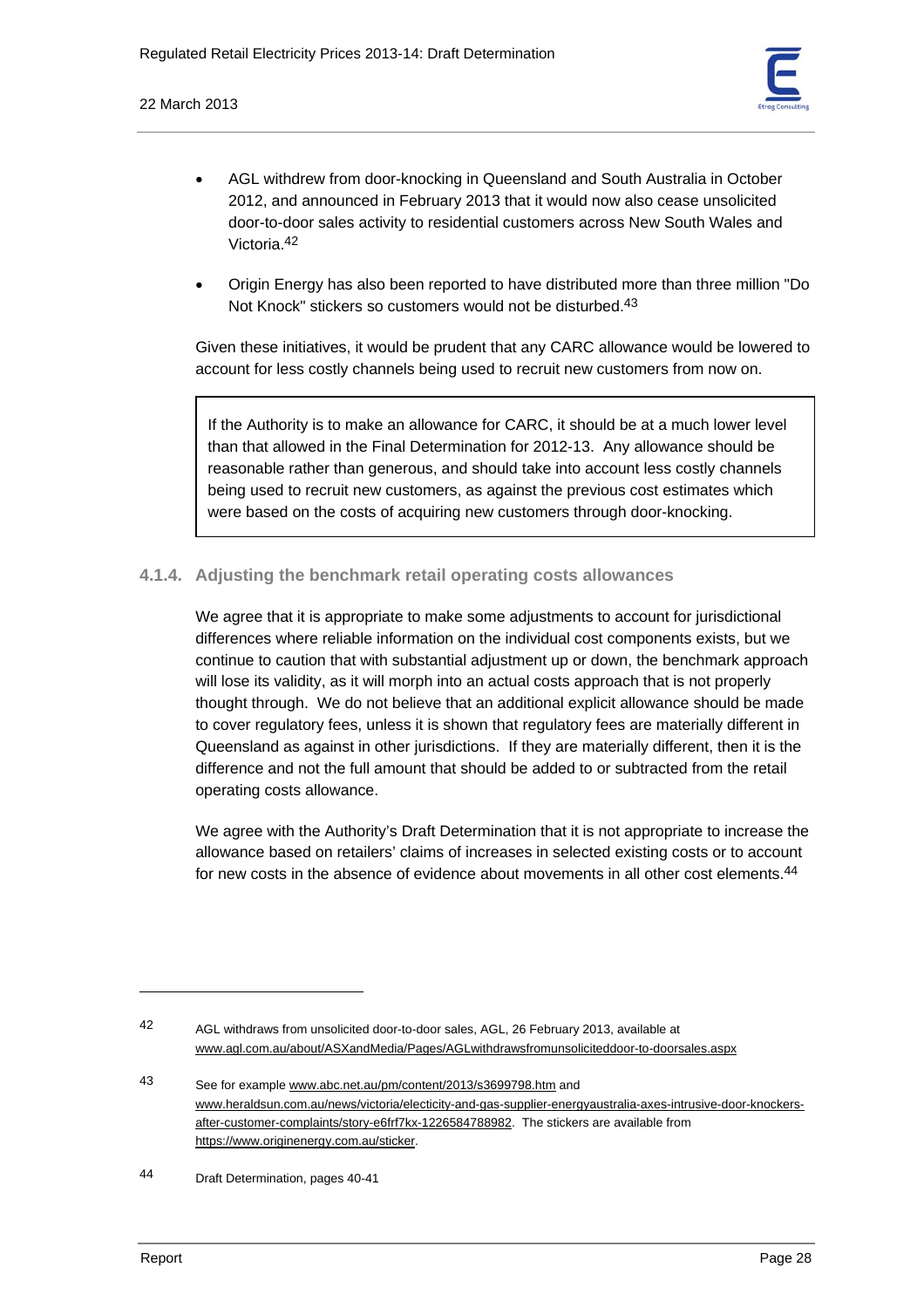

# **4.2. RETAIL MARGIN**

The retail margin represents the reward to investors for committing capital to a business and for accepting risks associated with providing retail electricity services.<sup>45</sup>

# **4.2.1. Approach to estimating the retail margin**

In previous BRCI decisions and the 2012-13 Determination, the Authority set the retail margin on an earnings-before-interest, tax, depreciation and amortisation (EBITDA) basis which meant that an allowance for depreciation and amortisation was implicitly included and the retail margin was calculated as a percentage of total costs.

There are generally two alternative approaches to estimating the retail margin:

- Undertaking an extensive and detailed financial analysis of the appropriate retail margin, such as a bottom-up and/or expected returns approach; or
- Assessing the appropriateness of the current retail margin by benchmarking it against margins adopted in other jurisdictions.46

We support the Authority's benchmarking approach. Besides the arguments set out in the Draft Determination, $47$  there is now not sufficient time available for the Authority to consult on a bottom-up approach for the estimation of retail operating costs for 2013-14.

# **4.2.2. Implementing the benchmarking approach**

We do not believe that it was appropriate to increase the margin from 5% to 5.4% in 2012-13. The justification for the increase seemed to be that 5.4% is the mid-point of the reasonable range of 4.8% to 6% found by consultants in NSW.48 The justification was made notwithstanding that the current retail margin of 5% also falls within the reasonable range. The Authority itself said that "the current 5% margin in Queensland is not unreasonable" and "the new pricing approach being established in this determination should reduce the risks faced by retailers in Queensland relative to the previous BRCI approach, including better alignment of the cost structure and price structure and the pass through of network costs".49

<sup>45</sup> Draft Determination, page 44

<sup>46</sup> Draft Determination, page 44

<sup>47</sup> Draft Determination, pages 44-45

<sup>48</sup> Final Determination for 2012-13, pages 74-75

<sup>49</sup> Final Determination for 2012-13, pages 74-75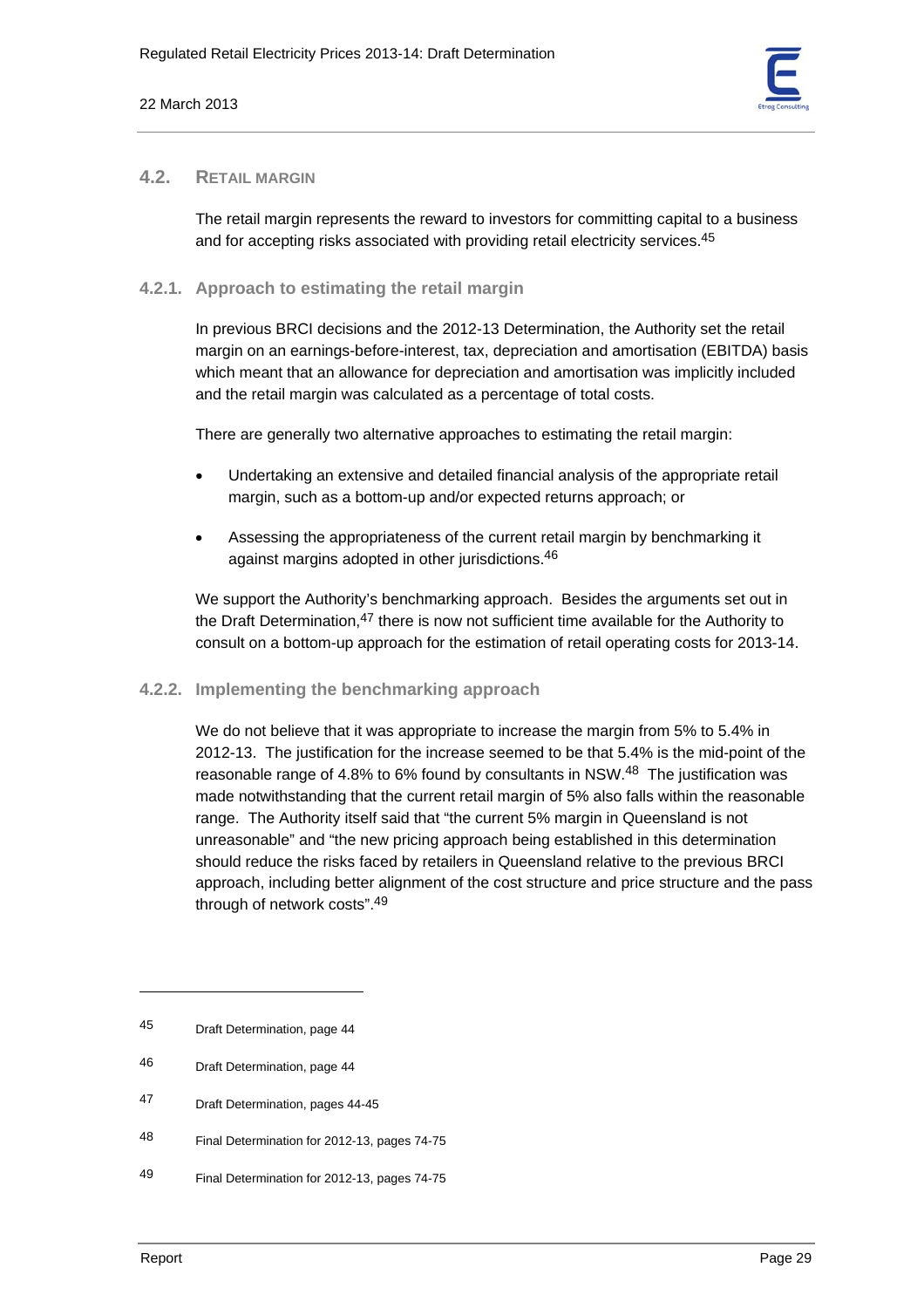

This being the case, the allowed margin in 2012-13 should have been lower, and certainly not higher, than the previous 5% level under the BRCI.

The arguments on page 75 of the Final Determination for 2012-13 regarding an LRMC floor are also not relevant to the retail margin since those are not systematic risks. If a LRMC floor were appropriate, it would have been incorporated in the energy costs. The Authority rightly did not include LRMC in energy costs, and the retail margin is not the place to add something extra to offset a good decision elsewhere in a pricing determination.

The Authority also stated: "The Authority also notes that, unlike IPART, it has included a specific allowance for head room of 5% which, in combination with the margin, means that the potential gap over total allowed costs available to retailers is close to 11% in total."50 This is far in excess of any such allowance in other Australian jurisdictions.

The gross retail margin of 5% of total costs that was allowed in the Benchmark Retail Cost Index (BRCI) calculations is realistic, and should not be any higher. Instead, it should be lower, because the retailers will be compensated based on efficient costs, rather than the BRCI mechanism that might have borne no relationship to their actual efficient costs and was not cost-reflective. Under the BRCI, retailers therefore faced higher risks than should be the case under the current framework for setting regulated retail prices.

We have also noted in section 3.2.3 above that we are concerned that in its Draft Determination the Authority has not reflected elsewhere its view that its revised modelling approach using the  $95<sup>th</sup>$  percentile of hedged outcomes takes into account the majority of risk faced by retailers. We repeat here the proposal we made there, which is that the Final Determination should take this into account in the retail margin, where the return expected should now be lower because of the minimised risk.

In its Final Determination, the Authority should reduce the retail margin commensurate with its view that its revised modelling approach to wholesale energy costs takes into account the majority of risk faced by retailers.

<sup>50</sup> Final Determination for 2012-13, page 75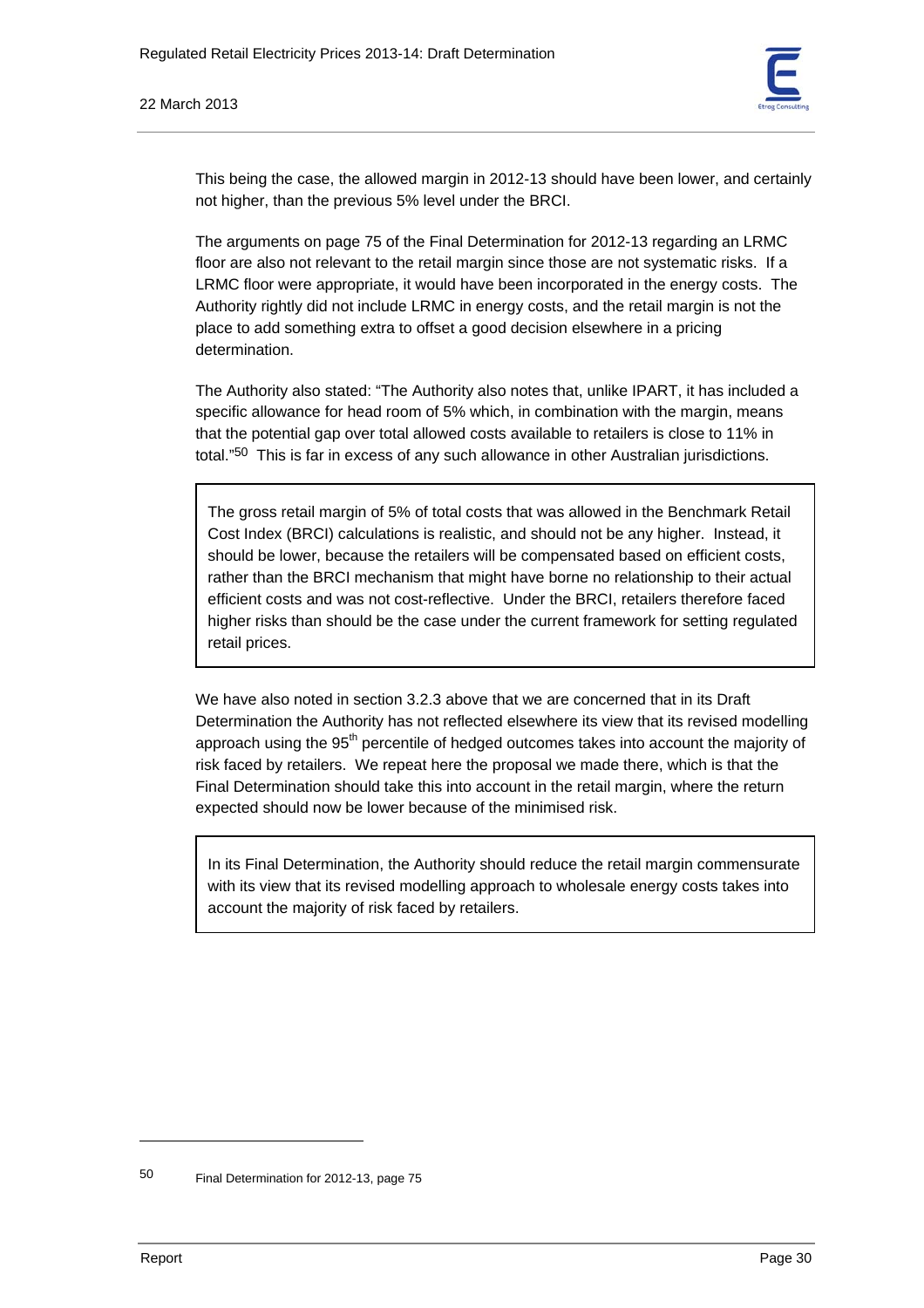

As with the retail operating costs that were discussed in section 4.1.2 above, the Authority is intending to take into account in preparing its Final Determination, any new evidence regarding the appropriate level of margin that might become available once IPART's current analysis of retail margins is released.<sup>51</sup> As with retail operating costs, we are concerned that new material in regard to the setting of retail margins from other regulators that was not available at the time of the Draft Determination should only be taken into consideration in the Final Determination of regulated retail prices in Queensland for 2013-14 if it is unambiguously applicable to the setting of retail regulated prices in Queensland. If there are any issues that arise, the material should be left for fuller consideration and consultation in the process for setting regulated retail prices for 2014-15.

New material in regard to the setting of retail margins from other regulators that was not available at the time of the Draft Determination should only be taken into consideration in the Final Determination of regulated retail prices in Queensland for 2013-14 if it is unambiguously applicable to the setting of retail regulated prices in Queensland. If there are any issues that arise, the material should be left for fuller consideration and consultation in the process for setting regulated retail prices for 2014-15.

<sup>51</sup> Draft Determination, page 46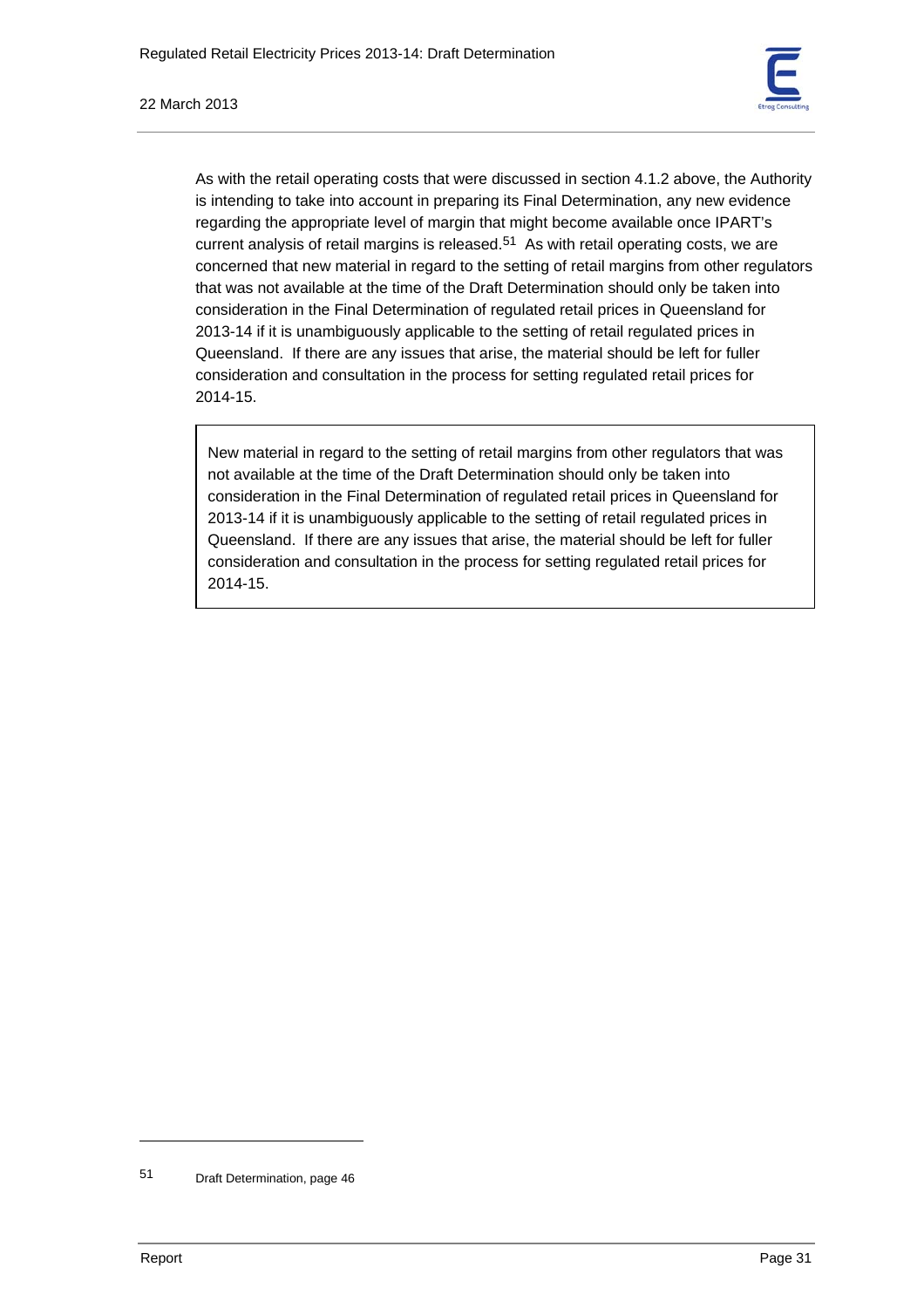

# **5. COMPETITION AND OTHER ISSUES**

# **5.1. COMPETITION CONSIDERATIONS**

In its Final Determination for 2012-13, the Authority decided to include an additional allowance for headroom of 5% of cost-reflective prices for all tariffs.

We have many concerns regarding this decision, which we discuss in this section of our report.

# **5.1.1. The role of competitive activity to derive longer term benefits for consumers**

We understand that the Delegation requires that, in making a price determination for each tariff year, the Authority must have regard to the effect of the price determination on competition in the Queensland retail electricity market.

We also accept that there is some longer term benefit to be derived by maintaining an actively competitive market rather than pursuing a short term minimum price approach which may stifle or eliminate competition from the market.

However, we have some concerns with the following paragraph in the Final Determination for 2012-13:52

The longer term benefit derives from the downward pressure on prices that competition naturally brings to the market. By setting regulated prices somewhat higher than full cost, retailers will be attracted to enter the market and, as they compete for market share, non-regulated prices will be driven down. The more active the competition, the closer retailers will reduce prices to their individual, efficient costs of supply. While regulated prices will be unaffected, customers should be able to access lower priced market offers from competing retailers. Consumers should also benefit from improved service quality and choice.

It may be true that "by setting regulated prices somewhat higher than full cost, retailers will be attracted to enter the market and, as they compete for market share, non-regulated prices will be driven down" in the shorter term. But the best way to achieve longer term benefits for consumers is not to attract retailers because there is an artificial extra margin in the supply chain for them to exploit. Rather, retailers should be attracted to a market because they can operate more efficiently and innovatively, and provide better customer service than the incumbents. That is the way to achieve sustainable entry to give longer term benefits.

<sup>52</sup> Final Determination for 2012-13, page 82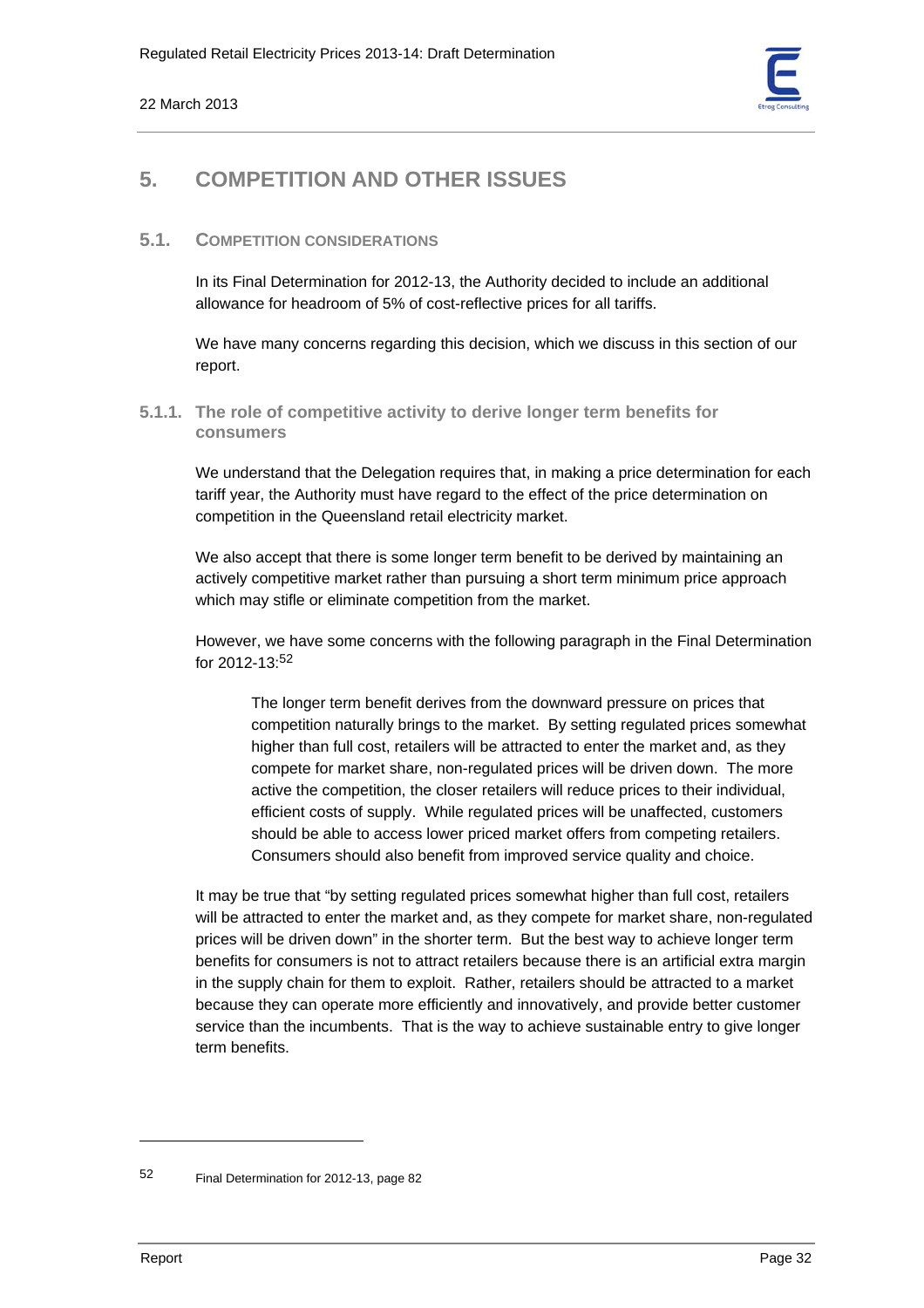

We are concerned that creating artificial headroom to attract retailers will not encourage efficiency or lower pricing. Rather, there is significant danger that it will attract retailers offering no better service. We do not believe that this contradicts the Authority's comment that regulation is an imperfect substitute for competition.<sup>53</sup> There may be benefit in attracting retailers per se, but it should not require an explicit allowance for headroom to achieve that in an efficient manner.

Following the logic of the Authority, without headroom, competition will be stifled. This means that the Authority thinks that retailers will not compete when regulated prices are set at what the Authority considers to be cost-reflective prices with a reasonable margin. We disagree with that assertion, on the basis that we believe retailers can compete in that scenario, through a combination of offering superior customer service, innovative product development, more efficient and economic purchasing and operations, and perhaps accepting lower margins.

But if the Authority's logic is accepted, then the implication is that headroom will drive down prices no further than the level at which they would have been had no headroom been allowed – because that is the level at which the Authority believes competition is stifled.

**5.1.2. The effects of allowing for headroom in regulated electricity prices** 

The overall effects of adding headroom could thus include:

- No additional longer term benefits in improving customer service or lower prices than would have been achieved without headroom.
- Short term additional costs incurred by all consumers until competition drives prices down to the levels at which they would have been without explicit allowance for headroom.
- Longer term ongoing additional costs for headroom for those customers who through inertia, lack of access to clear comparative information, or other reasons, remain on price-regulated tariffs even though more competitive offers might be available to them.

<sup>53</sup> Final Determination for 2012-13, page 83 – based on analysis by the Australian Energy Market Commission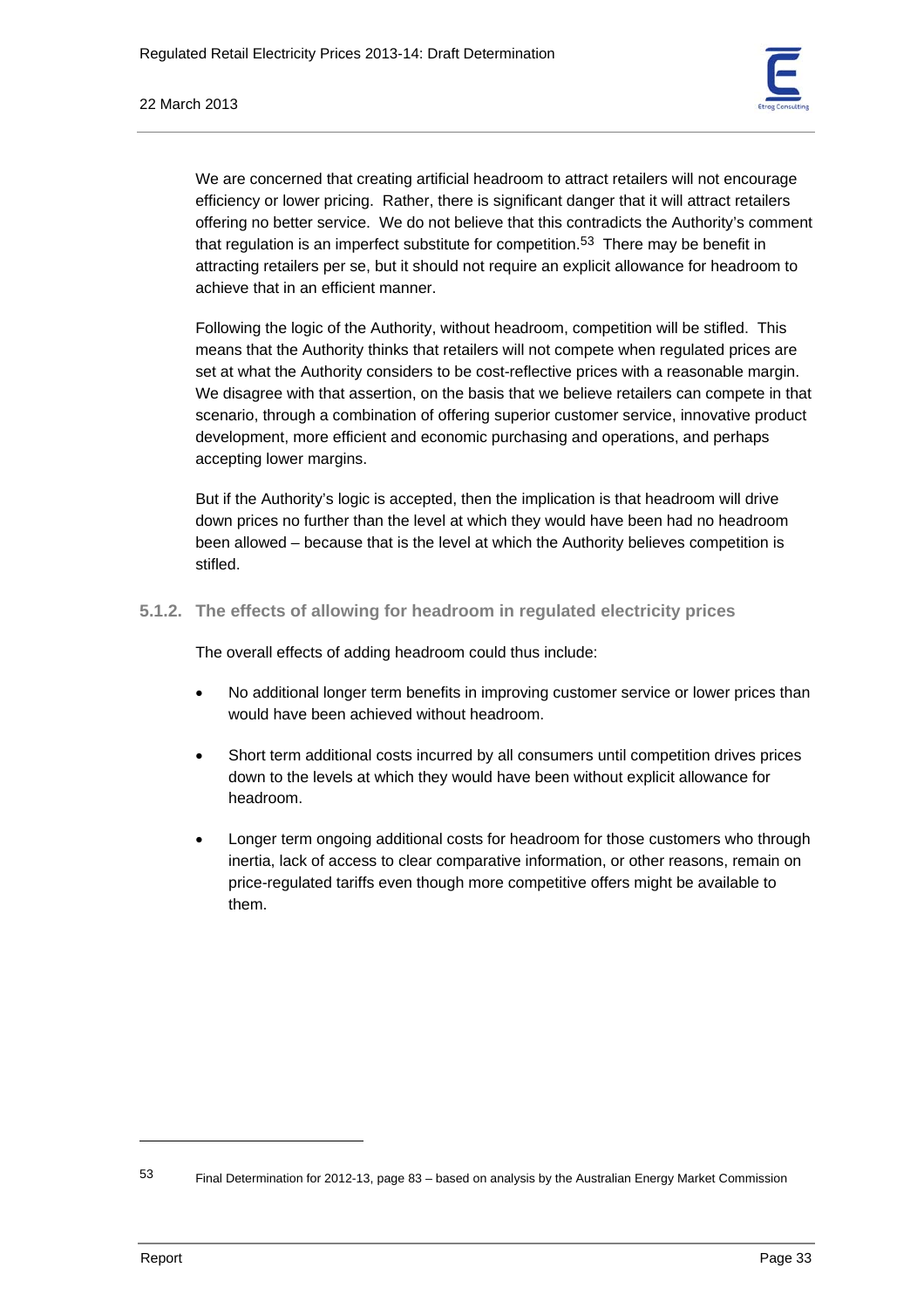

• Ongoing longer term additional costs for customers in the Ergon Energy area that do not have access to competitive offers. As noted by the Authority, the disparity between the lower market prices available to the majority of customers in SEQ and the higher notified prices customers elsewhere must pay may be inconsistent with and undermining the intent of the Uniform Tariff Policy. The application of the Uniform Tariff Policy may need to be reviewed as progress is made towards deregulation in SEQ.54 The application of headroom by the Authority further serves to undermine the intent of the Uniform Tariff Policy.

One of the cornerstones of the retention of retail price regulation even after retail competition is introduced is to provide a safety net for those customers who have not yet embraced competition, or are unable or unwilling to do so. Customers who remain on regulated tariffs even after competition is introduced should be assured by the role of the Authority that they are paying a reasonable price based on cost-reflective prices and a reasonable margin. Instead, by advocating for "headroom" of an additional 5% the Authority is essentially proposing to regulate that customers who remain on regulated tariffs pay 5% more than they should be paying.

A further point regarding the regulated tariffs is that the terms and conditions of supply are also set out in regulation, whereas the market offers available to customers may vary those. It may not be possible for customers to obtain competitive offers that have terms and conditions that replicate the standard terms and conditions. Adding headroom will therefore mean that customers who desire to benefit from the standard terms and conditions may only be able to do so at a premium to efficient supply costs, on an ongoing basis. Allowing retailers to charge a premium for standard supply is not justifiable.

**5.1.3. No explicit allowance for headroom has been included in any other jurisdiction** 

As noted by the Authority, "an explicit allowance for headroom has not been included by regulators in setting regulated retail electricity prices in any other jurisdiction to date".55 For example, IPART has stated in the past:<sup>56</sup>

<sup>54</sup> Drat Determination, pages 3 and 51.

<sup>55</sup> Draft Determination, page 49

<sup>56</sup> *NSW Electricity Regulated Retail Tariffs 2004/05 to 2006/07*, Final Report and Determination, IPART Determination No 1, 2004, June 2004, page 8, available at www.ipart.nsw.gov.au/files/d8cd67c3-b819-4497 b5d0-9f4f010fafd8/Det04-1.pdf.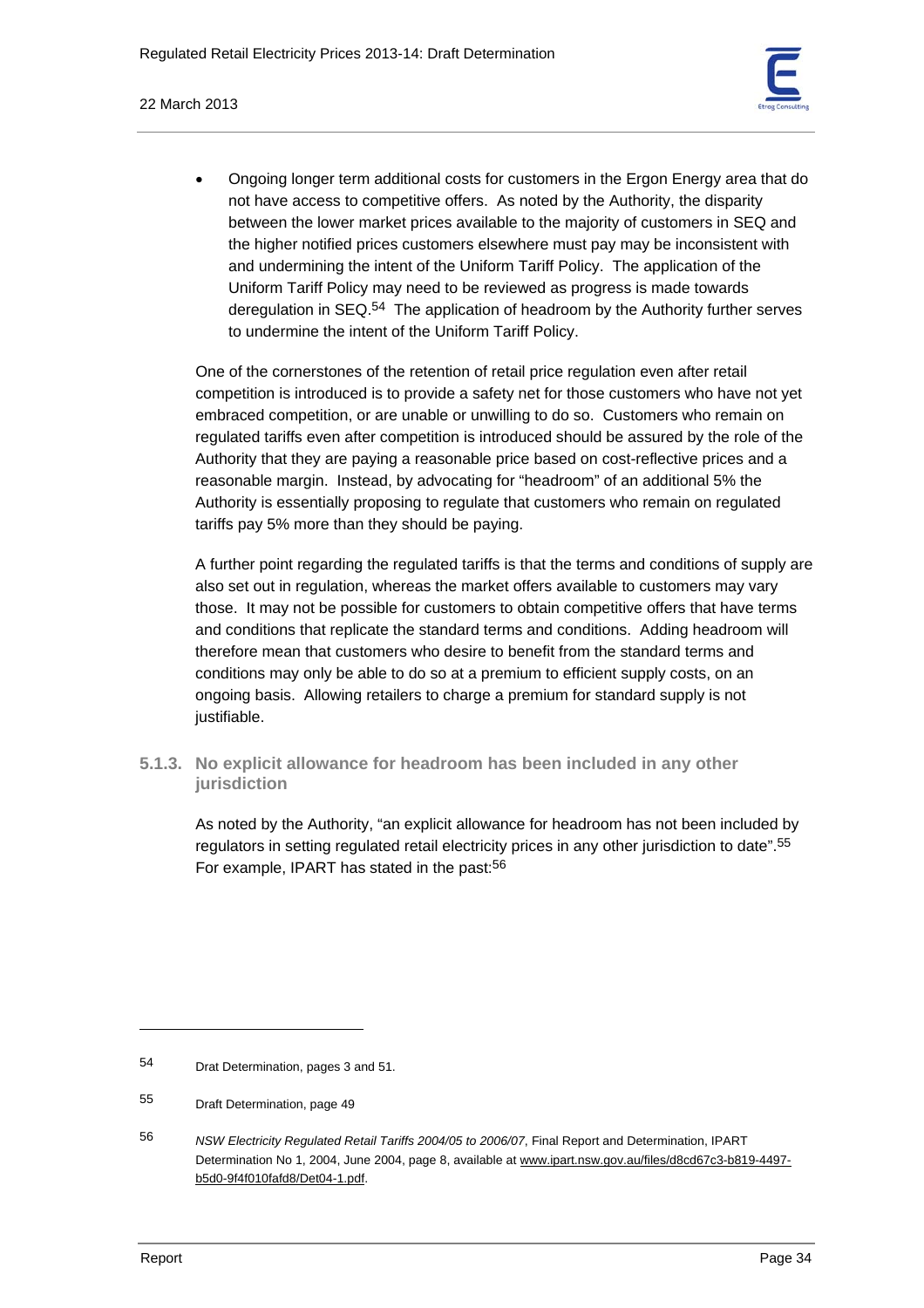

A number of stakeholders suggested that the Tribunal should set target tariffs *above* cost-reflective levels for standard retailers, to provide greater encouragement for competitive entry. The Tribunal does not consider this to be appropriate. It considers that charges to customers should be based on the costs of supply *and no more*. It strongly believes that including an allowance in target tariffs for costs that are not incurred by standard retailers is not desirable from an economic efficiency perspective.

**5.1.4. The role of the Authority in regard to competition in determining notified prices** 

The Delegation requires the Authority to base its determination on an  $N + R$  cost build-up methodology, where:

- The N (network) cost component is treated as a pass through; and
- The R (energy and retail) cost component is determined by the Authority.

If the Authority makes an additional allowance for headroom, it will have gone outside of the remit of the Delegation by instead basing its determination on an  $N + R +$  headroom methodology, where:

- The N (network) cost component is treated as a pass through;
- The R (energy and retail) cost component is determined by the Authority; and
- An additional allowance is determined by the Authority for headroom which is not a component that is specified in the Delegation.

In its Final Determination for 2012-13, the Authority countered this argument as follows:<sup>57</sup>

QCOSS suggested that the Authority was going beyond its Delegation because head room was not explicitly mentioned in the Delegation. However, as noted above, the Authority is required by the Delegation (and the Electricity Act) to have regard to the effect of its determination on competition in the Queensland retail electricity market. Under the Electricity Act, the Authority may also have regard to any other matter it considers relevant.

The equivalent wording in the current Delegation is that the Authority must have regard to the effect of the price determination on competition in the Queensland retail electricity market. We do not dispute that there are several matters to which the Authority may or must have regard. But that does not change the fact that the paragraph 5(c) of the Delegation sets out that the Authority must base its determination on an  $N + R$  cost buildup methodology, and not an  $N + R$  cost build-up + headroom methodology

<sup>57</sup> Final Determination for 2012-13, page 83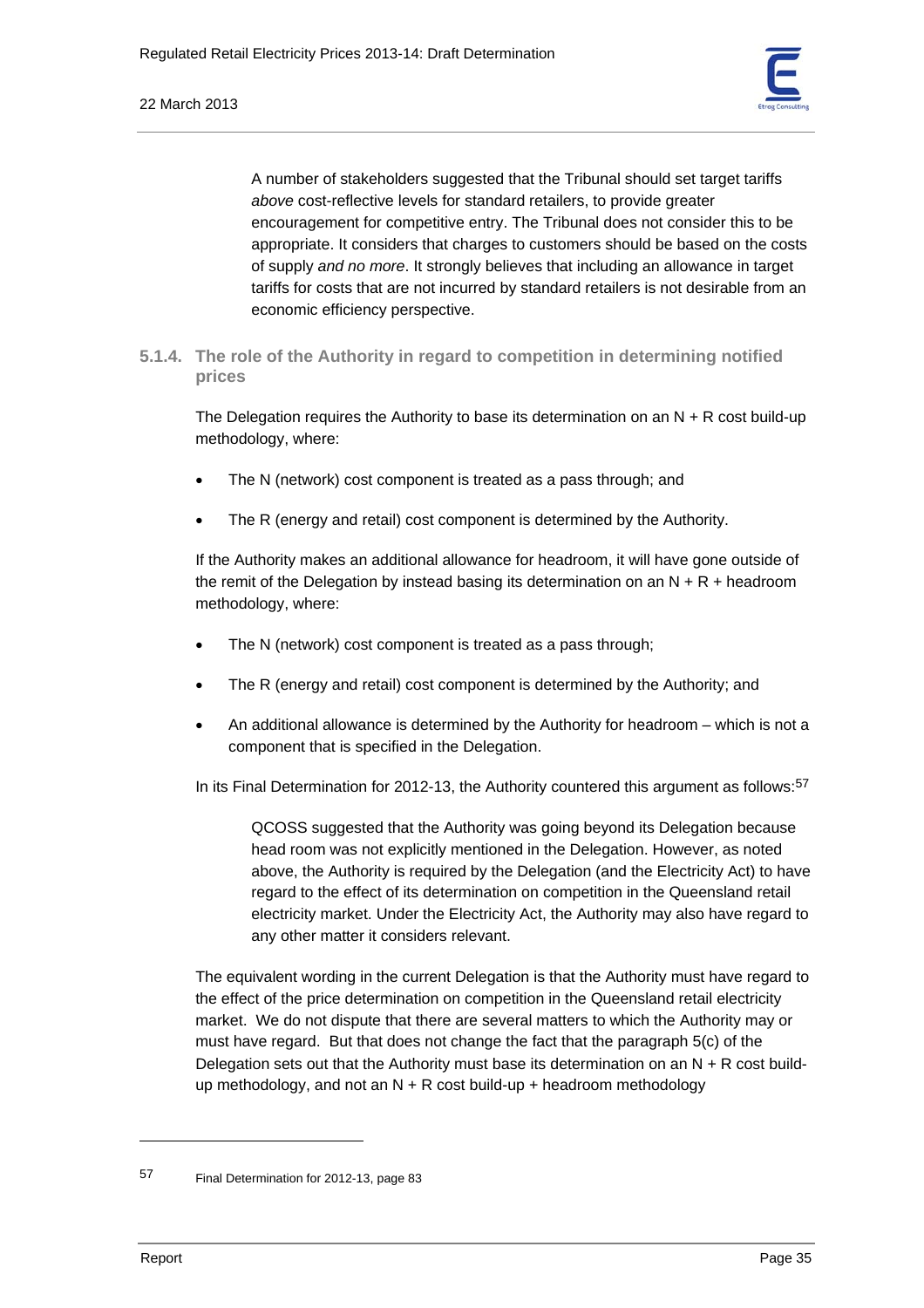

In its Draft Determination, The Authority countered this argument as follows:<sup>58</sup>

QCOSS and Queensland Consumers Association also argued that the Authority has gone outside the remit of the Delegation by including headroom because this means that it has not based its determination on an N+R methodology. However, the Authority considers that the N+R framework is intact, but in setting the R component it is not precluded from including headroom to satisfy the requirements of the Electricity Act and Delegation that it must consider the effect of its determination on competition in the Queensland retail electricity market.

Our response to that is that the Delegation sets out that the R component comprises "energy and retail **cost**". Headroom is not a cost. The Final Determination for 2012-13 was very clear: cost-reflective tariffs and prices were shown in Chapter 5. The final determined tariffs and prices in Chapter 7 of the Final Determination for 2012-13 were not the same as the cost-reflective tariffs and prices in Chapter 5, because the determined tariffs and prices included headroom. The determined tariffs and prices were thus clearly shown not to be cost-reflective.

In the Draft Determination for 2013-14, the Authority presents its draft determined tariffs and prices without the same clarity. Chapter 7 of the Draft Determination for 2013-14 does not separately set out cost-reflective vs. draft determined prices. Appendix D is headed "Cost reflective retail tariffs and prices", but the tariffs shown in Appendix D are not cost-reflective, because they include headroom on top of assessed costs.

In the Authority's own words:

- Headroom represents "excess profit" in prices.<sup>59</sup>
- "The Authority considers that setting notified prices somewhat higher than the Authority's estimate of the efficient cost of supply will attract retailers ..."<sup>60</sup>
- "The Authority has decided to again include an allowance for headroom, above its estimate of the efficient costs of supply"61

Tariffs that include "excess profits" for retailers and tariffs which are set "somewhat higher than the Authority's estimate of the efficient cost of supply" are not cost reflective tariffs. They are tariffs set at levels above the levels at which cost reflectivity would be exhibited.

<sup>58</sup> Draft Determination, pages 50-51

<sup>59</sup> Draft Determination, page 48

<sup>60</sup> Draft Determination, page 50

<sup>61</sup> Draft Determination, page 51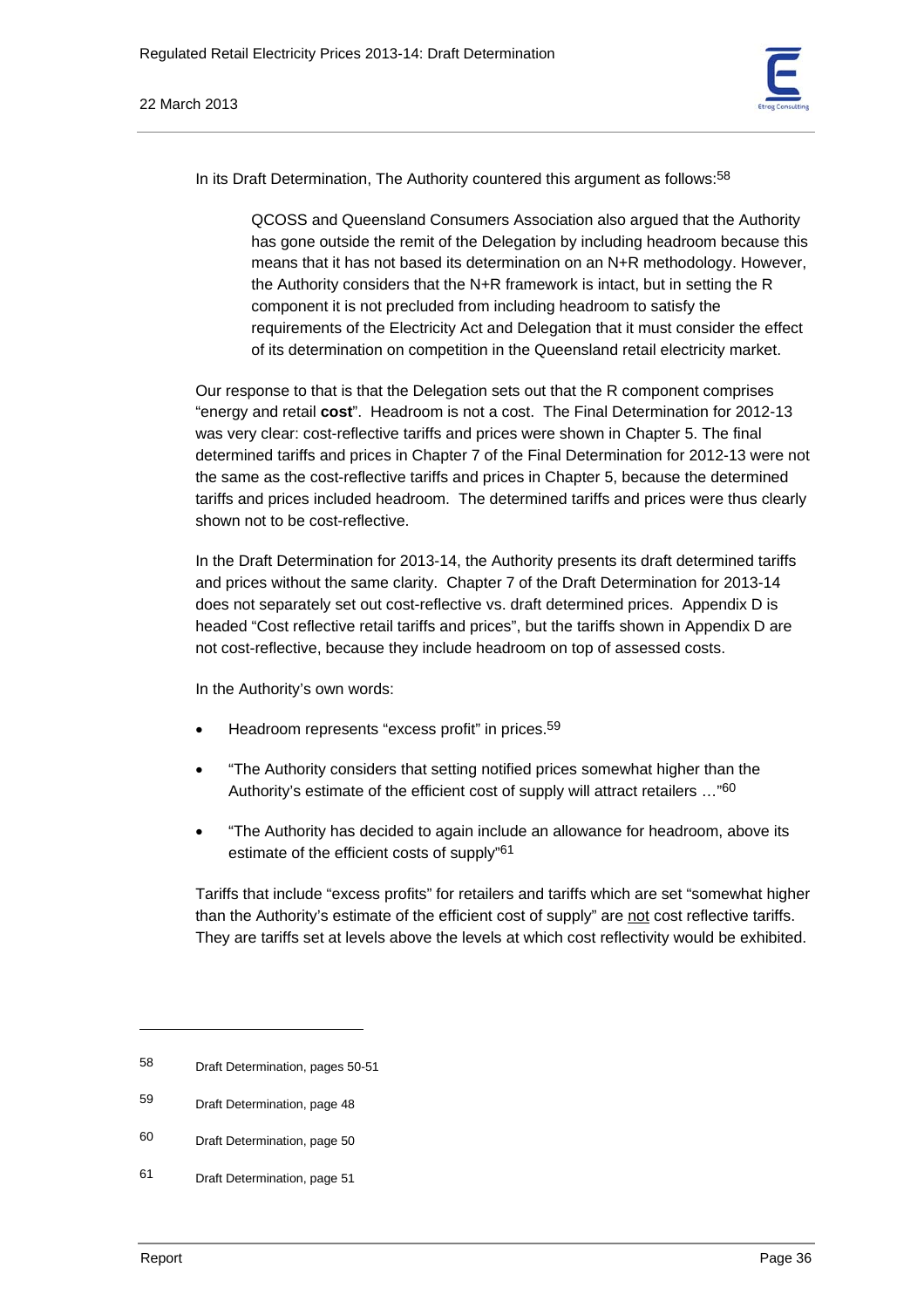

The Draft Determination states that "the Authority considers that part of its role in setting notified prices is to provide a transition to effective competition and eventual price deregulation, particularly in SEQ".62

The Draft Determination further states: "Notified prices should also encourage customers to exercise market choice and seek out the best deal in the competitive market."<sup>63</sup>

We have read carefully the Delegations, the covering letters to the Delegations, and the Government's submission to the Interim Methodology Paper, and we do not see anywhere that notified prices should be set at a level that encourages customers to seek out other better deals. Nor do we see it stated that a key objective is to transition to price deregulation. This is notwithstanding "the Government's policy objective that consumers, wherever possible, have the opportunity to benefit from competition and efficiency in the market place".64

The Authority points out that under the Australian Energy Market Agreement, the various jurisdictions have agreed to phase out retail price regulation if effective competition can be demonstrated.<sup>65</sup> But that does not imply that the Minister's current Delegation to the Authority to set regulated retail prices has the objective of achieving that demonstration.

Rather, we read the reason why the Authority is still regulating prices as being that "the Government is not convinced that residential and small business customers are adequately protected from the effects of a move to a fully deregulated market in order for price regulation for this customer segment to be removed at this time."66

We continue to sense some tension between the Government on the one hand seeing regulated retail prices as a means to protect customers from the effects of a move to a fully price-deregulated market, while the Authority sees regulated retail prices as a means of transition to price deregulation.

We note the final report published by the Independent Competition and Regulatory Commission (ICRC) of the ACT on 8 June 2012, which stated:67

<sup>62</sup> Draft Determination, page 2 and page 48

<sup>63</sup> Draft Determination, page 48

<sup>64</sup> Government Submission to the Interim Consultation Paper, page 16, available at www.qca.org.au/files/ER-QLDGov-Submission-InterimConsultationPaper-1112.pdf

<sup>65</sup> Draft Determination, page 2 and page 48

<sup>66</sup> Government Submission to the Interim Consultation Paper, page 7

<sup>67</sup> *Retail prices for franchise electricity customers 2012-14*, Final report, Report 4 of 2012, June 2012, ICRC, page 6, available at www.icrc.act.gov.au/energy/electricity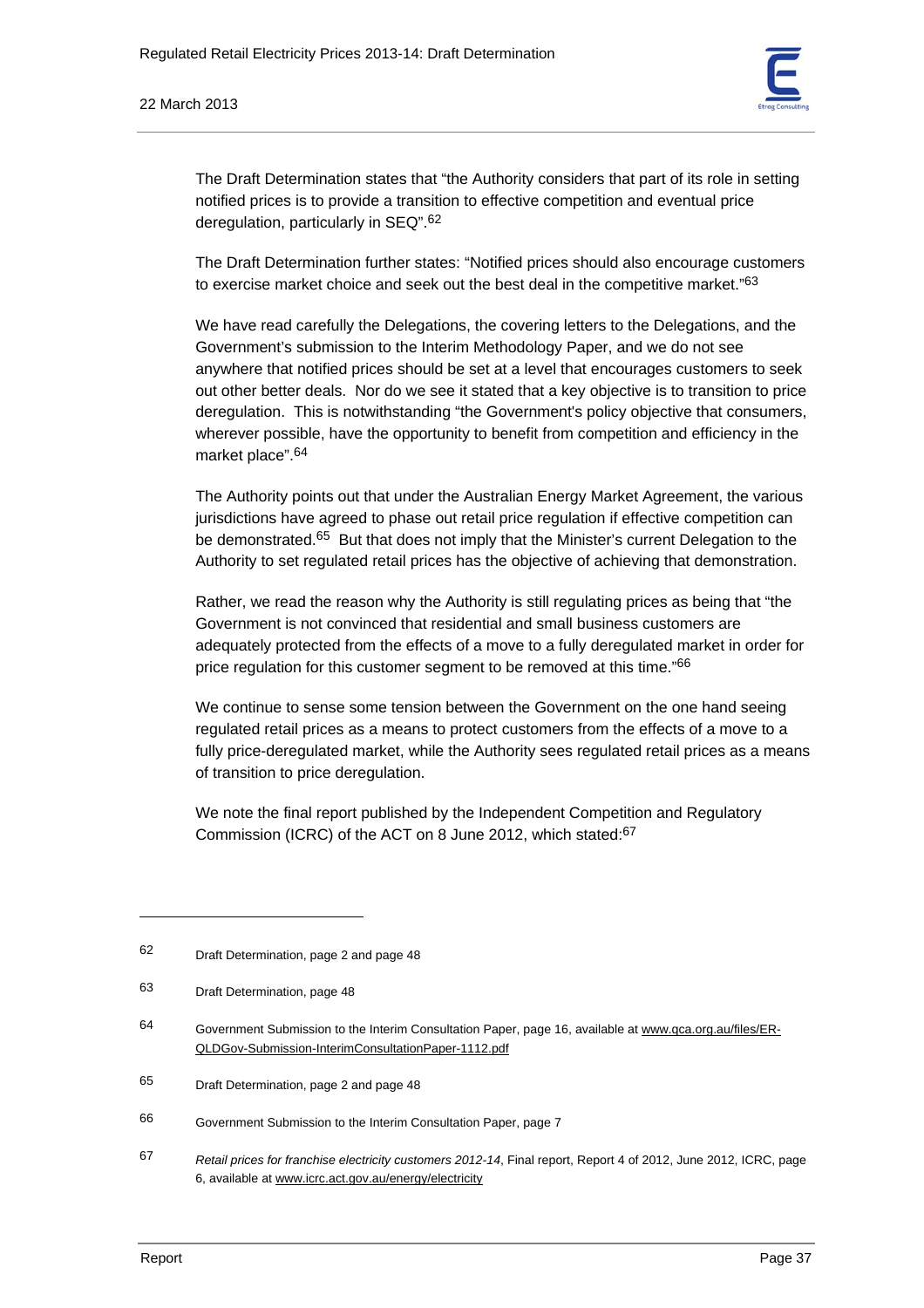It is also important to note that the Commission's remit is the preparation of a price direction for the next two years and that this is a fundamentally different task to the establishment of a competitive market. The decision to remove the regulated tariff is a decision that rests with the ACT Government. The Commission considers it appropriate under the current legislative framework to continue to base the efficient costs on those that would be incurred by an incumbent retailer receiving a reasonable retail margin.

The Authority should be similarly clear regarding its remit.

# **5.1.5. Quantification of headroom allowance**

As stated above, the Final Determination for 2012-13 included an additional allowance for headroom of 5% of cost-reflective prices for all tariffs.

The allowance was made without any quantification of the benefits (if any) that customers might see, set against the additional costs that customers might incur from this additional allowance.

The inclusion of an explicit allowance for headroom should at least be accompanied by regulatory cost-benefit and other regulatory impact analysis. A range of figures should be presented in such analysis, and the most appropriate one chosen, based on the analysis.

This is all notwithstanding our view that there should be no such additional headroom allowance in the tariffs.

Our view is that no additional headroom allowance is warranted for 2013-14. It should therefore be obvious that if the Authority nonetheless includes an additional headroom allowance in its Final Determination, it should be set as low as possible, and fully justified.

The Authority should make no additional allowance for headroom in notified prices for 2013-14.

# **5.2. ACCOUNTING FOR UNFORESEEN OR UNCERTAIN EVENTS**

In its 2012-13 Determination, the Authority considered that it would be appropriate to include some form of mechanism to account for the material impacts of unforeseen or uncertain events on retailers' costs.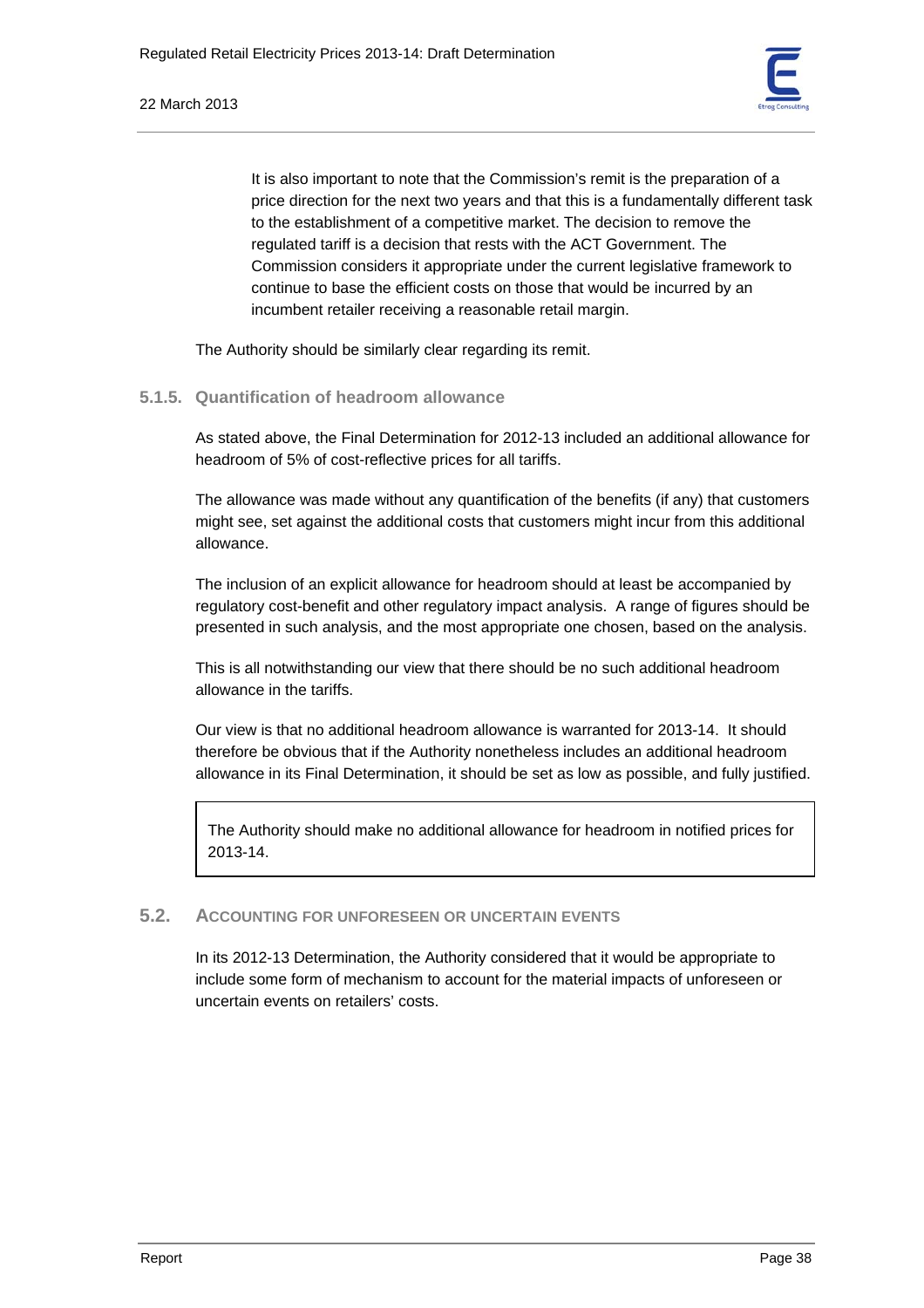

However, the Authority considered that it did not have the capacity to include a within-year cost pass-through mechanism in its determination because it was only delegated the task of determining prices for one year and had no ongoing role in administering the determination. It also considered that it would not be possible for it to commit to some form of catch-up mechanism which would allow for unforeseen cost impacts from one year to be accounted for in setting prices for the following tariff year. This was because the Authority had only been delegated the function of setting notified prices for the 2012-13 tariff year, and the Minister could have decided not to delegate the function to the Authority in the following year, making any commitment potentially worthless.

The Authority has now been delegated the task of determining prices for a three-year period, but is still required to make annual price determinations. While this suggests that an intra-year cost pass-through mechanism to apply within a tariff year is still not possible (as the Authority is required to set prices annually, for the tariff year, in prospect), the Authority considers that it could now include a pass-through mechanism to allow for certain costs incurred during one tariff year to be recovered when setting prices for the following tariff year.68

The Authority notes that other regulators commonly include cost pass-through mechanisms in their multi-year price determinations.69

It is our view that it is generally not appropriate to revise tariffs based on unforeseen events. It deflects responsibility from retailers to mitigate the effects of such events, even though they are the parties that are generally best placed to do just that. It is inequitable to pass such risks onto consumers who have no means of mitigating them.

Retailers lack incentives to control costs if they can just pass through costs that they incur in a given category. For example, it has previously been suggested that unforeseen AEMO charges (such as a reserve trader or direction event) may be types of events that would be subject to cost pass-through events occurring. That type of event generally occurs because retailers have not contracted adequately for wholesale purchases, so allowing such an event to have cost pass-through is counter-productive.

A further issue is that in their previous submissions, retailers have claimed in the context of setting wholesale energy costs that if allowances are too high in any given year, the retailers will simply 'compete away' the extra allowance. ACIL Tasman has recognised this in its report, stating: "The concept of a make good adjustment for previous years is not appropriate in the estimate of energy costs as the estimate must be made in relation to the single year of 2013-14. A make good concept also has little merit in a market that is subject to competitive forces."70

<sup>68</sup> Draft Determination, pages 56-57

<sup>69</sup> Draft Determination, page 57

<sup>70</sup> ACIL Tasman report, page 28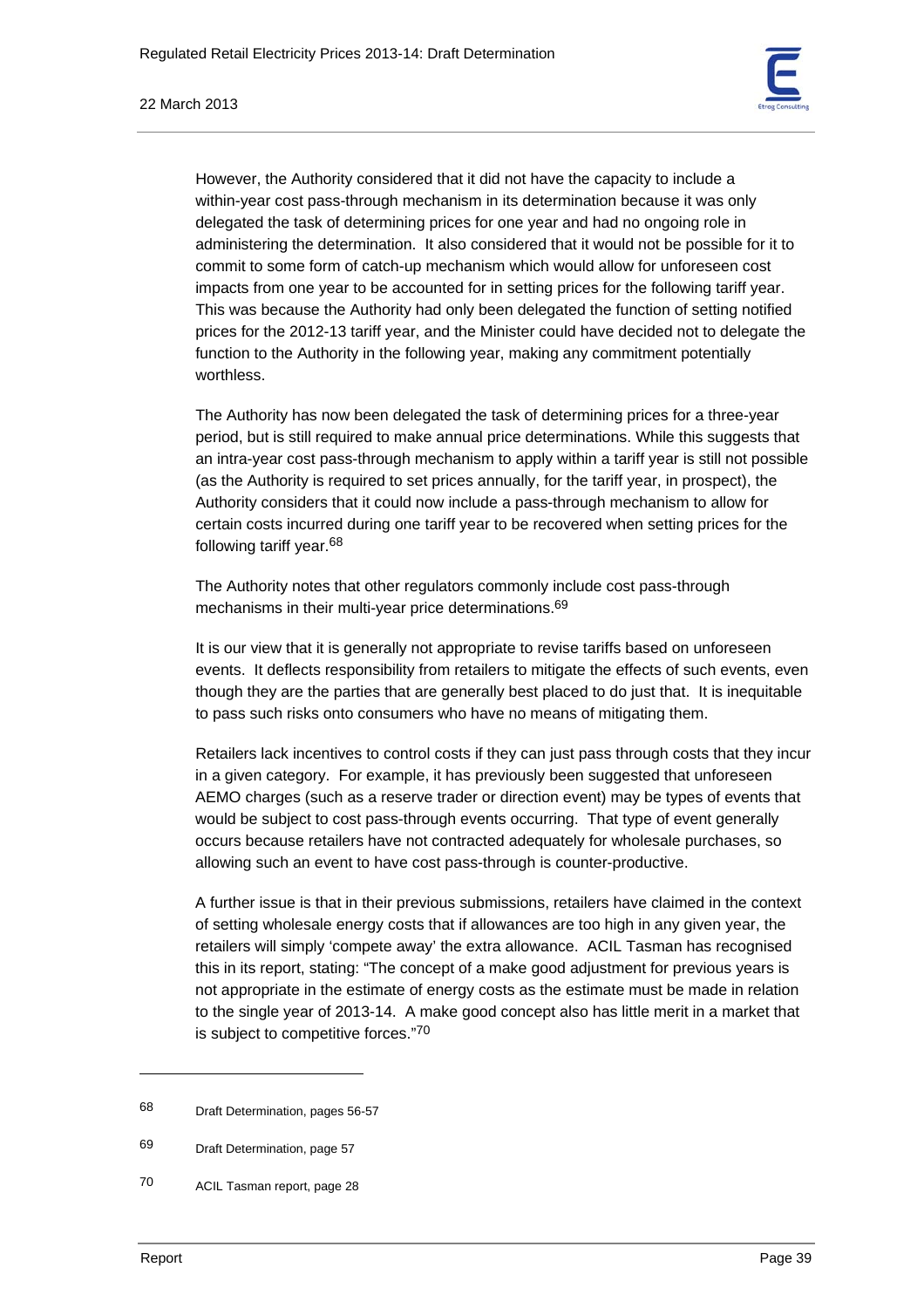

The gazetted prices should not be adjusted via a cost pass-through during the tariff year, or via a catch-up mechanism in a subsequent tariff year. One exception to the above may be if a change of Government policy requires the Authority to make changes to regulated pricing during the tariff year. In that case, we would expect the Government to provide the necessary Delegation to the Authority so that the Authority would have the capacity to implement the required changes.

We also believe it is somewhat too late now to introduce a catch-up mechanism for 2013-14, as there is now no opportunity for the Authority to consult on the finer details. We suggest instead that implementation if it is to occur should be delayed to 2014-15. Besides all the issues that we have raised above, catch-up mechanisms can be complex and there are many parameters to consider. For example:

- If a catch-up mechanism determined that tariffs would otherwise have been set say 0.2c/kWh higher, is the approach simply to add 0.2c/kWh to each tariff in the following year?
- Should an adjustment be made on the basis that the total kWh expected to be supplied the following year may differ from the total supplied the previous year? Should those total kWh only include customers on notified prices, or should they also include energy consumed by customers on equivalent market prices?
- Would new customers face adjustments to their charges in the following year, even though they were not customers in the previous year from which the catch-up is being applied?
- Is it consistent with the Delegation for prices to be set that are not cost-reflective for a particular tariff year, given that they may include adjustments relevant to a previous tariff year?

If the Authority does still choose to implement a cost pass-through or catch-up mechanism, then the following parameters should apply. The application of cost passthrough or catch-up should be strictly limited to events that would be wholly outside an efficient representative retailer's control. The events that might be considered would need to be tightly defined in the Authority's determination of prices. The circumstances that might trigger a cost pass-through or catch-up mechanism should be capable of adjusting prices up or down; they should definitely not be one-way. The trigger should also not be dependent on retailer initiation, which might be actioned only if the mechanism would be likely to put prices up, and not down.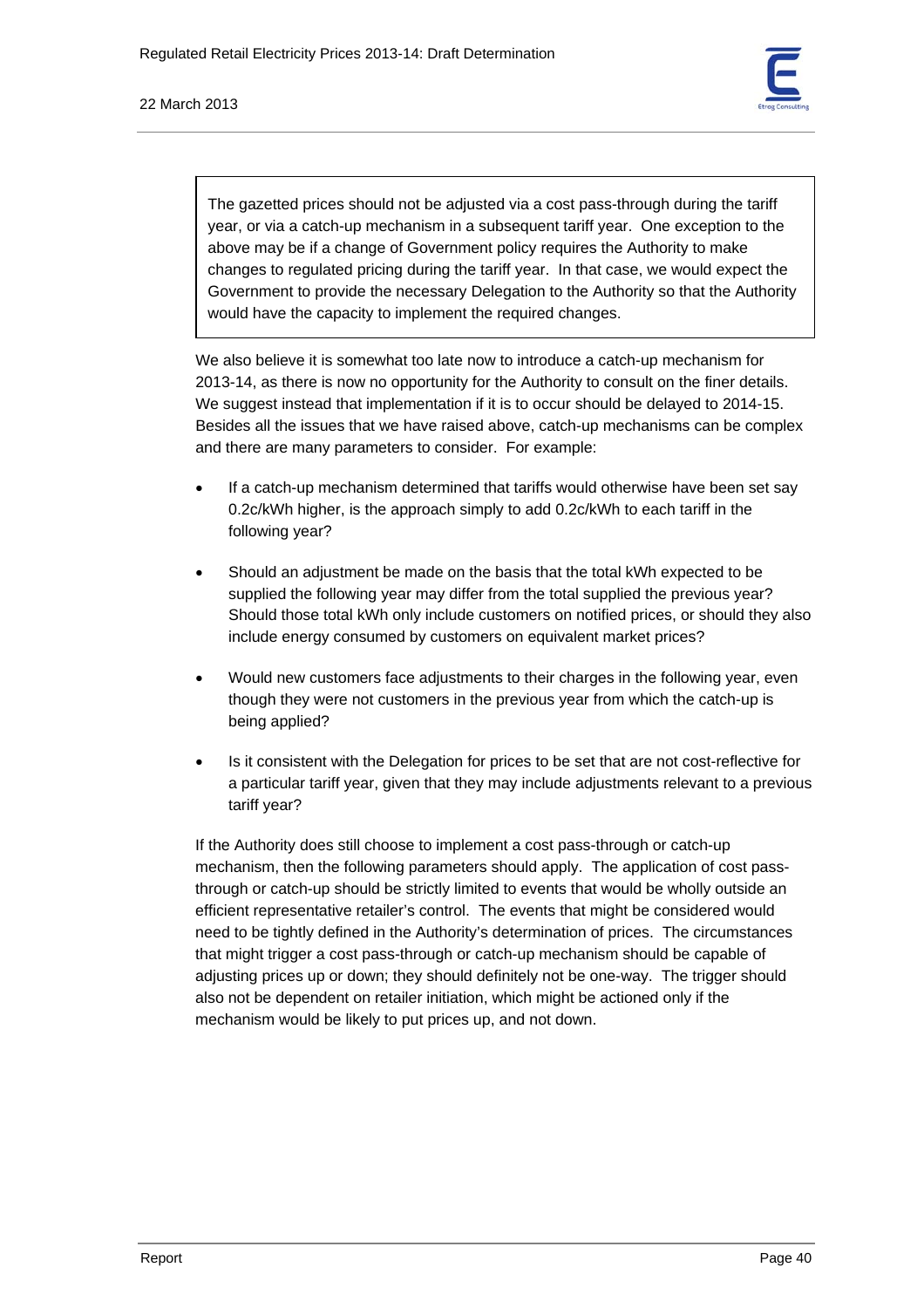

The Authority has suggested that it might allow for a catch-up mechanism to allow the pass through of SRES costs.<sup>71</sup> We suggest that if this is implemented it should only be on the basis of the difference between actual binding STP targets and resulting SRES liabilities, and should not take into account changes in the cost of buying each STC.

<sup>71</sup> Draft Determination, page 72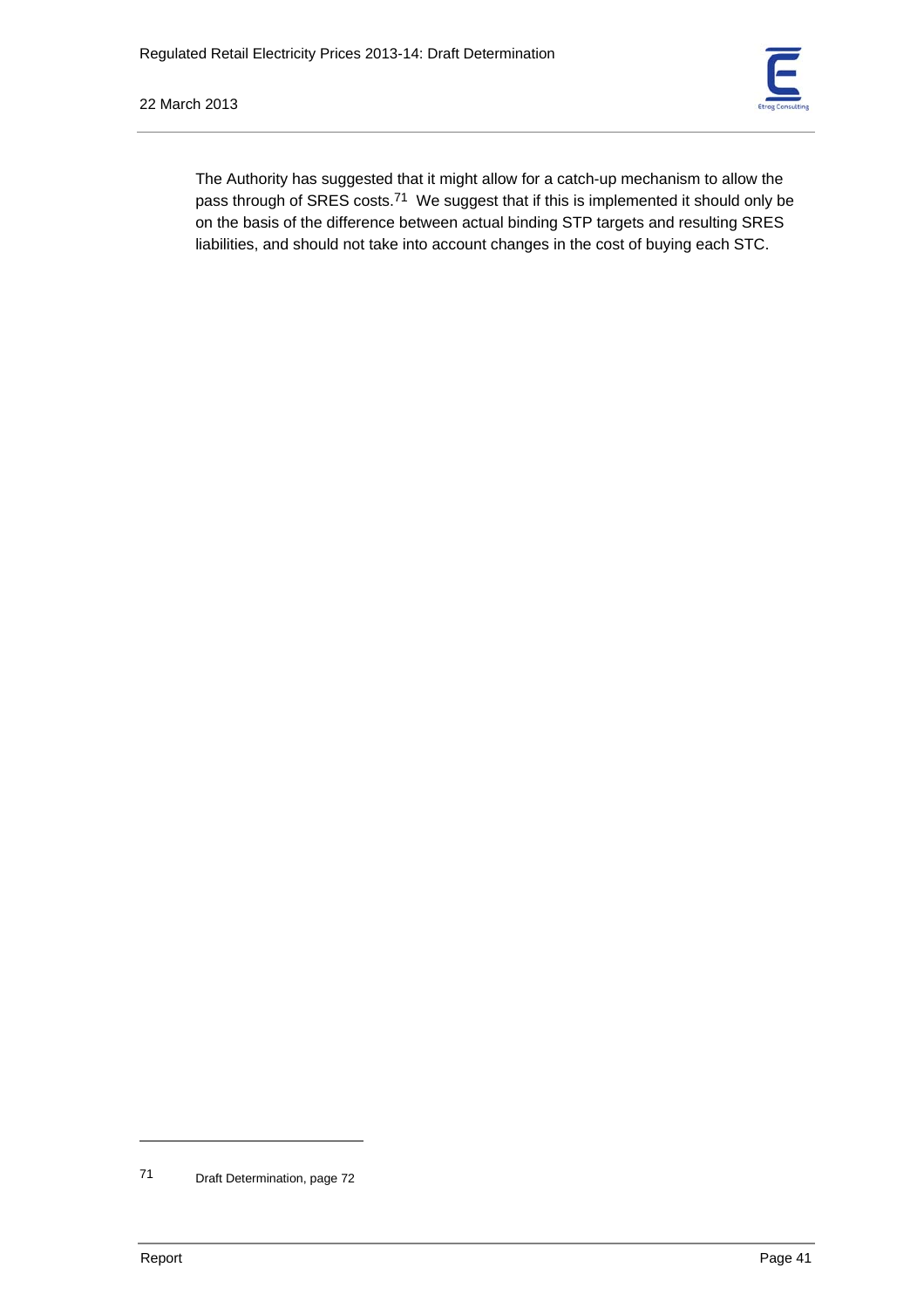

# **6. TRANSITIONAL ARRANGEMENTS**

We support the implementation of transitional arrangements for any changes to tariff structures that will have a significant impact on some consumers' costs. As outlined by the Authority, the proposal to rebalance the fixed and variable components of Tariff 11 to cost-reflective pricing will have an adverse impact on the lowest consuming households. Many low-consuming households are vulnerable consumers who are least likely to be able to adapt to significant price increases. We support a staged approach to minimise the immediate bill shock for consumers.

We support the Authority's interpretation of the Minister's Delegation as requiring the Authority to implement a stepped approach. We also note that the covering letter to the Delegation recommends the Authority "... fully utilise the three-year delegation period ..." and that this approach is suggested so the Authority can "... take into account the impacts of price increases on struggling Queensland households and businesses" and "ensure that Queensland households experience a smooth transition from the freeze".

A transition period is essential in order to assess the impact of the changes on different customer groups and for this information to influence improvements to government policy. In particular, the shift to greater cost reflectively will necessitate changes to government concessions to ensure they are adequate and well-targeted alongside the new tariff structure. Further, the transitional timeframe provides an opportunity for consumer education to be rolled out over time to assist consumers understand and adjust to the new pricing structures.

Consumer education will be critical in ensuring a smooth transition to new pricing arrangements over time and reducing bill shock for consumers. A sustained campaign of consumer education over time is likely to be more successful than quickly rolling out consumer education ahead of significant change prior to 1 July 2013. Consumers should be given time to adjust and understand the implications of the reforms.

We prefer a smooth transition to cost reflective pricing in order to minimise bill shock for consumers who may be adversely affected. The effect on consumers should be a key consideration when determining the form of transitioning.

We also refer to the Minister's statement that "the Government expects the Authority to ensure that Queensland households experience a smooth transition from the freeze". As we pointed out at the workshop held in Brisbane on 19 December 2012, the Authority does not control the underlying network charges that are taken as costs that are to be reflected in "cost-reflective" tariffs. Non-smooth changes in network costs outside the Authority's control could materially undermine the Authority's best efforts to put in place smooth transition of retail tariffs.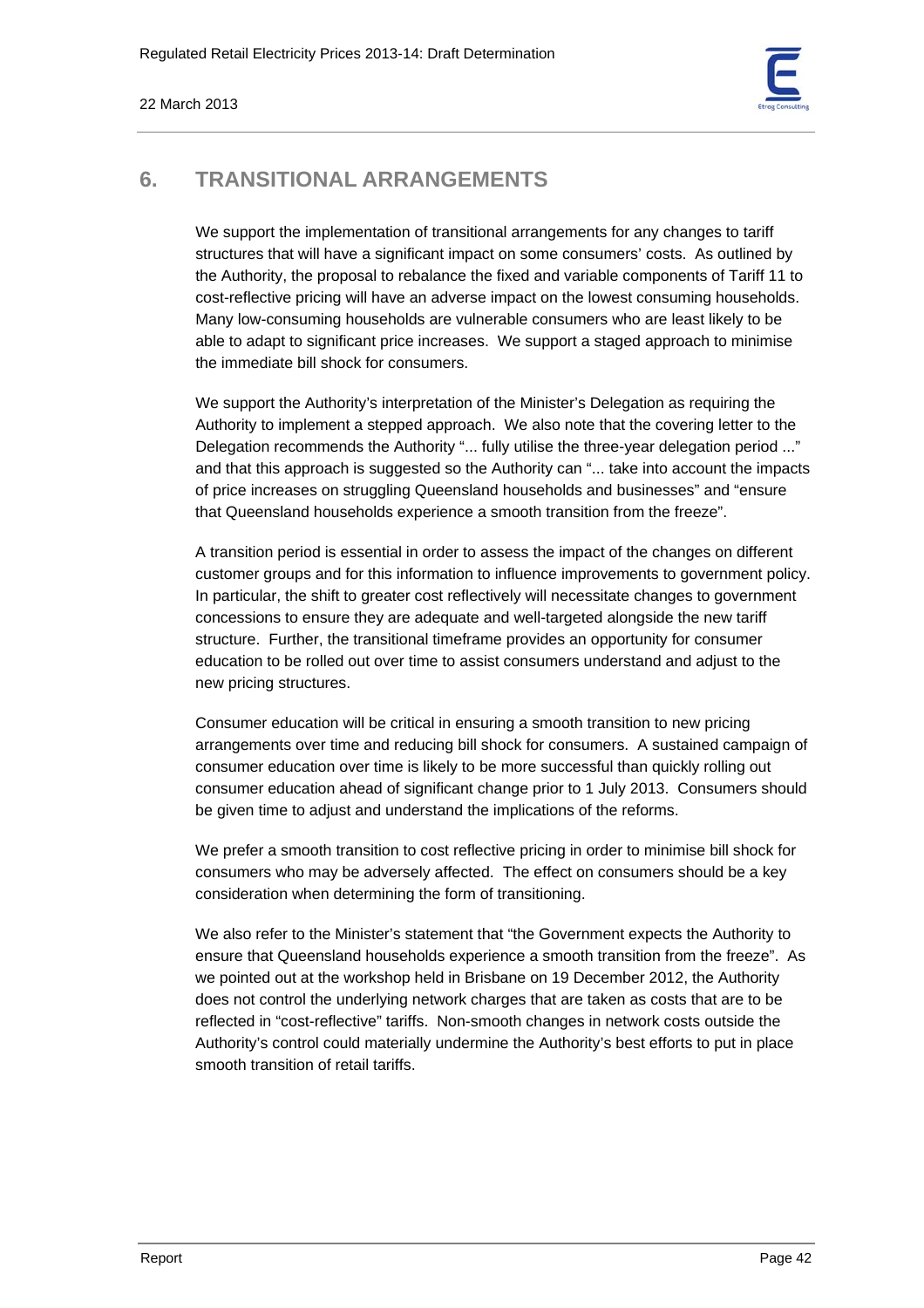

#### 22 March 2013

The level of the Energex fixed network charge to retailers for residential customers on Tariff 11 has a material impact on the mismatch for low usage customers between the current (frozen) charges in Tariff 11 and the cost-reflective levels. It will therefore be necessary for the Authority to have close regard to changes in the structure and level of the underlying network charges in designing the particular form of transitioning of retail tariffs that the Authority implements.

The Queensland Government's submission to the Interim Consultation Paper noted that "2015-16 (the final year of the Delegation period) represents the first year of a new network revenue determination from the Australian Energy Regulator (AER). The Government acknowledges that this will make the forecasting of the N component of retail tariffs challenging." Clearly this makes smooth transition to the 2015-16 level and structure of Tariff 11 particularly challenging.

The Minister's covering letter to the September 2012 Delegation states that "it is important that the QCA take into account the impacts of price increases on struggling Queensland households and businesses". To meet this expectation, the Authority should undertake substantial analysis to provide an assessment to identify the expected impacts of tariff arrangements on a range of consumer groups with varying consumption patterns, including pensioners, large working families, low-income tenants and other vulnerable households. This analysis should take into the account the existing electricity concessions available in Queensland.

To date, the Authority's analysis of different customer types seems to amount to typifying various consumption levels,<sup>72</sup> without regard to the customers' concessions entitlements. Concessions are separately listed in the Draft Determination,73 but are not linked to bill impacts. This is no substitute for actual socio-economic, demographic (and firmographic) analysis which takes account of those customers' concessions entitlements.

For example, the Authority has typified a "frugal single elderly person" as using 2200 kWh per annum, and shows this person's bill impacts without regard to their concessions. What is required is analysis of the range of bills of single elderly persons and their distribution. This analysis also needs to take into account the impacts that concession entitlements have on the percentage changes and the actual dollar amounts by which bills will change when tariffs become more cost-reflective. This might result in findings that are quite different from the Authority's finding that a "typical increase" for such a customer based on the Draft Determination would be 26% or \$171 per annum.

<sup>72</sup> Draft Determination, Table 7.5, page 101

<sup>73</sup> Draft Determination, Table 6.2, page 73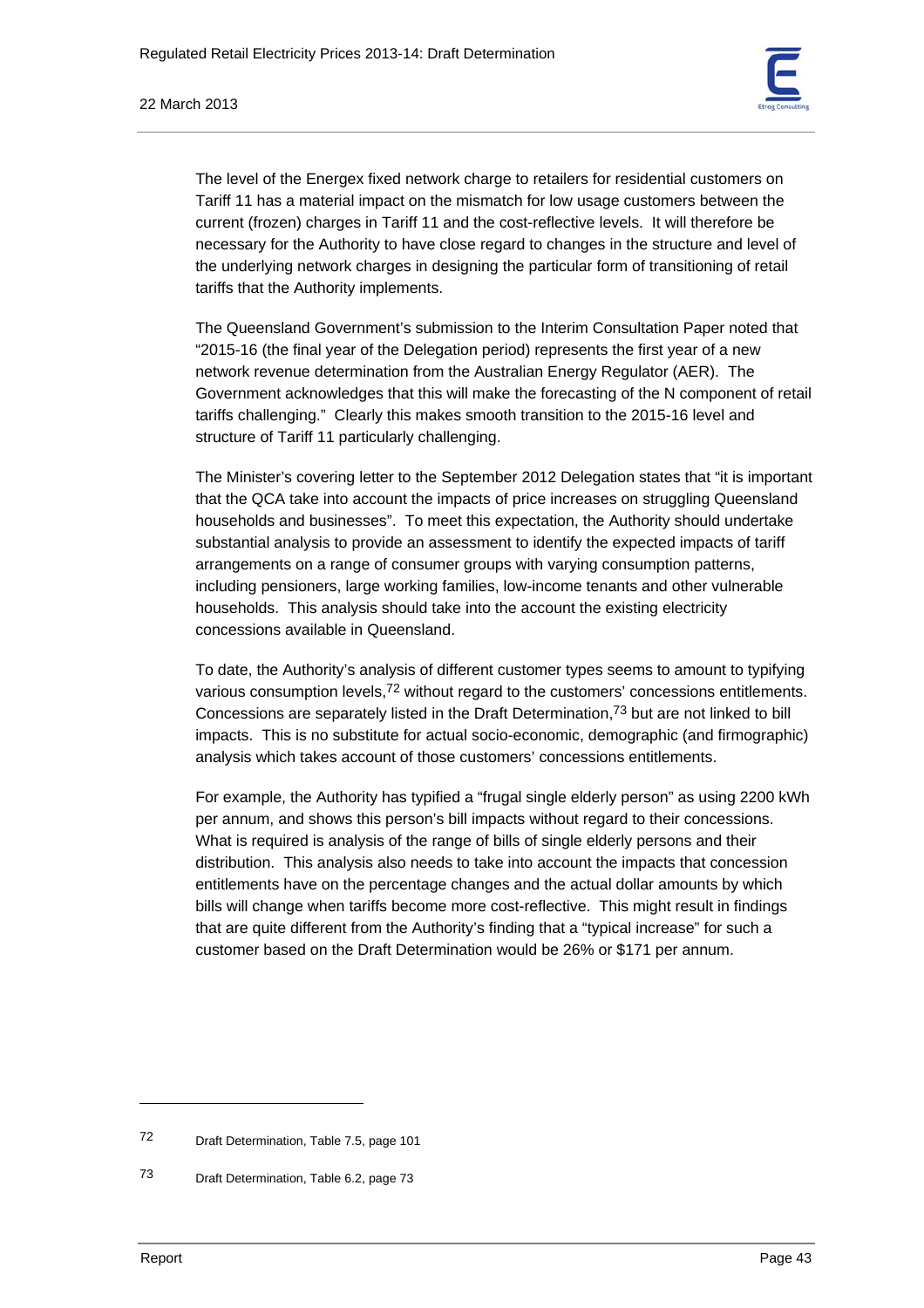

While we appreciate that the Authority has no jurisdiction over government policy, the Authority must consider the impact of regulated retail tariffs as a whole to undertake effective assessment of the impact of price changes on consumers. Using information from other jurisdictions to inform calculations without considering the different concession arrangements provides a skewed snapshot of what is really going on in households struggling with energy affordability in Queensland. It is our strong view that significant changes to tariff arrangements will necessitate changes to the existing energy concessions and support arrangements, to ensure they are well-targeted and equitable for Queensland consumers.

The Authority's analysis of the impact of price increases on consumers will be an important input to the Queensland Government's own policy assessment and implementation. It will provide the Queensland Government with information to enable it to model the extent to which concessions are providing adequate and equitable outcomes across customer segments, and to make appropriate adjustments to the concessions framework, alongside the changes to the tariffs that are delegated to the Authority.